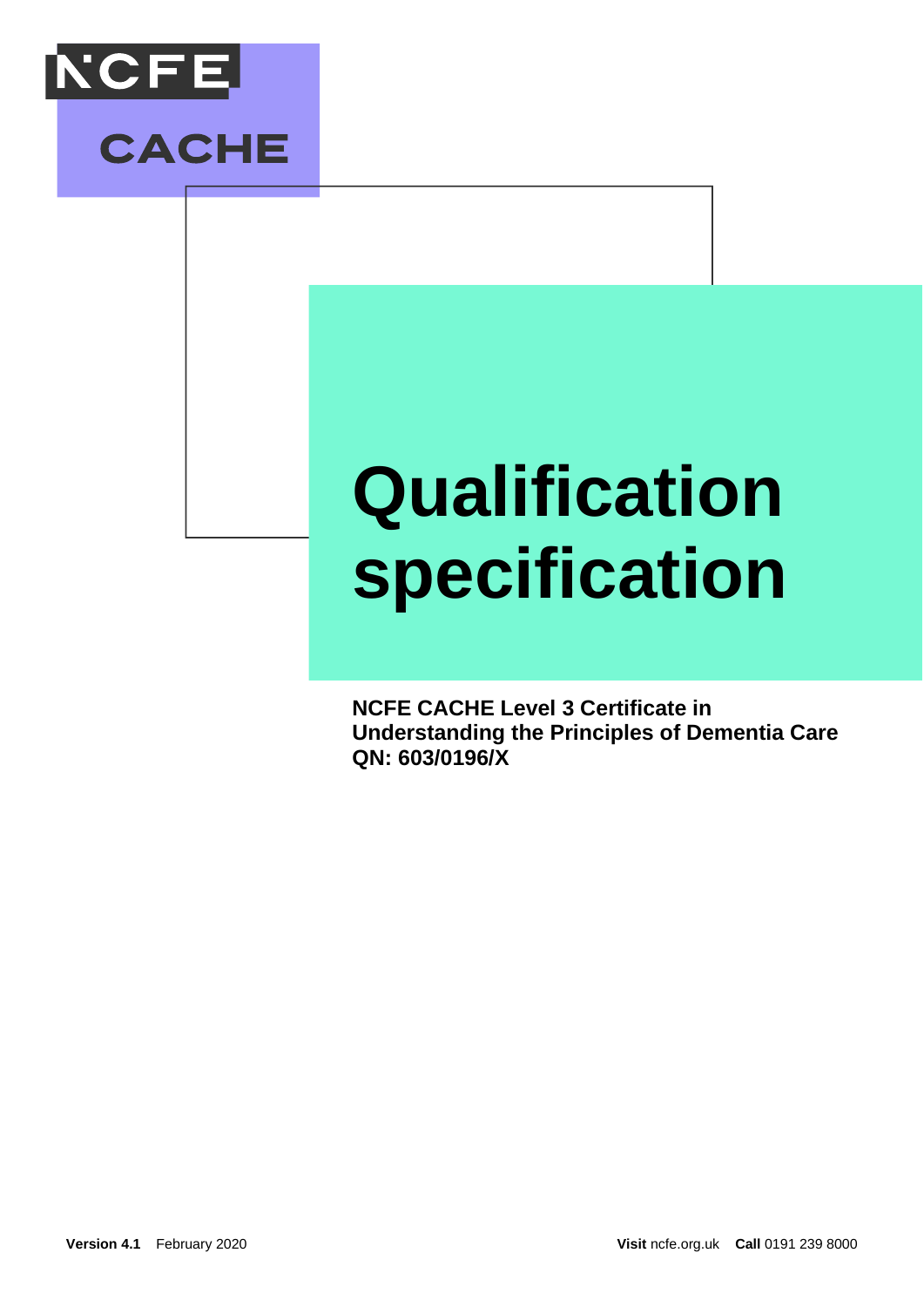# **Contents**

| <b>Summary of changes</b><br><b>Section 1: General introduction</b>                                 | 3                   |
|-----------------------------------------------------------------------------------------------------|---------------------|
|                                                                                                     | 4                   |
| About this qualification specification<br><b>Total Qualification Time</b>                           | 4<br>$\overline{4}$ |
| Recognition of Prior Learning (RPL)                                                                 | 4                   |
| Understanding learning outcomes                                                                     | 5                   |
| Entry guidance                                                                                      | 5                   |
| The Public Website                                                                                  | $\overline{6}$      |
| The Centre Secure Website                                                                           | $\overline{6}$      |
| <b>Support for Centres</b>                                                                          | $\overline{6}$      |
| Section 2: About this qualification                                                                 | 7                   |
| <b>Qualification summary</b>                                                                        | $\overline{7}$      |
| Useful websites                                                                                     | 9                   |
| Section 3: Units                                                                                    | 10                  |
| Mandatory units                                                                                     | 10                  |
| Unit layout                                                                                         | 12                  |
| Glossary of terms                                                                                   | 13                  |
| Unit 01: Understanding dementia                                                                     | 16                  |
| Unit 02: Understand how person-centred approaches are used to underpin the care and support of      |                     |
| individuals with dementia                                                                           | 21                  |
| Unit 03: Principles of communication and interaction in dementia care and support                   | 29                  |
| Unit 04: Supporting positive interaction, occupation and activity in dementia care                  | 34                  |
| Unit 05: Principles of equality, diversity and inclusion in dementia care and support               | 39                  |
| Unit 06: Understand how to support individuals with dementia to exercise choice and rights          | 44                  |
| Unit 07: Principles of the administration of medication and well-being of individuals with dementia | 50                  |
| Section 4: Assessment and quality assurance information                                             | 56                  |
| <b>Staffing requirements</b>                                                                        | 56                  |
| Assessors and Internal Quality Assurance                                                            | 56                  |
| <b>Internal Assessment</b>                                                                          | 57                  |
| Supervision of learners and your role as an Assessor                                                | 58                  |
| Feedback to learners                                                                                | 58                  |
| Presenting evidence                                                                                 | 58                  |
| <b>Quality Assurance</b>                                                                            | 59                  |
| Internal quality assurance                                                                          | 59                  |
| <b>External quality assurance</b>                                                                   | 59                  |
| <b>Section 5: Documents and resources</b>                                                           | 60                  |
| <b>Useful documents</b>                                                                             | 60                  |
| Mandatory documents                                                                                 | 60                  |
| <b>Resources</b>                                                                                    | 60                  |
| Learning resources                                                                                  | 61                  |
| <b>Section 6: General Information</b>                                                               | 62                  |
| Equal opportunities                                                                                 | 62                  |
| Diversity, access and inclusion                                                                     | 62                  |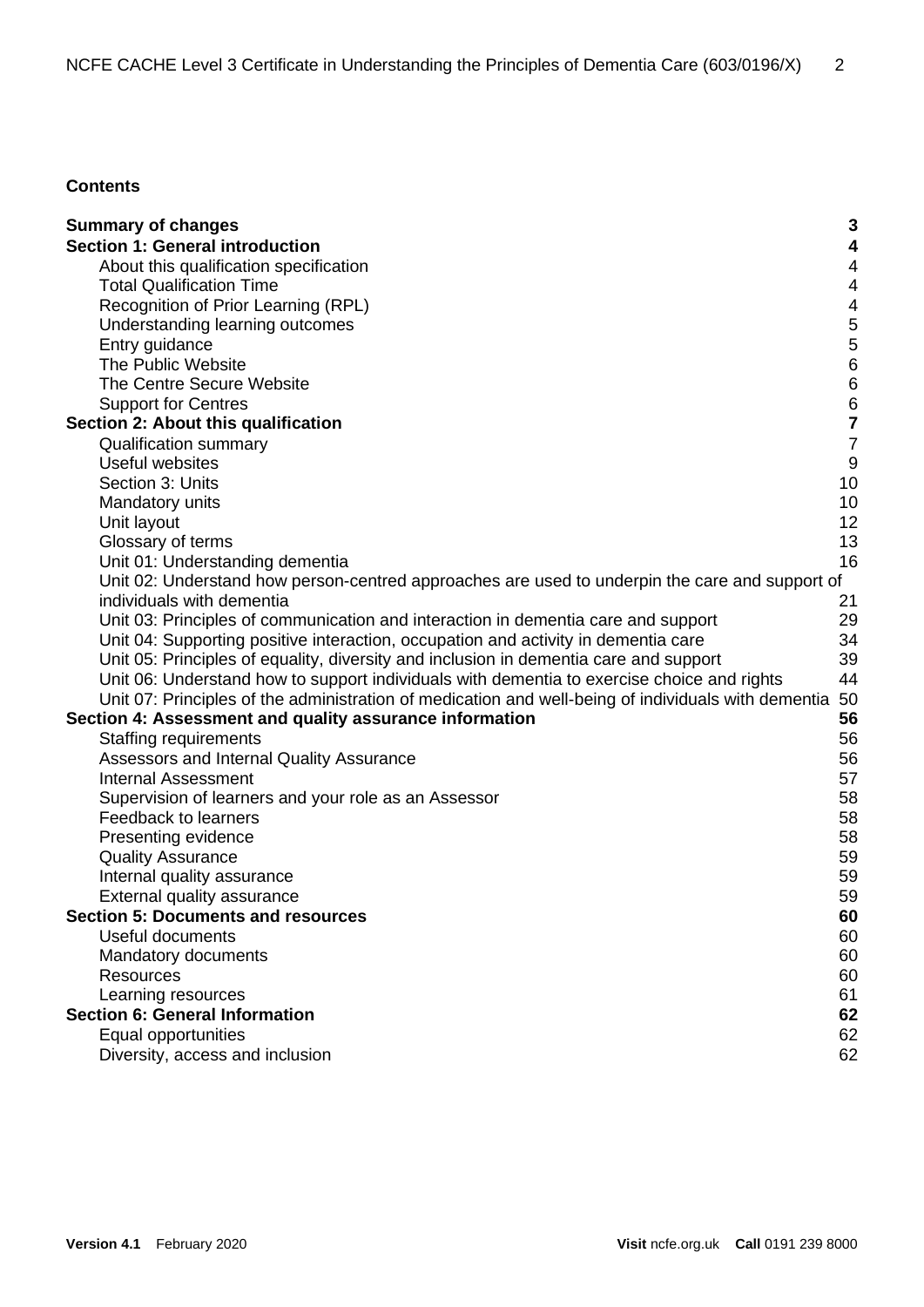#### **Summary of changes**

This section summarises the changes to this qualification specification since version 4.0 October 2018.

|      | Version   Publication Date | Summary of amendments                                                                   |
|------|----------------------------|-----------------------------------------------------------------------------------------|
| V4.1 | February 2020              | Information regarding the wellbeing and safeguarding of learners<br>added to Resources. |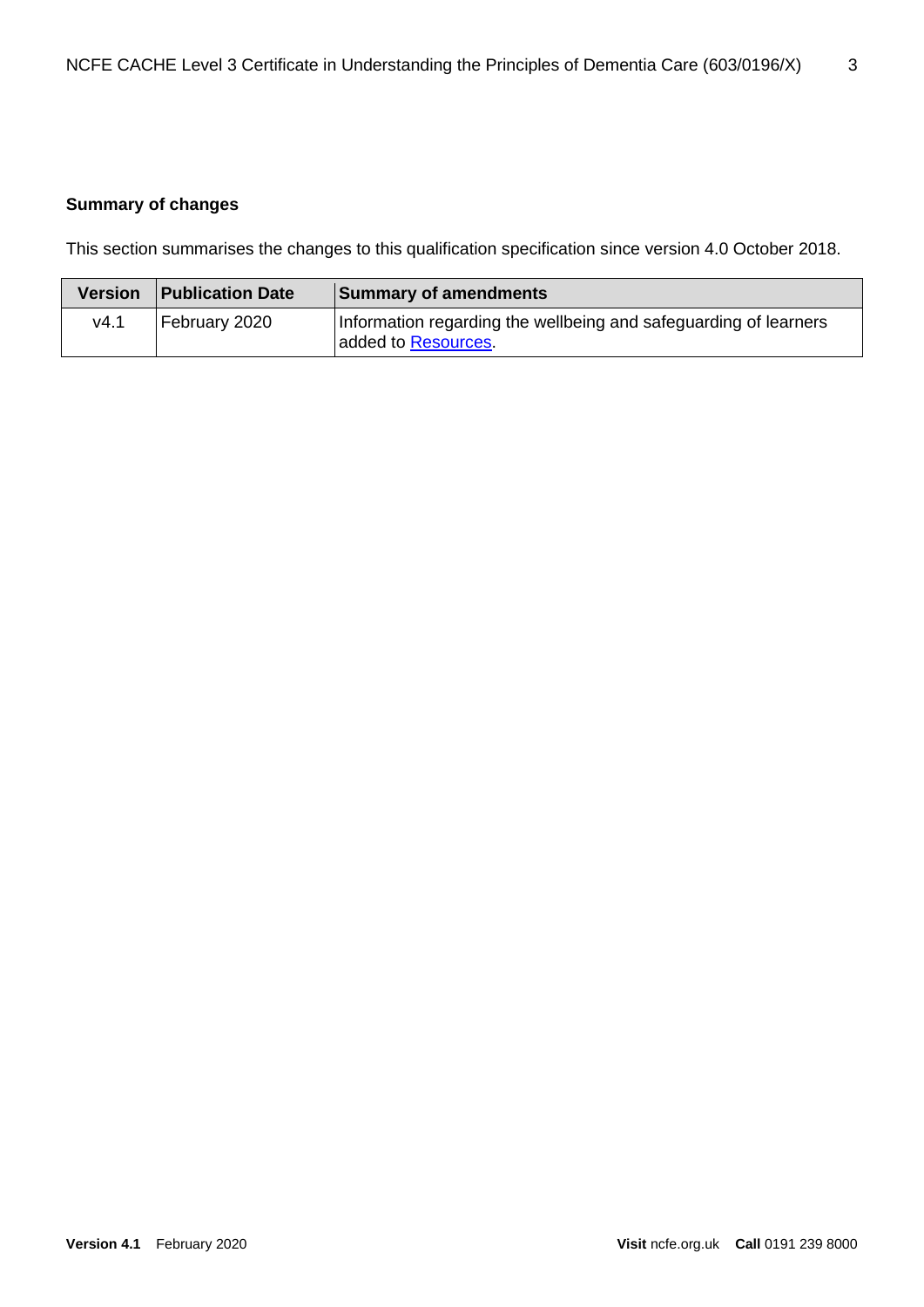#### **Section 1: General introduction**

#### **About this qualification specification**

This qualification specification contains everything you need to know about this qualification and should be used by everyone involved in the planning, delivery and assessment of the Level 3 Certificate in Understanding the Principles of Dementia Care.

#### **Total Qualification Time**

Total Qualification Time (TQT) is comprised of the following two elements:

the number of hours which we have allocated to a qualification for Guided Learning an estimated number of hours a Learner will reasonably be likely to spend in preparation, study, or any other form of participation in education or training, but not under the immediate supervision of a Tutor or Assessor.

Centres can decide how to allocate the TQT across the units of a qualification.

Guided Learning (GL)

- Guided Learning (GL) and TQT apply to the qualification as a whole.
- We use GL to refer to the estimated guided learning hours at unit level.

#### **Recognition of Prior Learning (RPL)**

Centres may recognise prior learning at their discretion if they are satisfied that the evidence provided by the learner meets the requirements of a qualification. Where RPL is to be used extensively (for a whole unit or more), advice must be given by your External Quality Advisor.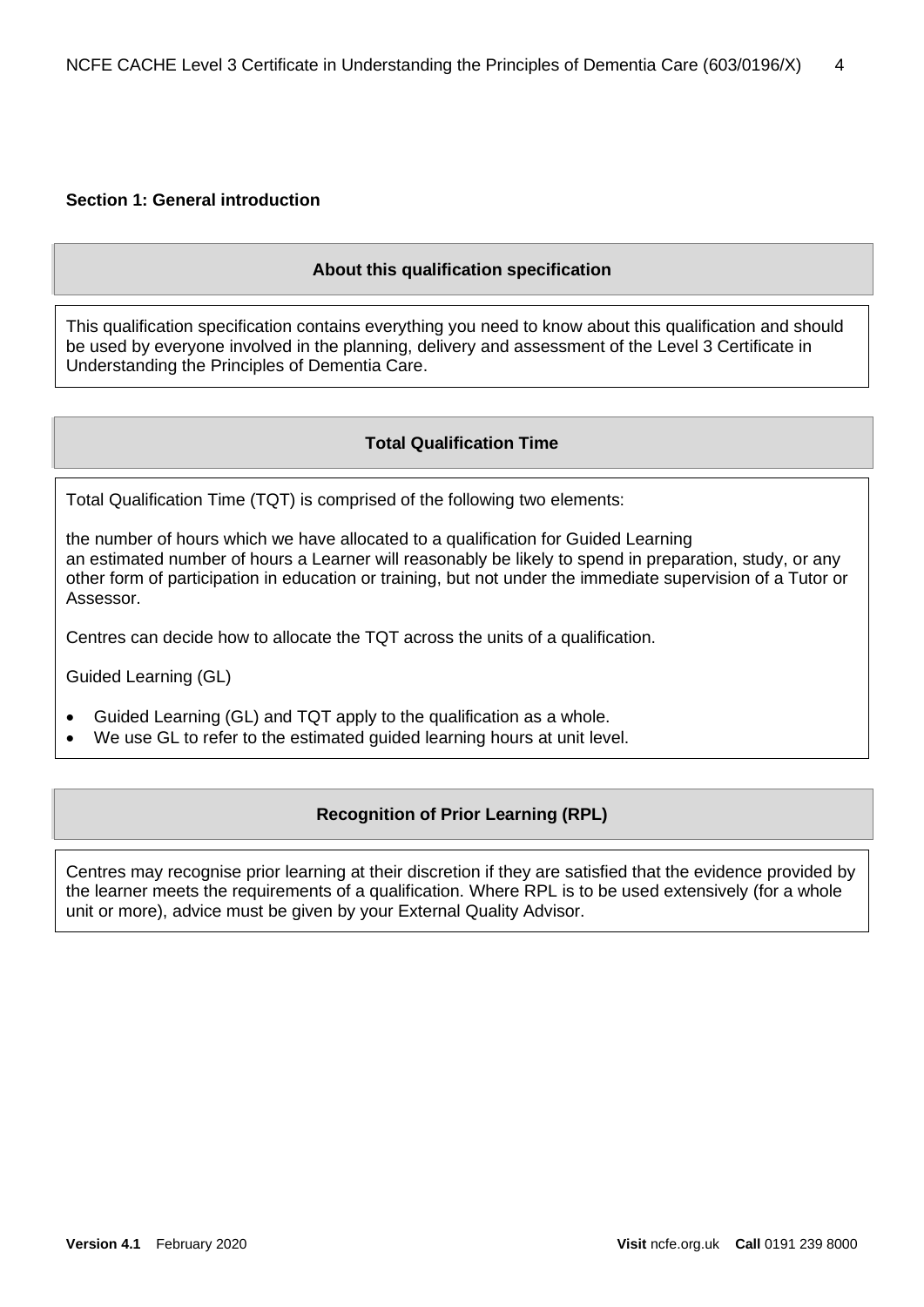#### **Understanding learning outcomes**

There are two main types of learning outcome:

- **Skills** that can be performed
- **Knowledge** that can be learnt.

Sometimes they can cover a combination of the two.

#### **Competence-/Skills-based learning outcomes:**

• Begin with 'Be able to'. The assessment criteria usually show that the evidence could be observable within a real work environment. Other methods may be applied, please see chart in Assessment Guidance section. All evidence must be based on the learner's experience in a real work environment.

#### **Knowledge-based learning outcomes:**

• Begin with 'Know', 'Understand' or 'Know how to'.

For your convenience, knowledge-only units are indicated by a star in both the Unit Achievement Log and at the top of the units.

If a unit is not marked with a star, it is a skills unit or contains a mix of knowledge and skills.

#### **Entry guidance**

Centres are responsible for ensuring that this qualification is appropriate for the age and ability of learners. They need to make sure that learners can fulfil the requirements of the learning outcomes and comply with the relevant literacy, numeracy and health and safety aspects of this qualification.

Learners registered on this qualification shouldn't undertake another qualification at the same level with the same or a similar title, as duplication of learning may affect funding eligibility.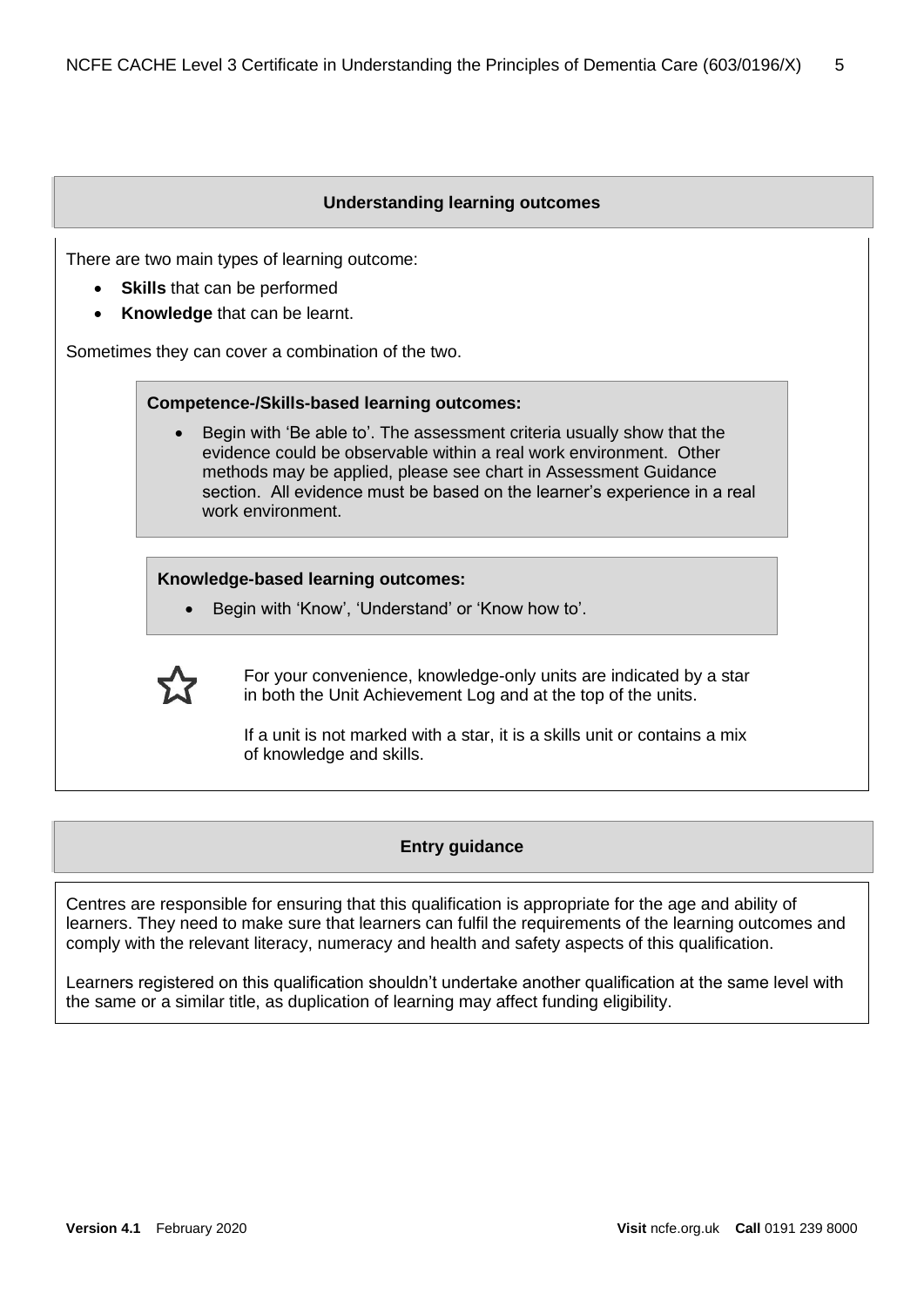## **The Public Website**

The NCFE website contains information about all our qualifications which contains:

- Key Facts
- Qualification Specifications
- other support materials

There are also some other key documents that can be referred to when required. For example:

- Complaints Policy
- Enquiries and Appeals Policy
- Diversity and Equality Policy.

It also contains regular news updates and case studies and links to websites from other organisations that might be of interest.

#### **The Centre Secure Website**

The most recent version of our qualification specification and supporting documents can be found on the NCFE website. To ensure that you're using the most up-to-date version, please check the version number in the page footers against that of the qualification specification.

The website also contains information about all our qualification, including a qualification factsheet and other support materials.

#### **Support for Centres**

There are a number of support documents available that you might find useful for delivery. These are available to download the NCFE website or can be requested by the customer support team on 0191 239 8000 or email [customersupport@ncfe.org.uk](mailto:customersupport@ncfe.org.uk)

Our customer support team will support you with approvals, registrations, external quality assurance, external assessment, results and certification.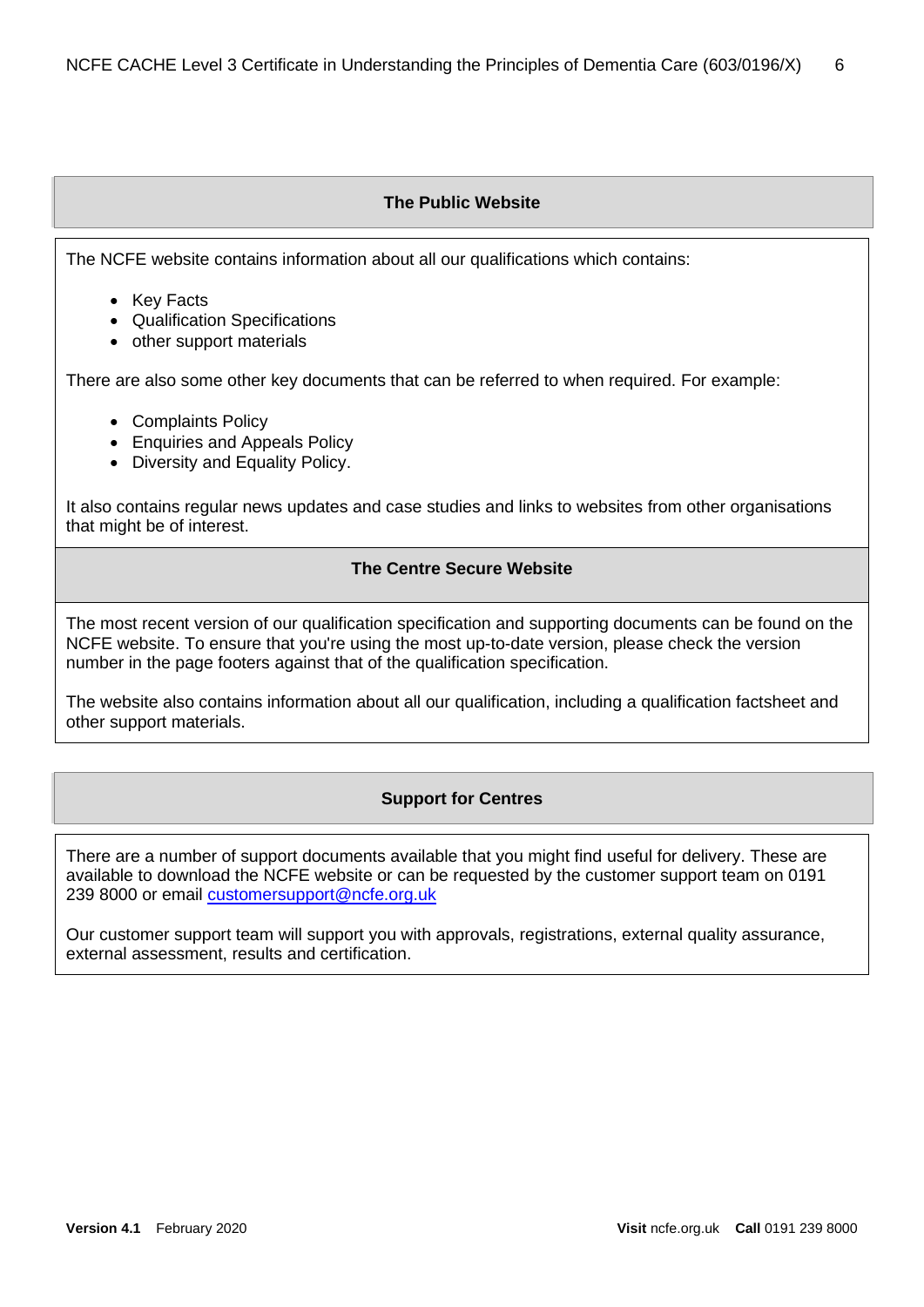# **Section 2: About this qualification**

| <b>Qualification summary</b>                                         |                                                                                                                                                                                                                                                                                                                                                                                                                                                                                                                                                                                                                                                                                                                                                                                                                                                                                                                                  |  |  |
|----------------------------------------------------------------------|----------------------------------------------------------------------------------------------------------------------------------------------------------------------------------------------------------------------------------------------------------------------------------------------------------------------------------------------------------------------------------------------------------------------------------------------------------------------------------------------------------------------------------------------------------------------------------------------------------------------------------------------------------------------------------------------------------------------------------------------------------------------------------------------------------------------------------------------------------------------------------------------------------------------------------|--|--|
| <b>Title</b>                                                         | NCFE CACHE Level 3 Certificate in Understanding the Principles of<br>Dementia Care                                                                                                                                                                                                                                                                                                                                                                                                                                                                                                                                                                                                                                                                                                                                                                                                                                               |  |  |
| <b>Qualification number</b>                                          | 603/0196/X                                                                                                                                                                                                                                                                                                                                                                                                                                                                                                                                                                                                                                                                                                                                                                                                                                                                                                                       |  |  |
| <b>Aims and objectives</b>                                           | This qualification enables learners to develop knowledge and<br>understanding of caring for individuals with dementia. Successful<br>completion of the units will allow learners to develop in-depth knowledge<br>and understanding of dementia and its effects. It will also support<br>progression into relevant employment within the health and social care<br>sector. The qualification doesn't infer competence in the work role, but<br>can be used to support the underpinning knowledge and understanding<br>needed for those working in or towards a dementia care role.<br>The objectives of this qualification are to enable learners to understand:<br>types of dementia and the importance of early diagnosis<br>person-centred approaches in dementia care<br>the role of communication, interaction and inclusion in dementia<br>care and support<br>the use of medication to support individuals with dementia. |  |  |
| <b>Total Qualification Time</b><br>(hours)                           | 254                                                                                                                                                                                                                                                                                                                                                                                                                                                                                                                                                                                                                                                                                                                                                                                                                                                                                                                              |  |  |
| <b>Guided Learning (hours)</b>                                       | 184                                                                                                                                                                                                                                                                                                                                                                                                                                                                                                                                                                                                                                                                                                                                                                                                                                                                                                                              |  |  |
| <b>Grading system</b>                                                | Achieved/Not Yet Achieved                                                                                                                                                                                                                                                                                                                                                                                                                                                                                                                                                                                                                                                                                                                                                                                                                                                                                                        |  |  |
| Minimum age of learner                                               | 16                                                                                                                                                                                                                                                                                                                                                                                                                                                                                                                                                                                                                                                                                                                                                                                                                                                                                                                               |  |  |
| <b>Real work environment</b><br>(RWE) requirement/<br>recommendation | This is a knowledge-only qualification; therefore, no real work<br>environment placement is required.                                                                                                                                                                                                                                                                                                                                                                                                                                                                                                                                                                                                                                                                                                                                                                                                                            |  |  |
| <b>Rules of combination</b>                                          | To be awarded the Level 3 Certificate in Understanding the Principles of<br>Dementia Care, learners are required to successfully complete 7<br>mandatory units.                                                                                                                                                                                                                                                                                                                                                                                                                                                                                                                                                                                                                                                                                                                                                                  |  |  |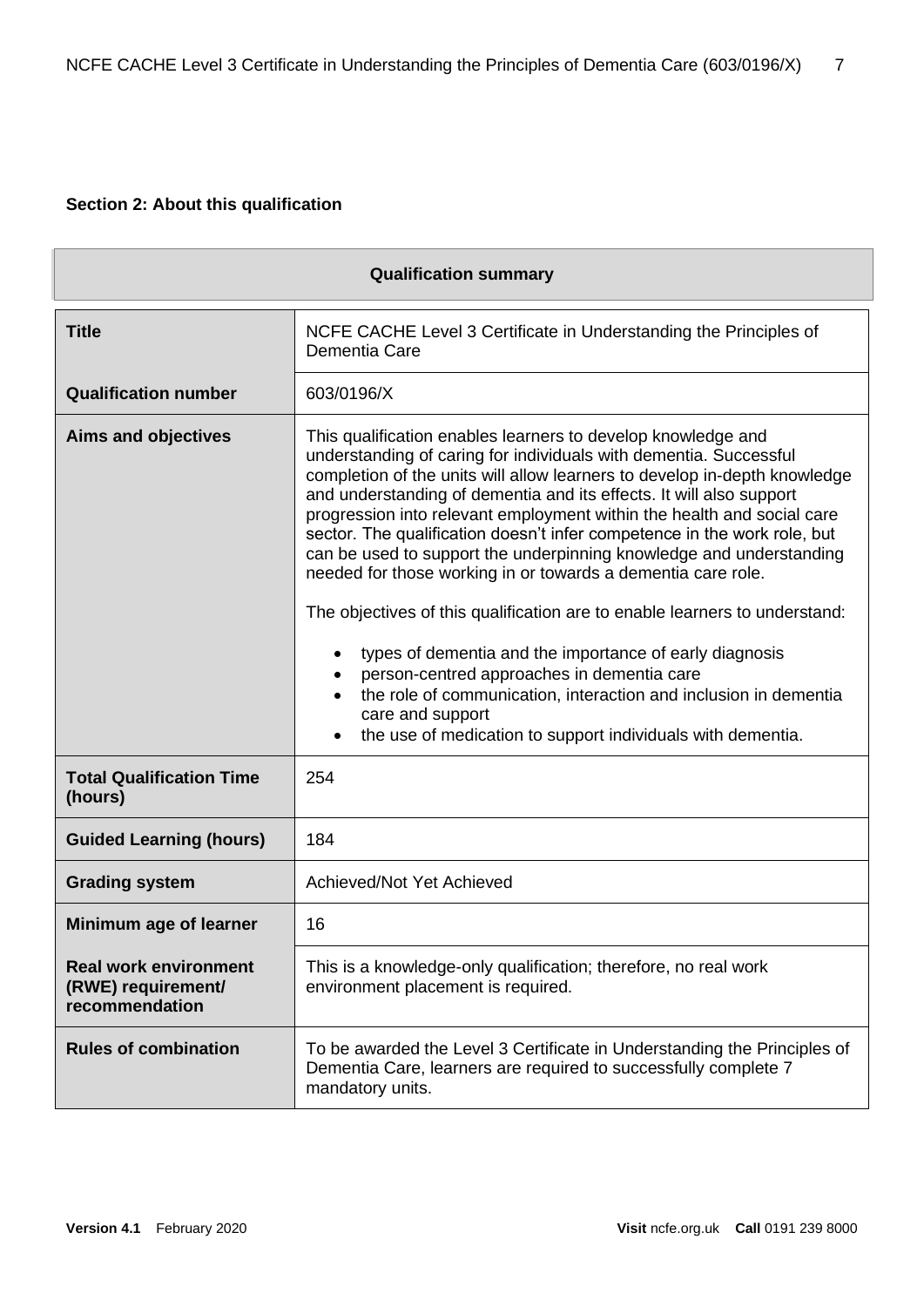| <b>Entry requirements/</b><br>recommendations                                                      | There are no specific recommended prior learning requirements for this<br>qualification. However, learners may find it helpful if they've already<br>achieved a Level 2 health and social care related qualification.<br>This qualification is suitable for learners aged 16 and above.                                                                                                                                                                                                                                                                                                                                                                                                                                                                                                                                                                                                                                                                                                                                                                                                                                                                                                                                                                                                                                                                                                                                                                                                                                                                                                                          |  |
|----------------------------------------------------------------------------------------------------|------------------------------------------------------------------------------------------------------------------------------------------------------------------------------------------------------------------------------------------------------------------------------------------------------------------------------------------------------------------------------------------------------------------------------------------------------------------------------------------------------------------------------------------------------------------------------------------------------------------------------------------------------------------------------------------------------------------------------------------------------------------------------------------------------------------------------------------------------------------------------------------------------------------------------------------------------------------------------------------------------------------------------------------------------------------------------------------------------------------------------------------------------------------------------------------------------------------------------------------------------------------------------------------------------------------------------------------------------------------------------------------------------------------------------------------------------------------------------------------------------------------------------------------------------------------------------------------------------------------|--|
| <b>Progression</b><br>including job roles and<br><b>Higher Level Studies (where</b><br>applicable) | Learners who achieve this qualification could progress to:<br>Level 3 Diploma in Health and Social Care (Adults) for England<br>$\bullet$<br>Level 3 Certificate in Preparing to Work in Adult Social Care<br>$\bullet$<br>Level 3 Diploma in Clinical Healthcare Support<br>$\bullet$<br>Level 3 Certificate in Working in the Health Sector<br>$\bullet$<br>Level 4 qualifications in Health and Social Care.<br>$\bullet$<br>This qualification aims to provide learners with a number of progression<br>options, including higher level studies at university or FE colleges. The<br>skills required to progress to higher academic studies are different from<br>those required at Levels 1 and 2. Level 3 qualifications enable the<br>development of these skills. Although there is no single definition of<br>higher level learning skills, they include:<br>checking and testing information<br>$\bullet$<br>supporting your points with evidence<br>$\bullet$<br>self-directed study<br>$\bullet$<br>self-motivation<br>$\bullet$<br>thinking for yourself<br>$\bullet$<br>analysing and synthesising information/materials<br>$\bullet$<br>critical thinking and problem solving<br>$\bullet$<br>working collaboratively<br>$\bullet$<br>reflecting upon learning and identifying improvements.<br>$\bullet$<br>Level 3 criteria can require learners to analyse, draw conclusions,<br>interpret or justify, which are all examples of higher level skills. This<br>means that evidence provided for the portfolio will also demonstrate the<br>development and use of higher level learning skills. |  |
| <b>Assessment methods</b>                                                                          | Portfolio of evidence.                                                                                                                                                                                                                                                                                                                                                                                                                                                                                                                                                                                                                                                                                                                                                                                                                                                                                                                                                                                                                                                                                                                                                                                                                                                                                                                                                                                                                                                                                                                                                                                           |  |
| <b>Additional assessment</b><br>requirements                                                       | This qualification is internally assessed and externally quality assured.                                                                                                                                                                                                                                                                                                                                                                                                                                                                                                                                                                                                                                                                                                                                                                                                                                                                                                                                                                                                                                                                                                                                                                                                                                                                                                                                                                                                                                                                                                                                        |  |
| <b>Regulation information</b>                                                                      | This is a regulated qualification. The regulated number for this<br>qualification is 603/0196/X.                                                                                                                                                                                                                                                                                                                                                                                                                                                                                                                                                                                                                                                                                                                                                                                                                                                                                                                                                                                                                                                                                                                                                                                                                                                                                                                                                                                                                                                                                                                 |  |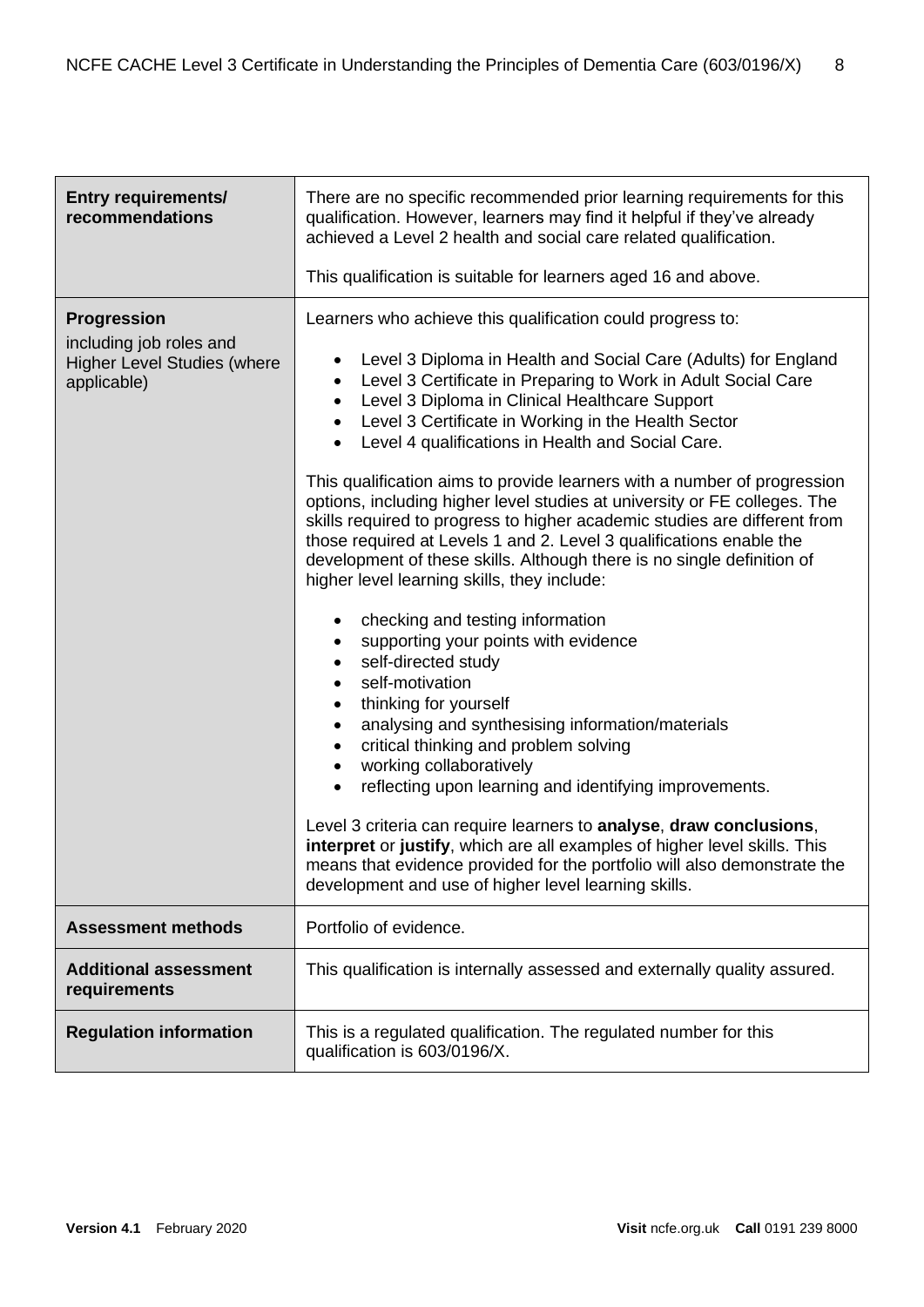# **Useful websites**

Centres may find the following websites helpful for materials and resources to assist with the delivery of this qualification:

- Alzheimer's Society: [www.alzheimers.org.uk](http://www.alzheimers.org.uk/)
- Care Quality Commission (CQC): [www.cqc.org.uk](http://www.cqc.org.uk/)
- NHS Choices: [www.nhs.uk](http://www.nhs.uk/)
- National Institute for Health and Care Excellence: [www.nice.org.uk](http://www.nice.org.uk/)
- Skills for Care: [www.skillsforcare.org.uk](http://www.skillsforcare.org.uk/)
- Skills for Health: [www.skillsforhealth.org.uk](http://www.skillsforhealth.org.uk/)
- Social Care Institute for Excellence: [www.scie.org.uk.](http://www.scie.org.uk/)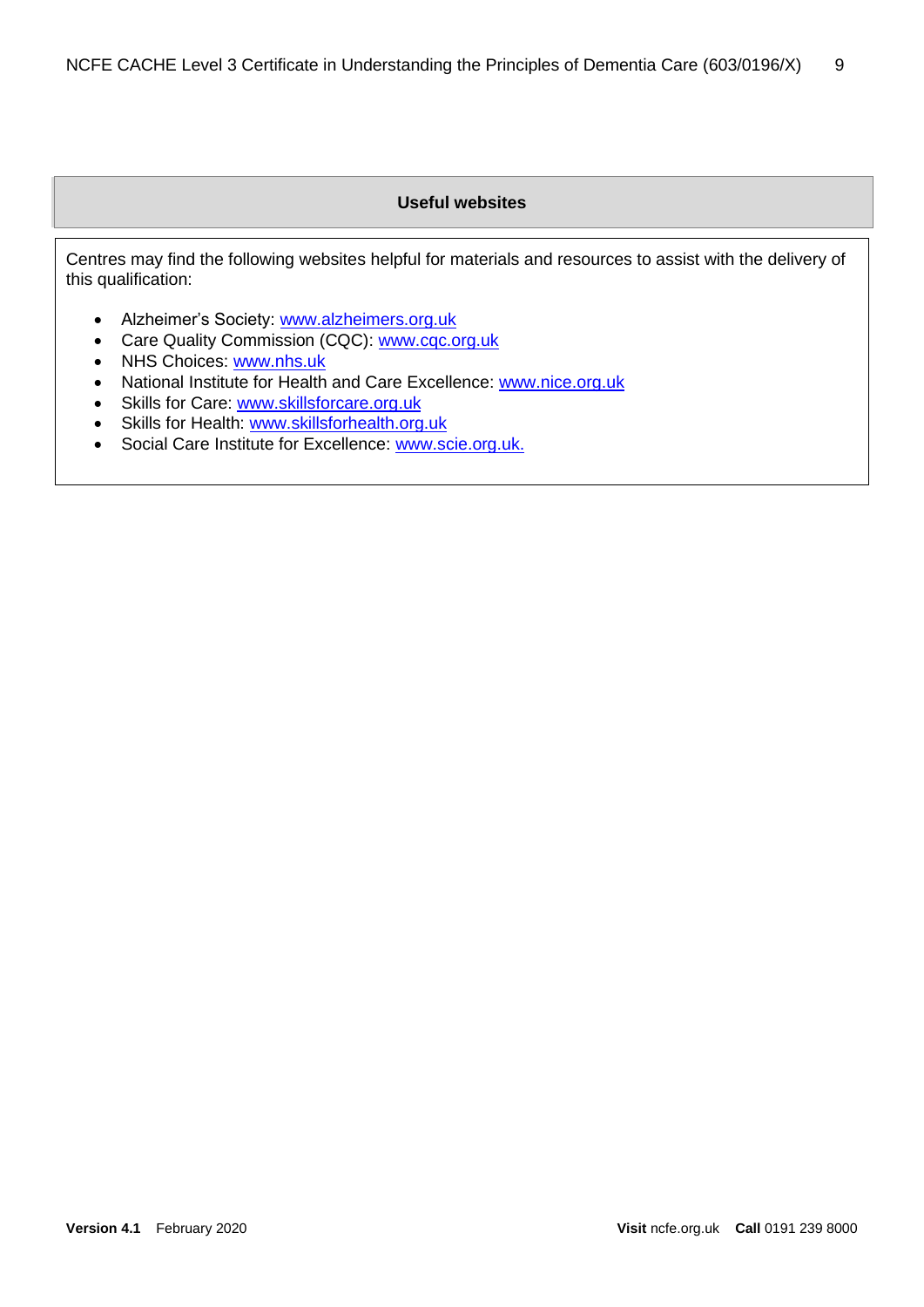## **Section 3: Units**

|   | <b>Mandatory units</b>          |            |                                                                                                                    |           |       |                                 |
|---|---------------------------------|------------|--------------------------------------------------------------------------------------------------------------------|-----------|-------|---------------------------------|
|   | Unit ref<br>(assigned by<br>AO) | Unit no.   | Unit title                                                                                                         | Unit type | Level | <b>Guided</b><br>learning hours |
|   | Unit 01                         | Y/615/0581 | Understanding dementia                                                                                             | Knowledge | 3     | 25                              |
|   | Unit 02                         | L/615/0626 | Understand how person-centred approaches are used to underpin<br>the care and support of individuals with dementia | Knowledge | 3     | 30                              |
| 公 | Unit 03                         | R/615/0627 | Principles of communication and interaction in dementia care and<br>support                                        | Knowledge | 3     | 26                              |
|   | Unit 04                         | Y/615/0628 | Supporting positive interaction, occupation and activity in dementia<br>care                                       | Knowledge | 3     | 25                              |
|   | Unit 05                         | D/615/0629 | Principles of equality, diversity and inclusion in dementia care and<br>support                                    | Knowledge | 3     | 20                              |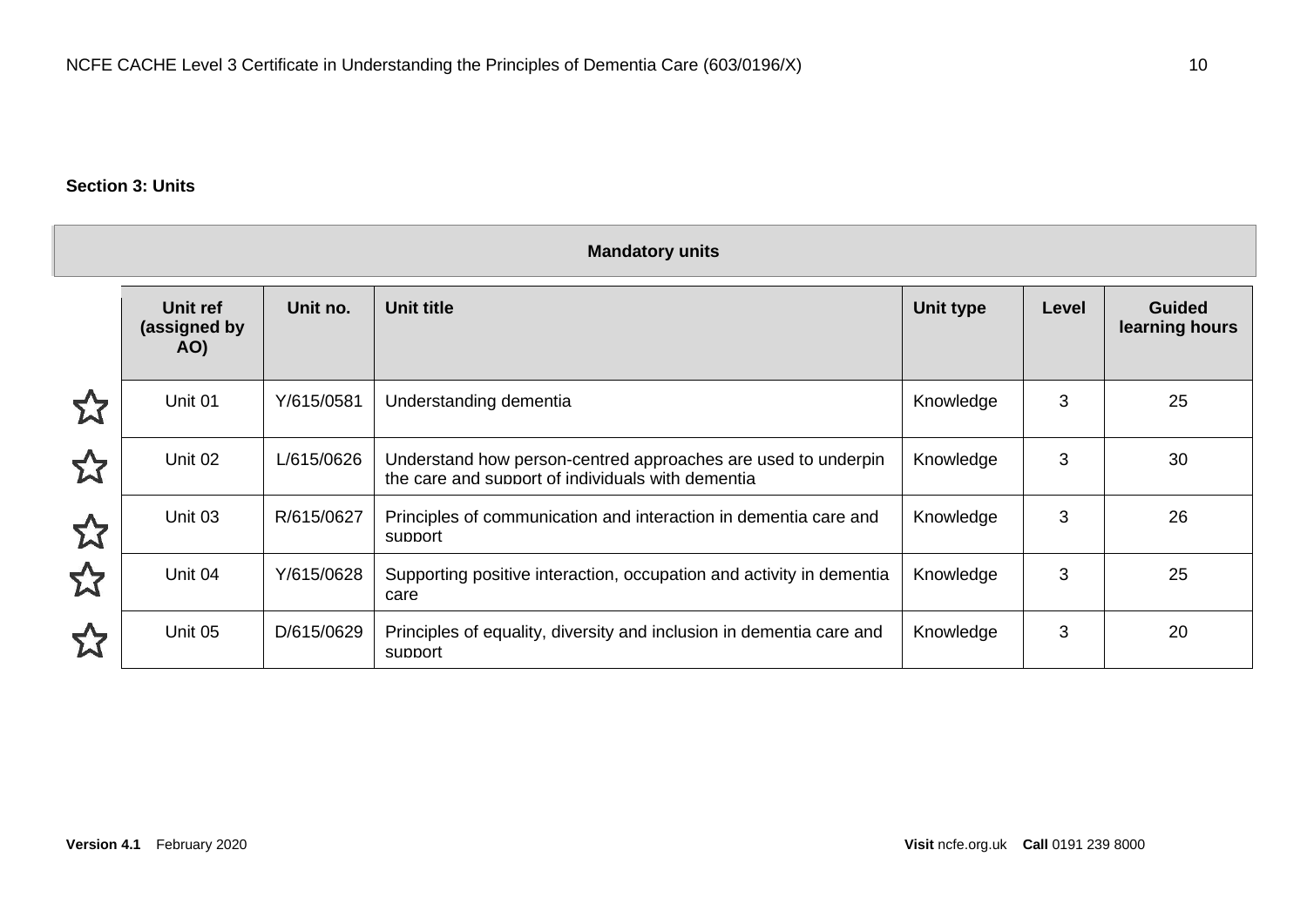|   | Unit ref<br>(assigned by<br>AO) | Unit no.   | Unit title                                                                                    | Unit type | Level | <b>Guided</b><br>learning hours |
|---|---------------------------------|------------|-----------------------------------------------------------------------------------------------|-----------|-------|---------------------------------|
| 公 | Unit 06                         | R/615/0630 | Understand how to support individuals with dementia to exercise<br>choice and rights          | Knowledge |       | 32                              |
| 公 | Unit 07                         | Y/615/0631 | Principles of the administration of medication and well-being of<br>individuals with dementia | Knowledge |       | 26                              |

# The star icon  $\sum$  indicates that a unit is knowledge based.

The units above may be available as stand-alone unit programmes. Please visit the Centre secure website for further information.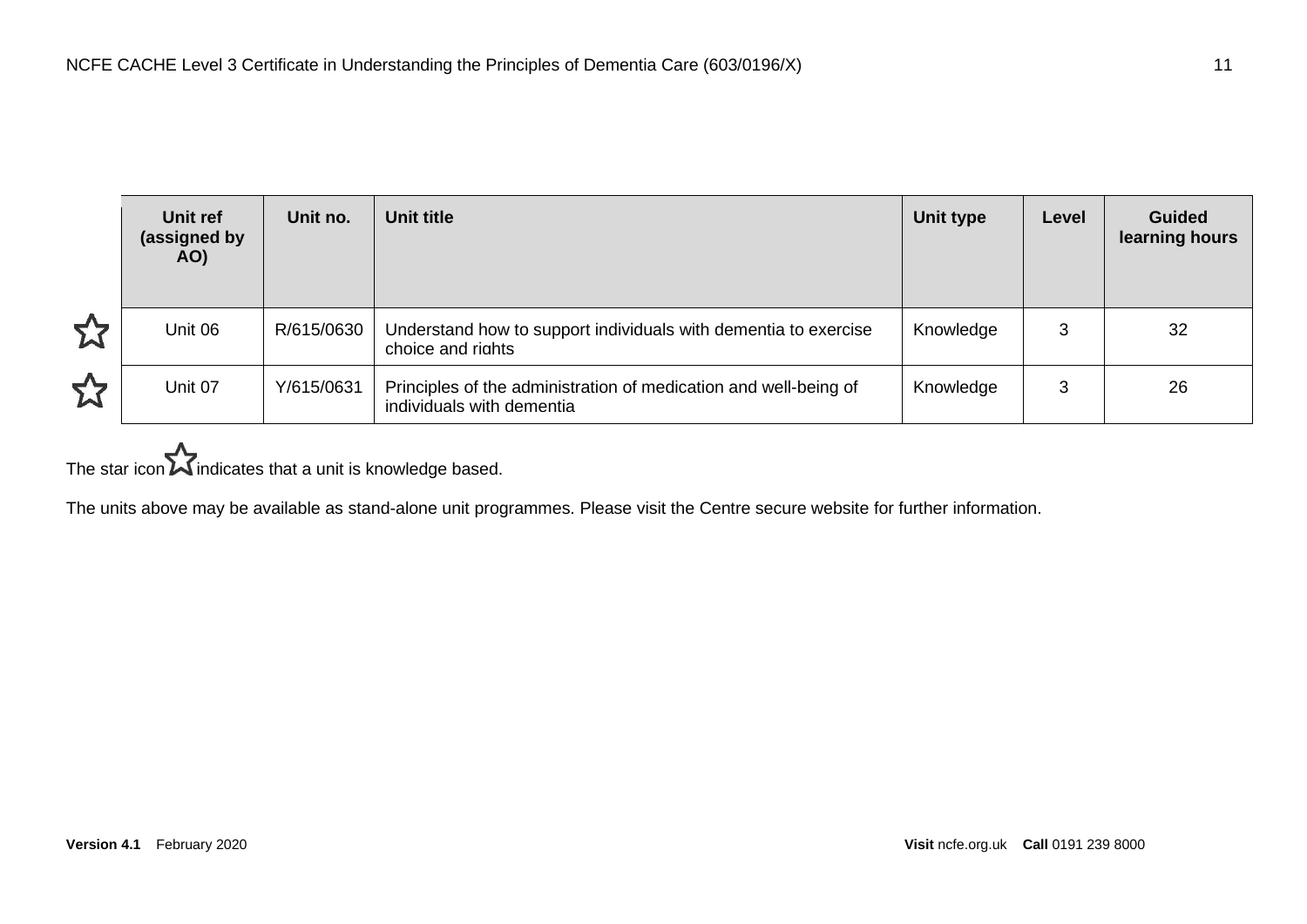# **Unit layout**

| For each unit the following information has been provided: |                                                                                                                                                                                                                                                                                                                                                                                                       |  |  |
|------------------------------------------------------------|-------------------------------------------------------------------------------------------------------------------------------------------------------------------------------------------------------------------------------------------------------------------------------------------------------------------------------------------------------------------------------------------------------|--|--|
| Unit title                                                 | Provides a clear, concise explanation of the content of the unit.                                                                                                                                                                                                                                                                                                                                     |  |  |
| Unit reference                                             | The unique reference number given to each unit at qualification approval<br>by Ofqual.                                                                                                                                                                                                                                                                                                                |  |  |
| Unit level                                                 | Denotes the level of the unit within the framework.                                                                                                                                                                                                                                                                                                                                                   |  |  |
| Unit group                                                 | Explains if the unit is mandatory or optional.                                                                                                                                                                                                                                                                                                                                                        |  |  |
| Guided learning hours                                      | The average number of hours of supervised or directed study time or<br>assessment required to achieve a qualification or unit of a qualification.                                                                                                                                                                                                                                                     |  |  |
| Unit summary                                               | Provides a brief outline of the unit content.                                                                                                                                                                                                                                                                                                                                                         |  |  |
| Learning outcome                                           | A statement of what a learner will know, understand or be able to do, as a<br>result of a process of learning.                                                                                                                                                                                                                                                                                        |  |  |
| Assessment criteria                                        | A description of the requirements a learner must achieve to demonstrate<br>that a learning outcome has been met.                                                                                                                                                                                                                                                                                      |  |  |
| Achievement descriptor                                     | All the evidence generated by the learner will be assessed against the<br>standards expected of a Level 3 learner and against the achievement<br>descriptors for each learning outcome.                                                                                                                                                                                                               |  |  |
| Explanation                                                | A further explanation of the achievement descriptor in the context of the<br>learning outcome.                                                                                                                                                                                                                                                                                                        |  |  |
| Delivery and assessment                                    | This includes specific guidance relating to the delivery and assessment of<br>the unit and information to support the learner.                                                                                                                                                                                                                                                                        |  |  |
| Additional information                                     | Any further information about the unit. eg assessment strategy.                                                                                                                                                                                                                                                                                                                                       |  |  |
| Types of evidence                                          | The types of evidence listed are for guidance purposes only. Within<br>learners' portfolios, other types of evidence are acceptable if all learning<br>outcomes are covered and if the evidence generated can be internally and<br>externally quality assured. For approval of methods of internal assessment<br>other than portfolio building, please contact the Quality Assurance team at<br>NCFE. |  |  |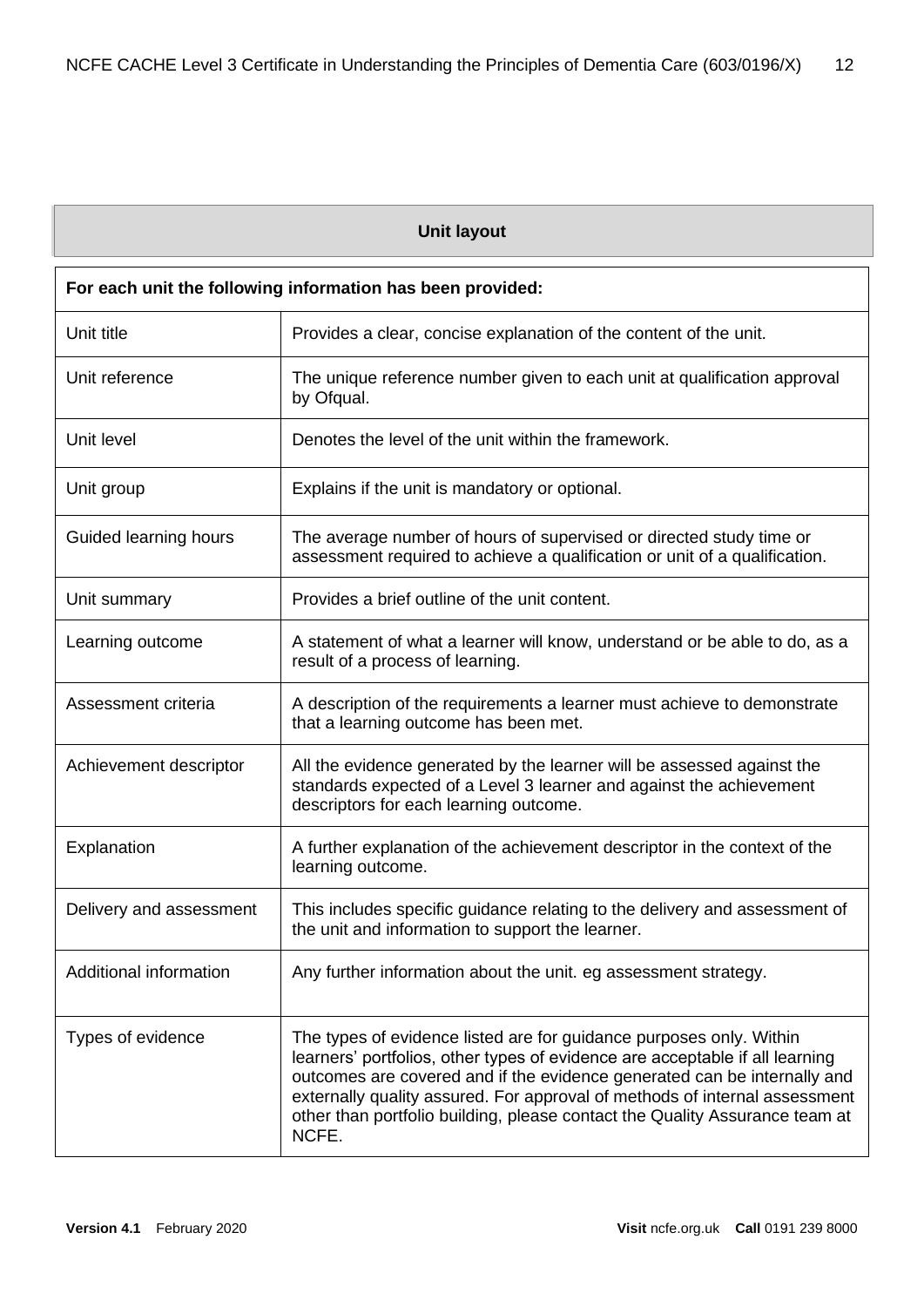#### **Glossary of terms**

This glossary explains how the terms used in the unit content are applied to this qualification.

| Accurately                  | Learner carries out all stages of a process correctly and without errors<br>(see mostly accurately).                                                                                                |
|-----------------------------|-----------------------------------------------------------------------------------------------------------------------------------------------------------------------------------------------------|
| Advanced ways               | Solutions may be more complex or more considered (see basic ways<br>and considered ways).                                                                                                           |
| Application                 | Using skills or knowledge to complete a specific task. Using technical<br>language.                                                                                                                 |
| Appropriate                 | Ideas or choices must be realistic and viable to the vocational area and<br>the learner's resources. They must be selected by the learner, as<br>opposed to in Level 1 where learners are directed. |
| <b>Balanced conclusions</b> | All arguments are considered in making a conclusion (see reasoned<br>conclusions).                                                                                                                  |
| Basic ways                  | Straightforward, mostly obvious ideas or solutions (see advanced ways<br>and considered ways).                                                                                                      |
| Complex task/brief          | A task/brief made up of several interrelated elements.                                                                                                                                              |
| Complex technical problems  | A problem specific to the vocational area that has several interrelated<br>elements (see technical problems).                                                                                       |
| Considered experimentation  | Experimentation is well thought out and fit for purpose. It is<br>comprehensive enough to draw a reliable conclusion from (see limited<br>experimentation and simple experimentation).              |
| Considered ways             | Ideas or solutions show some degree of thought (see advanced ways<br>and basic ways).                                                                                                               |
| Correctly applies           | Using the most appropriate skills or knowledge to complete a specific<br>task/using skills or knowledge correctly. Using appropriate technical<br>terms for the task or context (see use).          |
| Directed tasks              | Learners are given clear instructions on how to complete the task, which<br>may be broken into stages for them by the Tutor/Assessor.                                                               |
| <b>Effective solutions</b>  | Solutions are appropriate to the vocational area (see possible<br>solutions).                                                                                                                       |
| <b>Efficiently solves</b>   | Solves in a manner appropriate to the vocational area.                                                                                                                                              |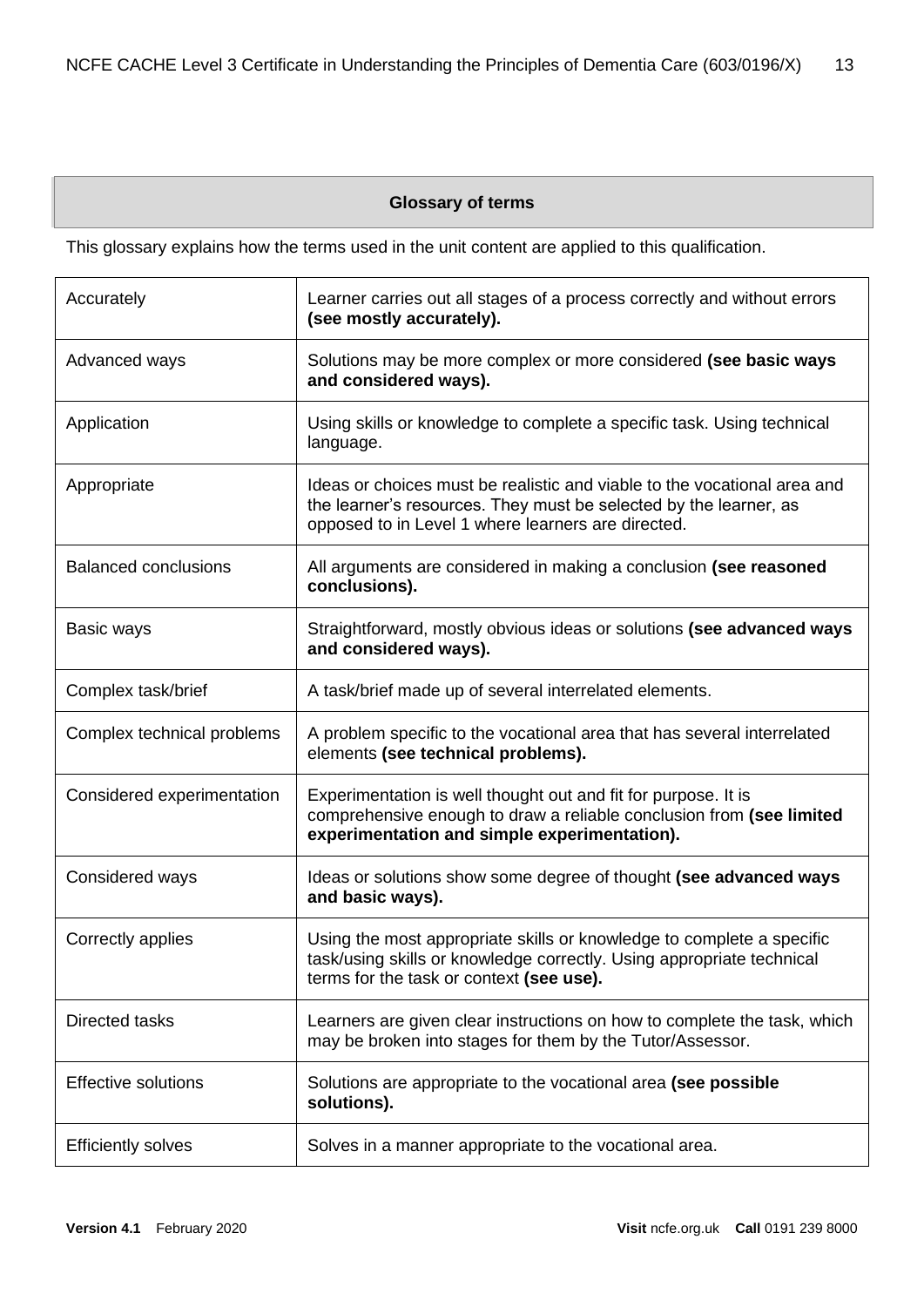| Everyday language         | The learner's own language and terms, the personal vocabulary the<br>learner uses, non-vocational language and terminology (see specialist<br>terms/language and technical terms/language).    |
|---------------------------|------------------------------------------------------------------------------------------------------------------------------------------------------------------------------------------------|
| Format of source          | The style of information - eg a questionnaire, a report, an observation,<br>an interview (see type of source).                                                                                 |
| General understanding     | A basic understanding of the vocational area that does not require<br>knowledge of technical skills, techniques or rules of implementation (see<br>technical understanding).                   |
| Limited experimentation   | Experimentation shows some degree of planning and thought but may<br>not be thorough enough to draw a reliable conclusion from (see<br>considered experimentation and simple experimentation). |
| Mostly accurately         | Learner is able to carry out most stages of a process without errors to<br>achieve an outcome (see accurately and some degree of accuracy).                                                    |
| Possible solutions        | The solution may not involve technical skills or understanding and may<br>not be a long-term or effective solution (see effective solutions).                                                  |
| Range                     | Frequent use of most common words/techniques/materials (see some<br>and wide range).                                                                                                           |
| Reasoned conclusions      | Explanations are provided as to why a conclusion was made (see<br>balanced conclusions).                                                                                                       |
| Simple experimentation    | Straightforward, most obvious experimentation is carried out (see<br>limited experimentation and considered experimentation).                                                                  |
| Some                      | Occasional use of most common words/techniques/materials (see range<br>and wide range).                                                                                                        |
| Some degree of accuracy   | Learner is able to carry out the stages of a process to achieve an<br>outcome, but most stages will contain errors (see accurately and<br>mostly accurately).                                  |
| Sophisticated examples    | Complex or less obvious examples provided with detailed explanation.<br>Clearly related to the point being made (see straightforward<br>examples).                                             |
| Specialist skills         | Advanced technical skills in context (see technical skills).                                                                                                                                   |
| Specialist terms/language | Advanced technical terms in context (see everyday language and<br>technical terms/language).                                                                                                   |
| Straightforward examples  | Direct obvious examples which lack complexity of any kind, but clearly<br>relate to the point being made (see sophisticated examples).                                                         |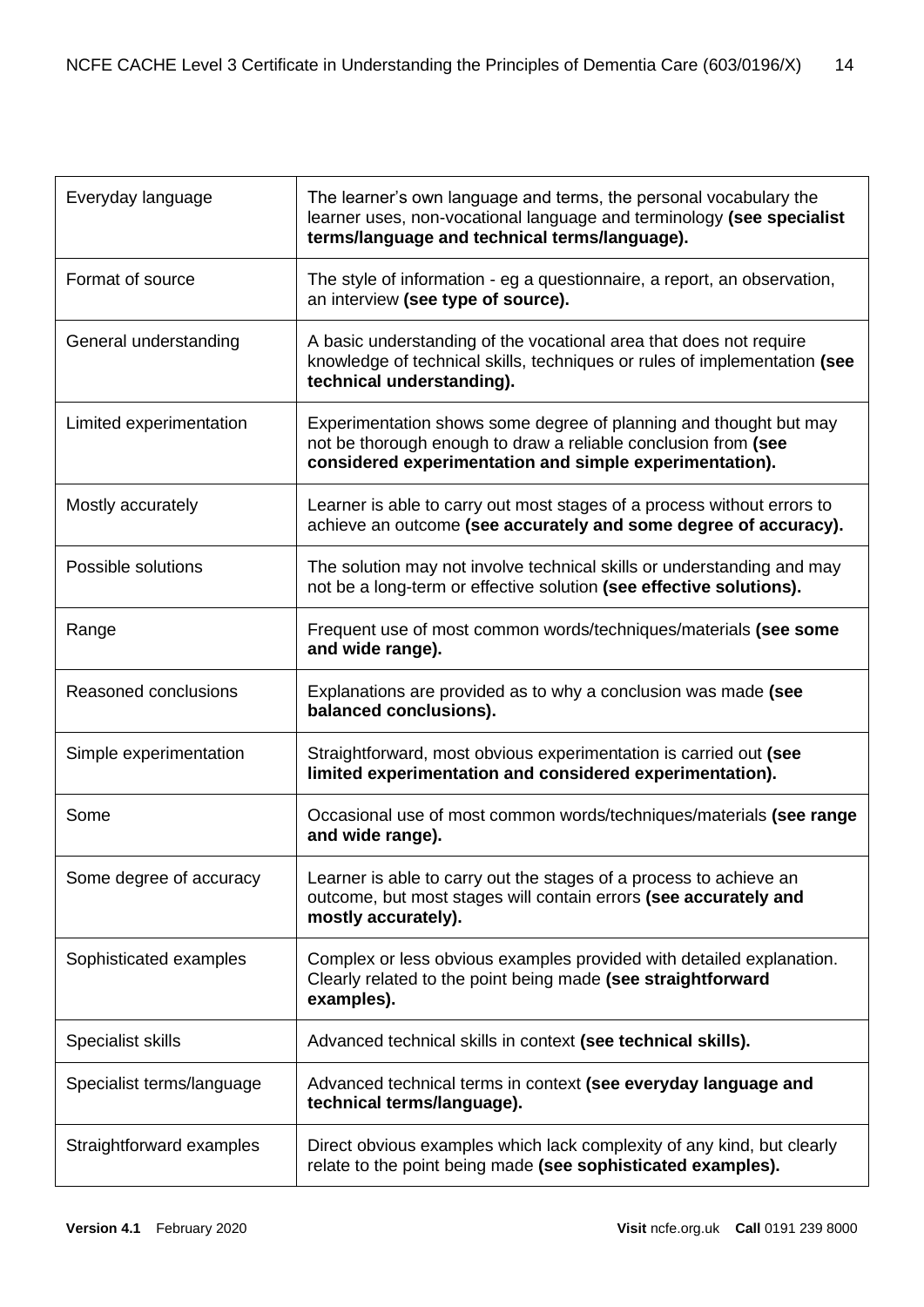| <b>Technical problems</b> | A problem specific to the vocational area. This could include equipment,<br>processes etc (see complex technical problems).                                                                                                 |
|---------------------------|-----------------------------------------------------------------------------------------------------------------------------------------------------------------------------------------------------------------------------|
| <b>Technical skills</b>   | The application of technical understanding. The ability to put subject-<br>specific skills, measures, techniques or rules of implementation into<br>practice to achieve suitable outcomes (see specialist skills).          |
| Technical terms/language  | Language relating to the vocational area. May include skills, measures,<br>techniques or rules of implementation etc. (see everyday language and<br>specialist terms/language).                                             |
| Technical understanding   | An understanding of the skills, measures, techniques or rules of<br>implementation appropriate to the vocational area. The learner may still<br>be learning how to apply this understanding (see general<br>understanding). |
| Type of source            | The place that the information comes from - eg the internet, a museum<br>visit, staff, visitors (see format of source).                                                                                                     |
| Use                       | Applying general or basic skills or knowledge to a task (see correctly<br>applies).                                                                                                                                         |
| Wide range                | Uses all relevant words/techniques/materials that could be expected at<br>the level (see range).                                                                                                                            |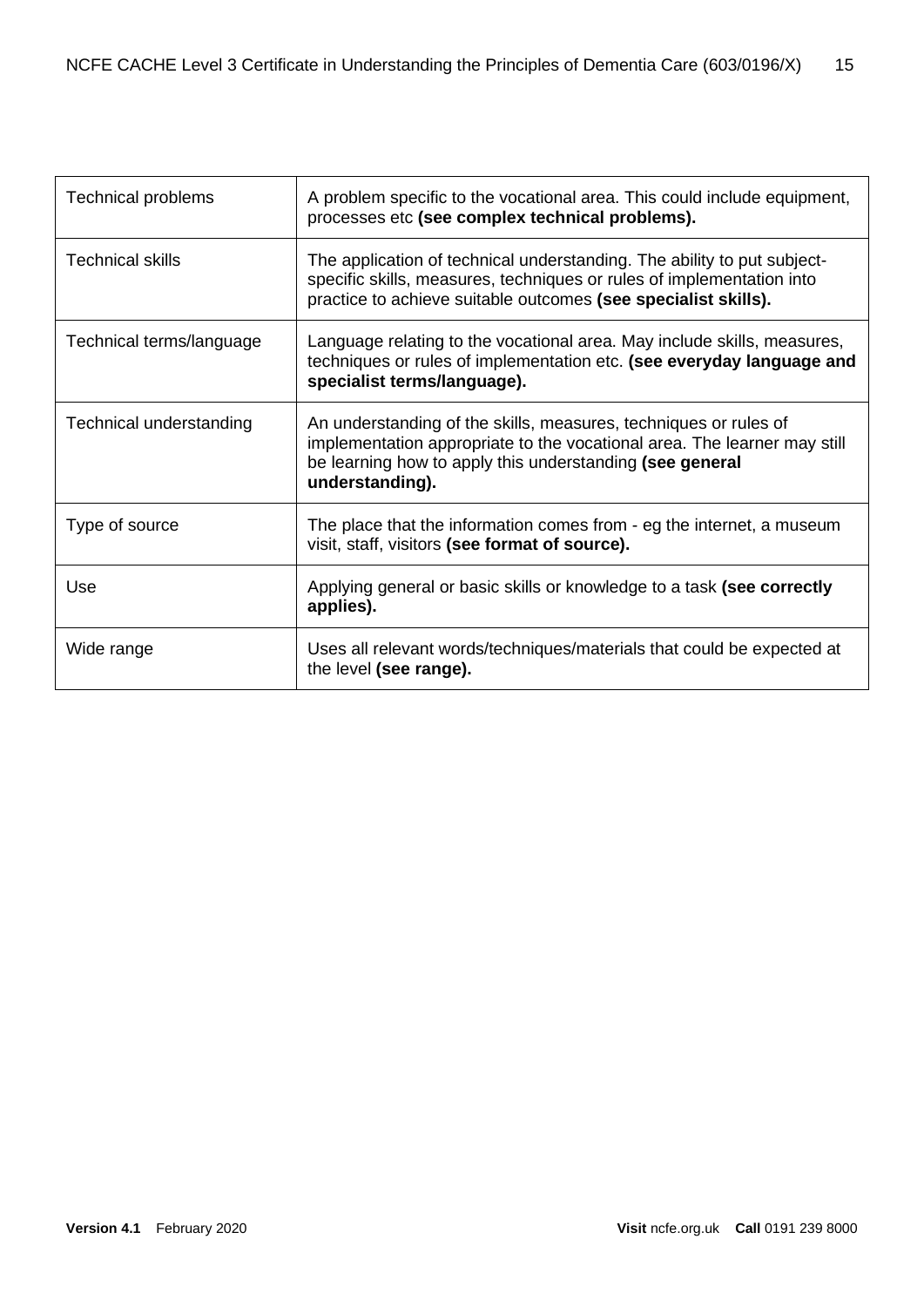# **Unit 01: Understanding dementia**

|                              |                                                                                                                                                                                                                                 |                   | $\sim$ |
|------------------------------|---------------------------------------------------------------------------------------------------------------------------------------------------------------------------------------------------------------------------------|-------------------|--------|
| Unit reference               | Y/615/0581                                                                                                                                                                                                                      | <b>Unit level</b> | 3      |
| Unit group                   | Mandatory                                                                                                                                                                                                                       |                   |        |
| <b>Guided learning hours</b> | 25                                                                                                                                                                                                                              |                   |        |
| Unit summary                 | In this unit learners will investigate the common types, causes and effects<br>of dementia. They will gain an understanding of the importance of early<br>diagnosis and an insight into the effects and experience of dementia. |                   |        |

| <b>Learning outcomes</b><br>The learner will:                   | <b>Assessment criteria</b><br>The learner must:                                                                   |
|-----------------------------------------------------------------|-------------------------------------------------------------------------------------------------------------------|
| 1. Understand common types, causes and effects<br>of dementia.  | 1.1. Describe the most common types of<br>dementia.                                                               |
|                                                                 | 1.2. Explain the causes and risk factors of<br>common types of dementia.                                          |
|                                                                 | 1.3. Describe the signs and symptoms of common<br>types of dementia.                                              |
|                                                                 | 1.4. Outline a range of other types of dementia<br>that may occur.                                                |
| 2. Understand the importance of early diagnosis of<br>dementia. | 2.1. Explain why early diagnosis of dementia is<br>important.                                                     |
|                                                                 | 2.2. Explain why it is important to monitor possible<br>signs or symptoms of dementia.                            |
|                                                                 | 2.3. Describe common conditions that may be<br>attributed to dementia.                                            |
|                                                                 | 2.4. Describe the process of reporting and<br>recording possible signs of dementia.                               |
|                                                                 | 2.5. Recognise the potential impact of a diagnosis<br>of dementia for an individual, their family and<br>friends. |
| 3. Understand the effects and experience of<br>dementia.        | 3.1. Describe the potential effects of memory<br>impairment on individuals with dementia.                         |

57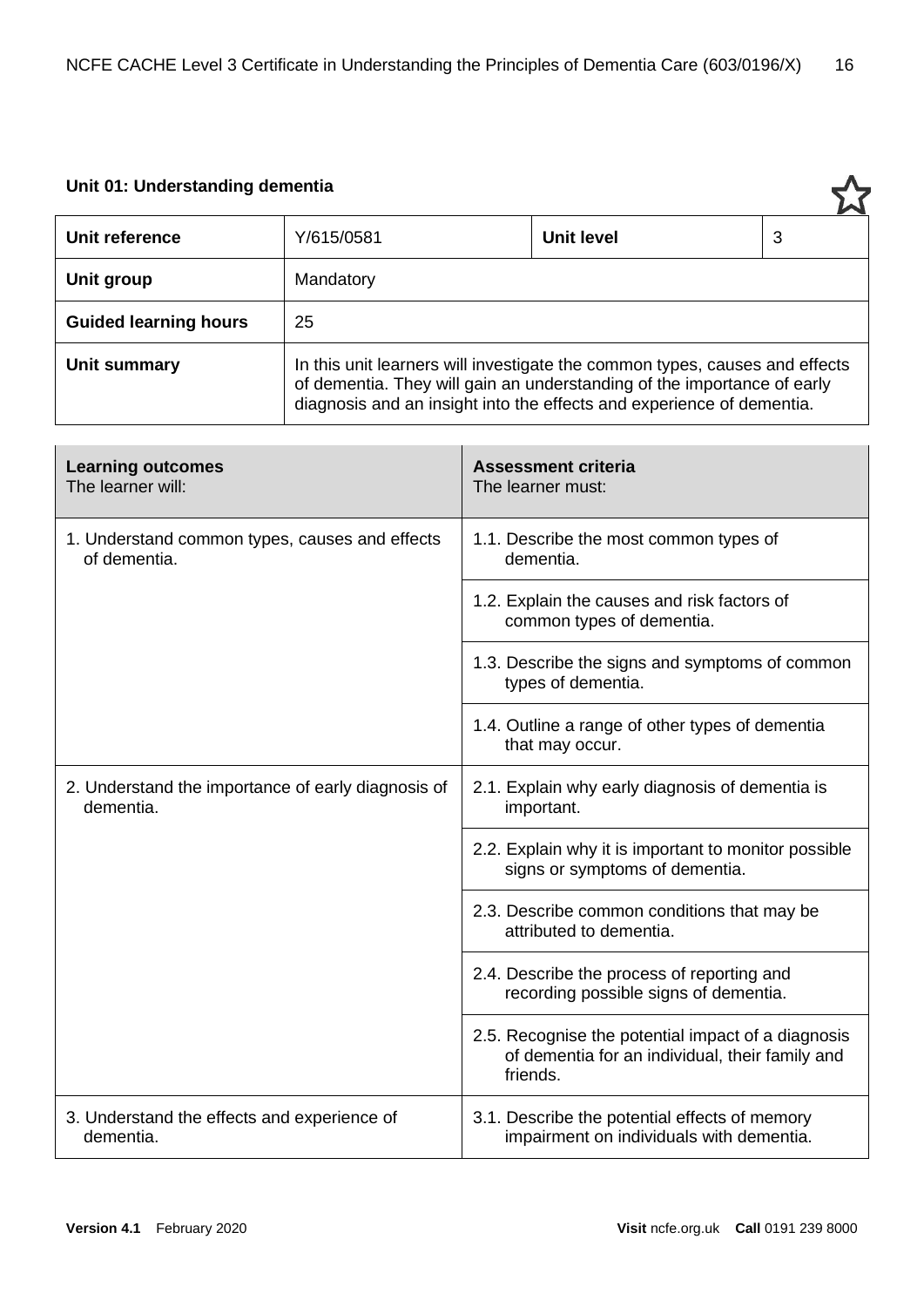| <b>Learning outcomes</b><br>The learner will: | Assessment criteria<br>The learner must:                                                                               |
|-----------------------------------------------|------------------------------------------------------------------------------------------------------------------------|
|                                               | 3.2. Explain how communication and interaction<br>may be affected with individuals with<br>dementia.                   |
|                                               | 3.3. Describe ways in which an individual with<br>dementia may have difficulty with interpreting<br>their environment. |
|                                               | 3.4. Explain why the abilities and needs of an<br>individual with dementia may vary from day to<br>day.                |
|                                               | 3.5. Recognise how behaviour should be viewed<br>as an expression of the individual's<br>experience of dementia.       |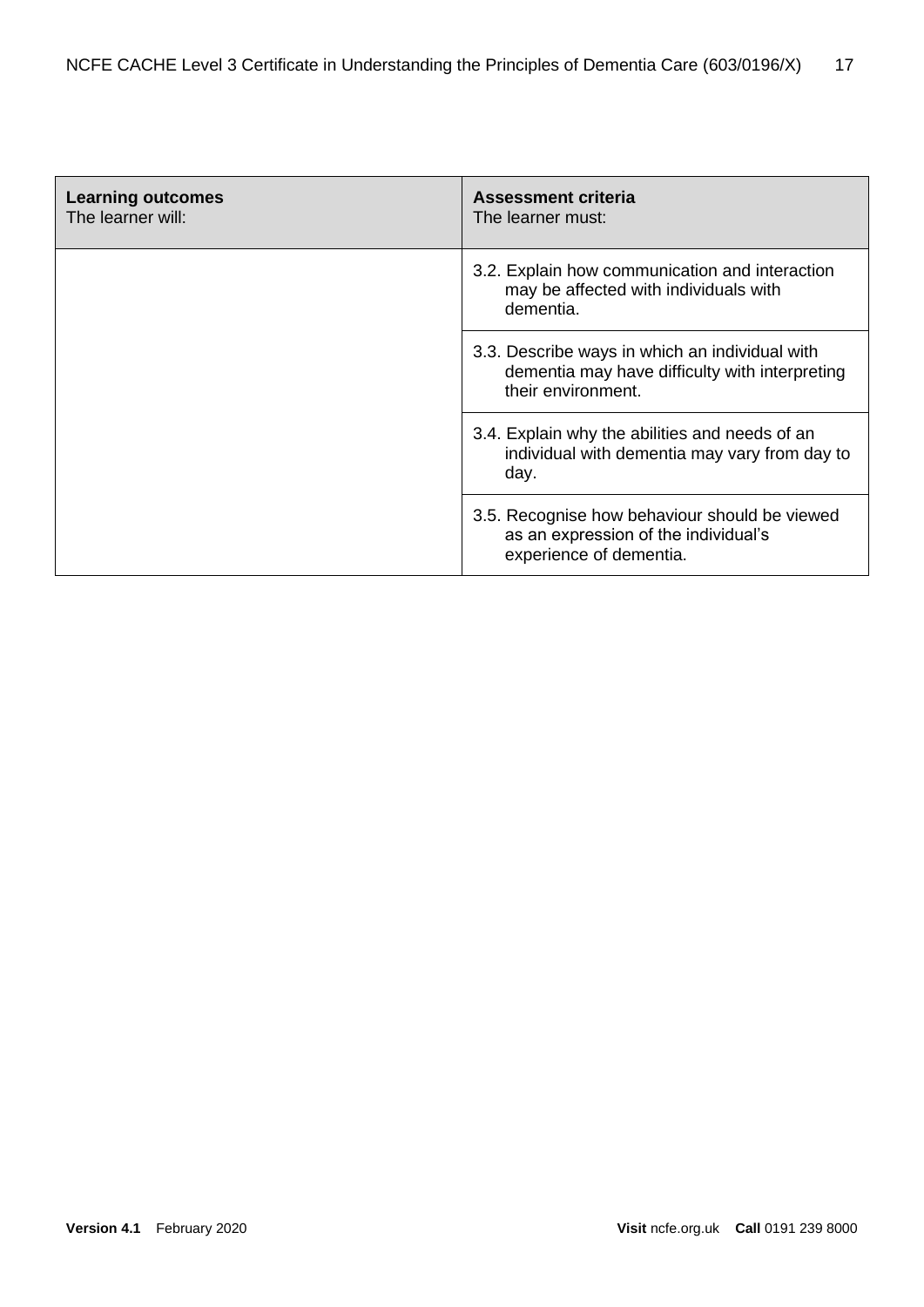| <b>Achievement descriptor</b>                                                                                                                                                                                                                                                                                                                                                                                                                                                                                           | <b>Explanation</b>                                                                                                                                                                                                                       |  |
|-------------------------------------------------------------------------------------------------------------------------------------------------------------------------------------------------------------------------------------------------------------------------------------------------------------------------------------------------------------------------------------------------------------------------------------------------------------------------------------------------------------------------|------------------------------------------------------------------------------------------------------------------------------------------------------------------------------------------------------------------------------------------|--|
| Relates information found in different formats<br>from at least 2 specialist sources, commenting<br>on the credibility/value of sources.                                                                                                                                                                                                                                                                                                                                                                                | Learners may use both written and visual formats<br>(diagrams) to research different types of dementia,<br>their causes, risk factors, signs and symptoms and<br>present their findings using their own words and a<br>different format. |  |
| <b>Delivery and assessment</b>                                                                                                                                                                                                                                                                                                                                                                                                                                                                                          |                                                                                                                                                                                                                                          |  |
| Learners should describe at least 4 types of dementia, the most common being Alzheimer's disease,<br>vascular dementia, dementia with Lewy bodies (DLB) and frontotemporal dementia. Examples of less<br>commonly occurring types of dementia include CJD (Creutzfeldt-Jakob disease), Korsakoff syndrome,<br>Huntington's disease and dementia associated with Parkinson's disease. It would also be beneficial for<br>learners to show awareness of a higher incidence of dementia among people with Down's syndrome. |                                                                                                                                                                                                                                          |  |
| The causes and risk factors should be considered with relevance to the different types of dementia as                                                                                                                                                                                                                                                                                                                                                                                                                   |                                                                                                                                                                                                                                          |  |

well as those that might apply to most forms. Learners should relate the causes to the changes that occur in the brain. Similarly, learners should describe the signs and symptoms that are usually present and how these may differ according to the type of dementia.

Learners could undertake research using approved websites such as NHS Choices and the Alzheimer's Society and present their findings in a report or series of slides.

#### **Types of evidence**

- annotated research
- learner report
- presentation.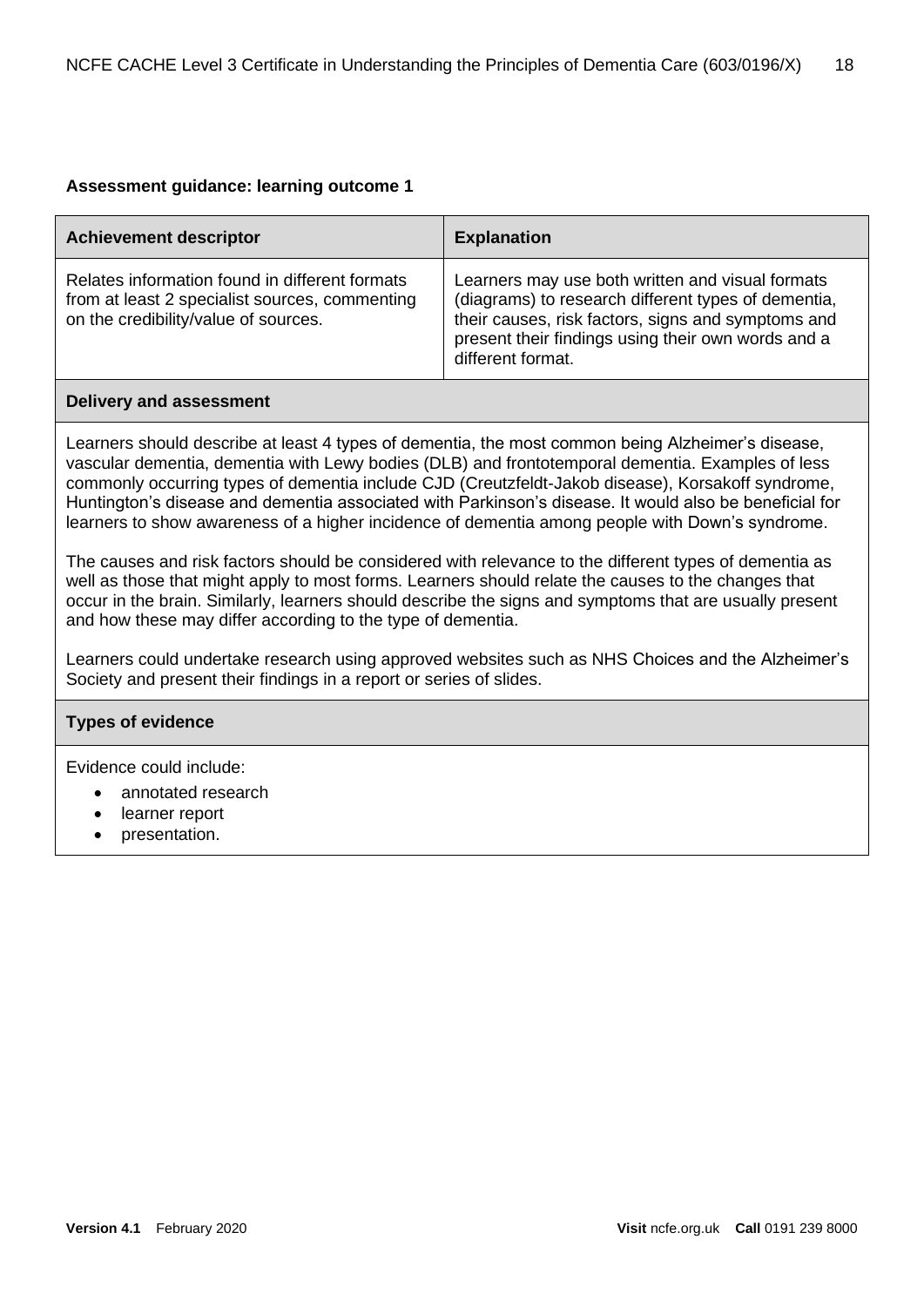| <b>Achievement descriptor</b>                                                                                                              | <b>Explanation</b>                                                                                                                                                                                       |
|--------------------------------------------------------------------------------------------------------------------------------------------|----------------------------------------------------------------------------------------------------------------------------------------------------------------------------------------------------------|
| Uses information found in different formats from<br>at least 2 specialist sources and communicates<br>it, mostly accurately, in own words. | Learners may use both written and visual formats<br>(video clips) to research early recognition and<br>diagnosis of dementia and present their findings<br>using their own words and a different format. |

#### **Delivery and assessment**

The pathway of diagnosis is set out by the National Institute for Health and Care Excellence (NICE) and learners may find it helpful to access this and explore the benefits of early diagnosis in terms of intervention and planning for future care and support. They should explain how care workers, families and supporters can contribute to the diagnostic process and in recognising how the individual is affected and the importance of this for future care and support. They should demonstrate an understanding of other common conditions that are sometimes assumed to be due to dementia, such as depression, delirium or memory impairment as part of the ageing process.

It is recommended that learners contextualise this by considering the impact of a diagnosis on individuals and their families and the concerns and questions they may have. Learners may also find resources available on the Social Care Institute for Excellence's website that are useful in considering signs of dementia and the impact of diagnosis.

Learners could carry out research using approved websites and resources and compile a resource to inform individuals, families or care workers about the importance of early recognition and diagnosis of dementia.

#### **Types of evidence**

- research
- plan, design and produce a resource
- learner report.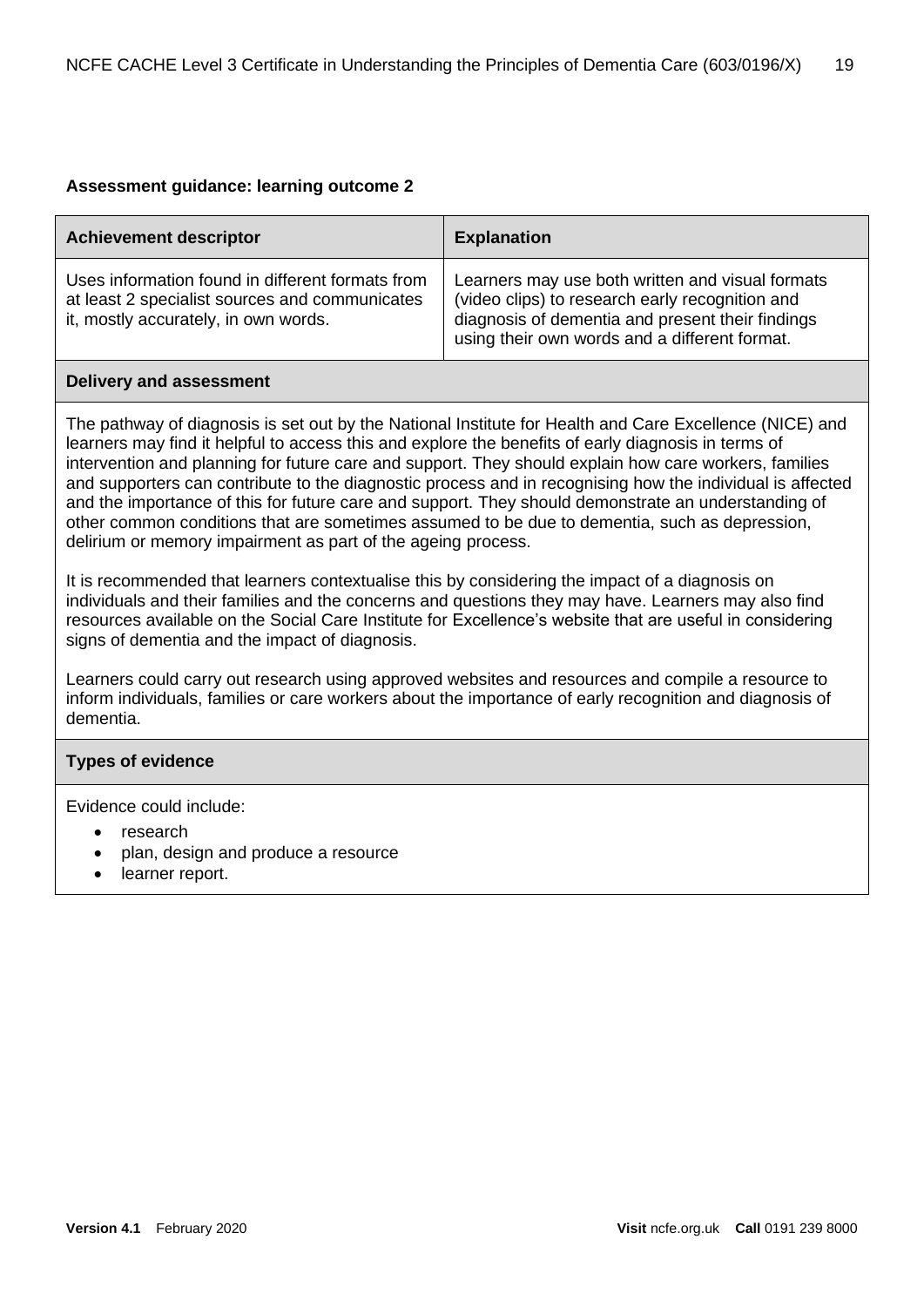| <b>Achievement descriptor</b>                                                                                                                                                                                                                                                                                                                                                                                                                                   | <b>Explanation</b>                                                                                                                    |  |
|-----------------------------------------------------------------------------------------------------------------------------------------------------------------------------------------------------------------------------------------------------------------------------------------------------------------------------------------------------------------------------------------------------------------------------------------------------------------|---------------------------------------------------------------------------------------------------------------------------------------|--|
| Makes reasoned conclusions based on<br>appropriate information.                                                                                                                                                                                                                                                                                                                                                                                                 | Learners will apply their understanding of the effects<br>of dementia and how this is expressed through an<br>individual's behaviour. |  |
| <b>Delivery and assessment</b>                                                                                                                                                                                                                                                                                                                                                                                                                                  |                                                                                                                                       |  |
| Learners should describe the nature of memory impairment in dementia, for example short-term and<br>long-term memory, and how this might affect the way an individual interacts with others and the world<br>around them. They should show understanding of the effects of memory impairment on the ability of an<br>individual to use verbal language and associated difficulties such as dysphasia, understanding others,<br>and in following a conversation. |                                                                                                                                       |  |
| Individuals may experience difficulties with following a sequence, recognising familiar faces, objects and                                                                                                                                                                                                                                                                                                                                                      |                                                                                                                                       |  |

Individuals may experience difficulties with following a sequence, recognising familiar faces, objects and places, and in finding their way around. Learners should demonstrate an understanding of the reasons why individuals' abilities may vary from day to day in relation to the type of dementia and other factors that may contribute to variations.

People supporting an individual with dementia need to develop an understanding of how the experience of dementia may affect the way an individual behaves and interacts with others. Learners should be encouraged to interpret this as a means of expression and communication whilst recognising that some may find aspects of this behaviour difficult to understand. Learners should also consider the impact of the physical environment and behaviour of others on the individual and it would be helpful for them to look at examples of this.

It is recommended that Tutor-devised case studies and related questions are provided through which learners can apply their understanding of the effects of dementia and how individuals may interact with others and the environment.

#### **Types of evidence**

- case studies
- questioning
- learner report.

| <b>Additional information</b>            |                                                                     |
|------------------------------------------|---------------------------------------------------------------------|
| Additional unit assessment requirements. | This unit is internally assessed and externally quality<br>assured. |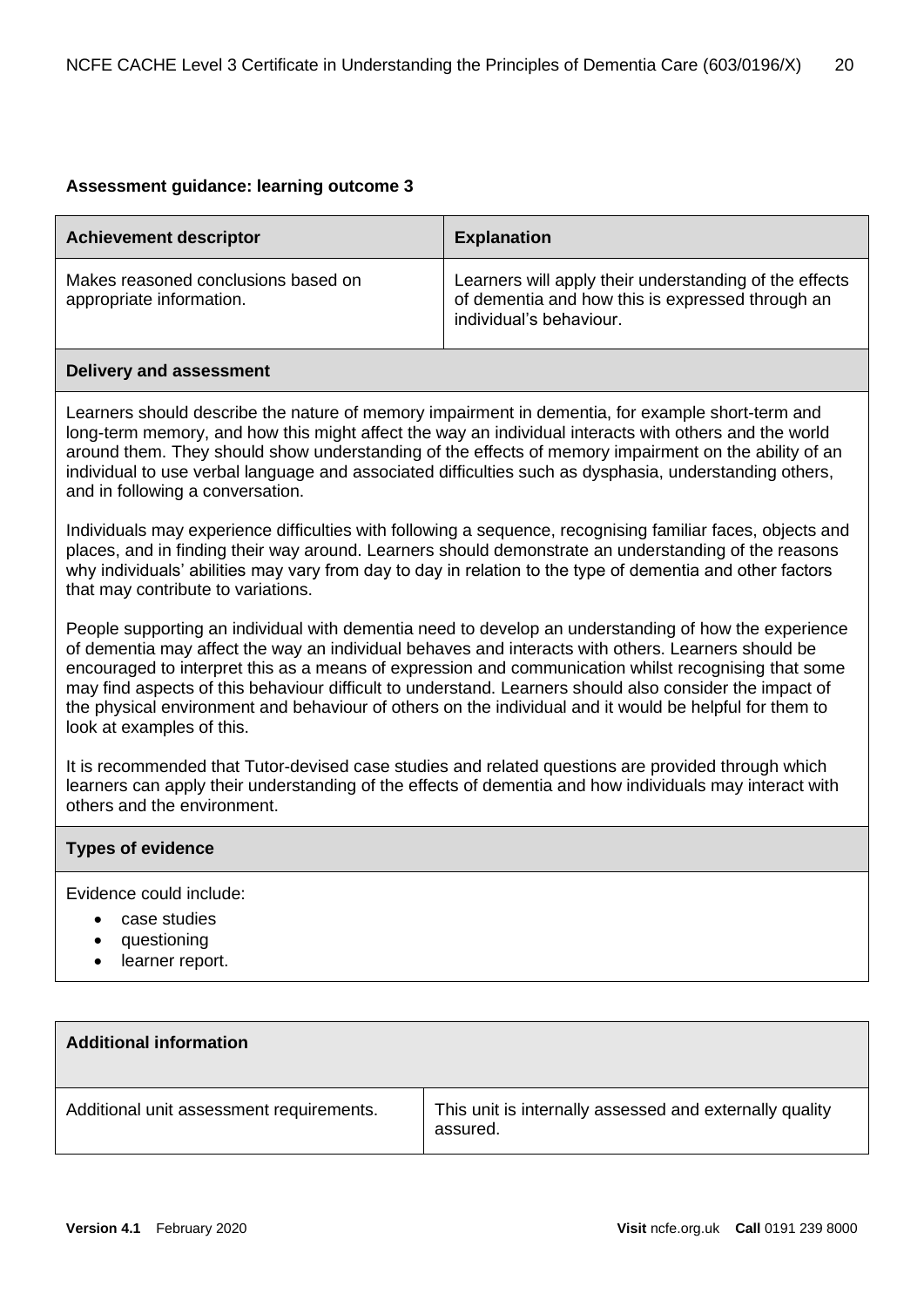#### **Unit 02: Understand how person-centred approaches are used to underpin the care and support of individuals with dementia**



| Unit reference               | L/615/0626                                                                                                                                                                                                                                                                                                           | <b>Unit level</b> | 3 |
|------------------------------|----------------------------------------------------------------------------------------------------------------------------------------------------------------------------------------------------------------------------------------------------------------------------------------------------------------------|-------------------|---|
| Unit group                   | Mandatory                                                                                                                                                                                                                                                                                                            |                   |   |
| <b>Guided learning hours</b> | 30                                                                                                                                                                                                                                                                                                                   |                   |   |
| Unit summary                 | In this unit learners will gain an understanding of the importance of<br>person-centred care for individuals with dementia. They will investigate<br>how each individual's experience of dementia is different and how they<br>can be supported. They will also understand how to promote person-<br>centred values. |                   |   |

| <b>Learning outcomes</b><br>The learner will:                            | <b>Assessment criteria</b><br>The learner must:                                                                                 |
|--------------------------------------------------------------------------|---------------------------------------------------------------------------------------------------------------------------------|
| 1. Understand person-centred approaches in<br>dementia care and support. | 1.1. Describe current legislation, policy and<br>guidance underpinning person-centred<br>working.                               |
|                                                                          | 1.2. Explain how person-centred approaches are<br>applied to address the needs and preferences<br>of individuals with dementia. |
|                                                                          | 1.3. Analyse how person-centred approaches<br>have influenced dementia care and support.                                        |
|                                                                          | 1.4. Explain how different strategies can be used<br>to respond to an individual's fluctuating needs<br>and abilities.          |
|                                                                          | 1.5. Describe ways of supporting others to<br>understand person-centred approaches.                                             |
| 2. Understand how each individual's experience of<br>dementia is unique. | 2.1. Explain why it is important to identify the<br>unique characteristics and specific needs of<br>each individual.            |
|                                                                          | 2.2. Describe how to identify an individual's unique<br>characteristics and specific needs.                                     |
|                                                                          | 2.3. Explain the importance of recognising and<br>respecting each individual's heritage.                                        |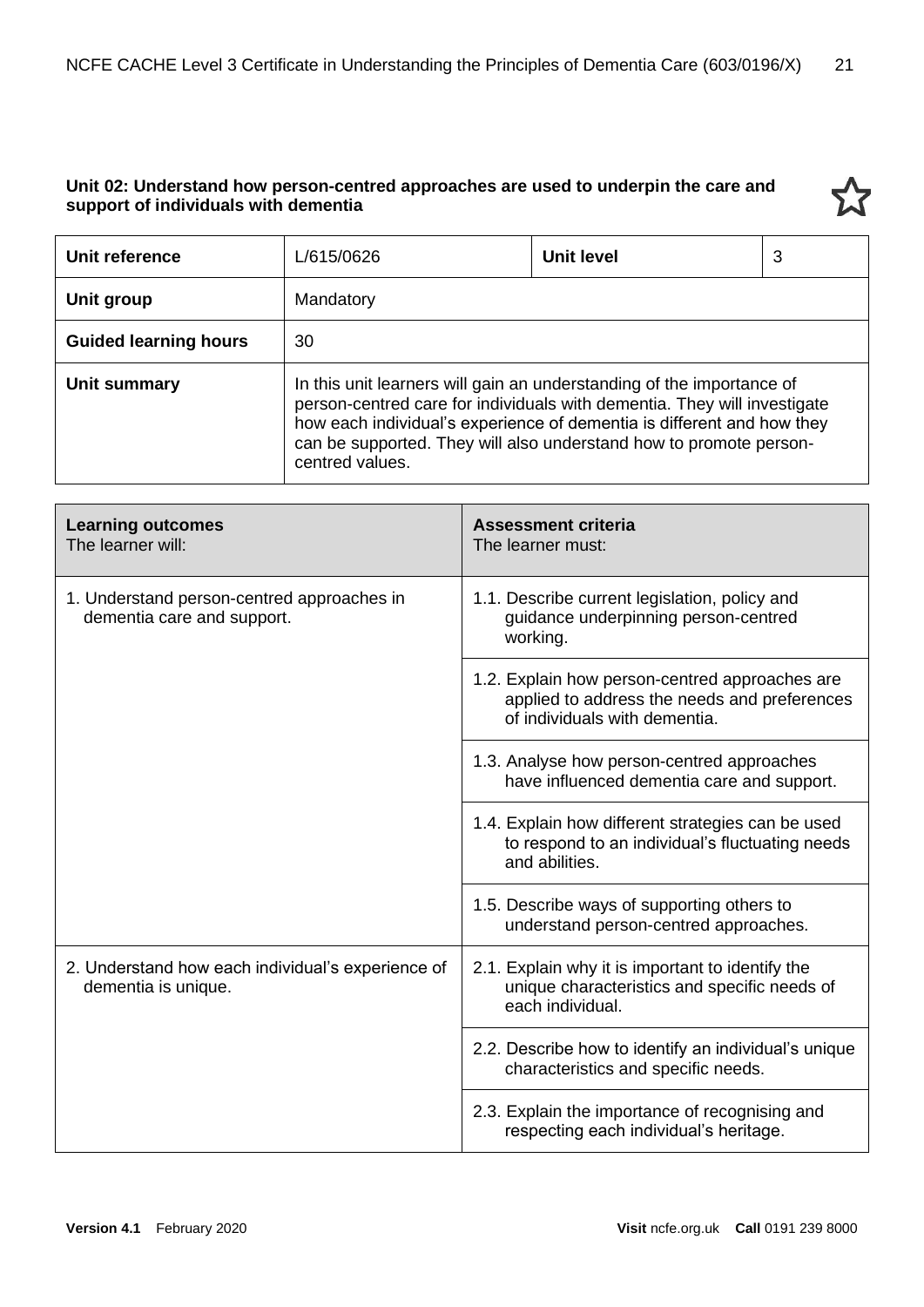| <b>Learning outcomes</b><br>The learner will:                                          | <b>Assessment criteria</b><br>The learner must:                                                                                                  |
|----------------------------------------------------------------------------------------|--------------------------------------------------------------------------------------------------------------------------------------------------|
|                                                                                        | 2.4. Describe how the experience of dementia may<br>differ for individuals with specific needs:                                                  |
|                                                                                        | • learning disability<br>· different ethnic backgrounds<br>at the end of life<br>diagnosed at different ages.                                    |
|                                                                                        | 2.5. Describe how an individual's experience of<br>dementia may impact on carers.                                                                |
|                                                                                        | 2.6. Explain how individuals and carers can be<br>supported to express their hopes and<br>concerns.                                              |
| 3. Understand how to promote person-centred<br>values for individuals with dementia.   | 3.1. Describe person-centred values that underpin<br>dementia care and support.                                                                  |
|                                                                                        | 3.2. Explain how individuals with dementia can be<br>supported to maintain their dignity.                                                        |
|                                                                                        | 3.3. Describe how to maintain privacy and dignity<br>when supporting individuals with personal<br>care.                                          |
|                                                                                        | 3.4. Explain how the physical environment can be<br>arranged to enable care workers to<br>incorporate person-centred values.                     |
|                                                                                        | 3.5. Describe ways that the social environment<br>can be used to support person-centred values.                                                  |
| 4. Understand how the nutritional needs of<br>individuals with dementia should be met. | 4.1. Describe how changes associated with<br>dementia can affect eating, drinking and<br>nutrition.                                              |
|                                                                                        | 4.2. Explain the potential impact of inadequate<br>nutrition on an individual's experience of<br>dementia.                                       |
|                                                                                        | 4.3. Describe how the life history of an individual<br>with dementia can be used to provide a<br>nutritious diet according to their preferences. |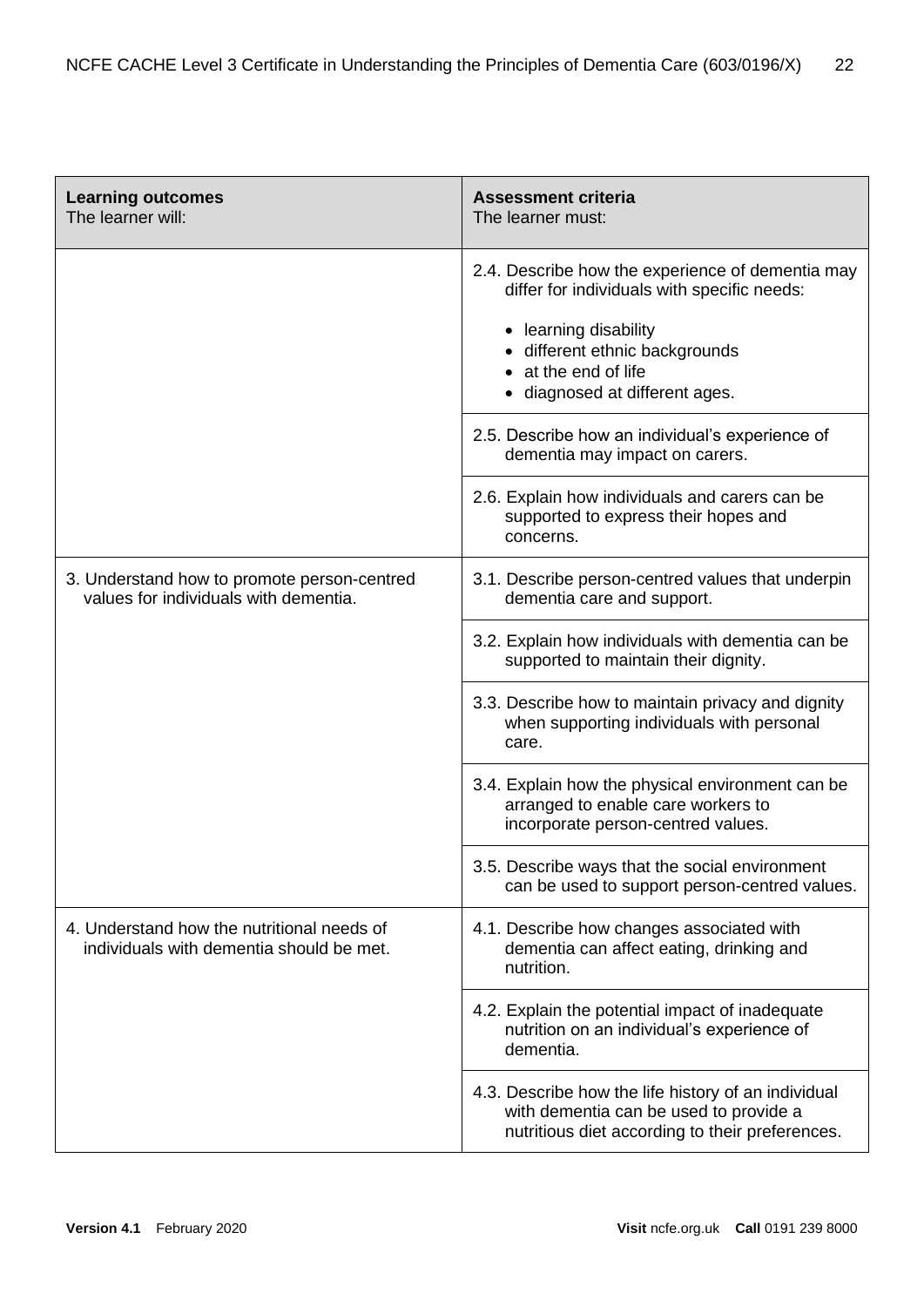| <b>Learning outcomes</b><br>The learner will: | Assessment criteria<br>The learner must:                                                                                          |
|-----------------------------------------------|-----------------------------------------------------------------------------------------------------------------------------------|
|                                               | 4.4. Explain the importance of incorporating<br>individual and cultural preferences for food<br>and drink in meal plans.          |
|                                               | 4.5. Explain why it is important to offer a varied<br>diet to an individual with dementia.                                        |
|                                               | 4.6. Describe how to use a person-centred<br>approach to assist an individual with dementia<br>to eat and drink during mealtimes. |
|                                               | 4.7. Evaluate how mealtime environments and<br>food presentation can be adapted to support<br>individual needs and preferences.   |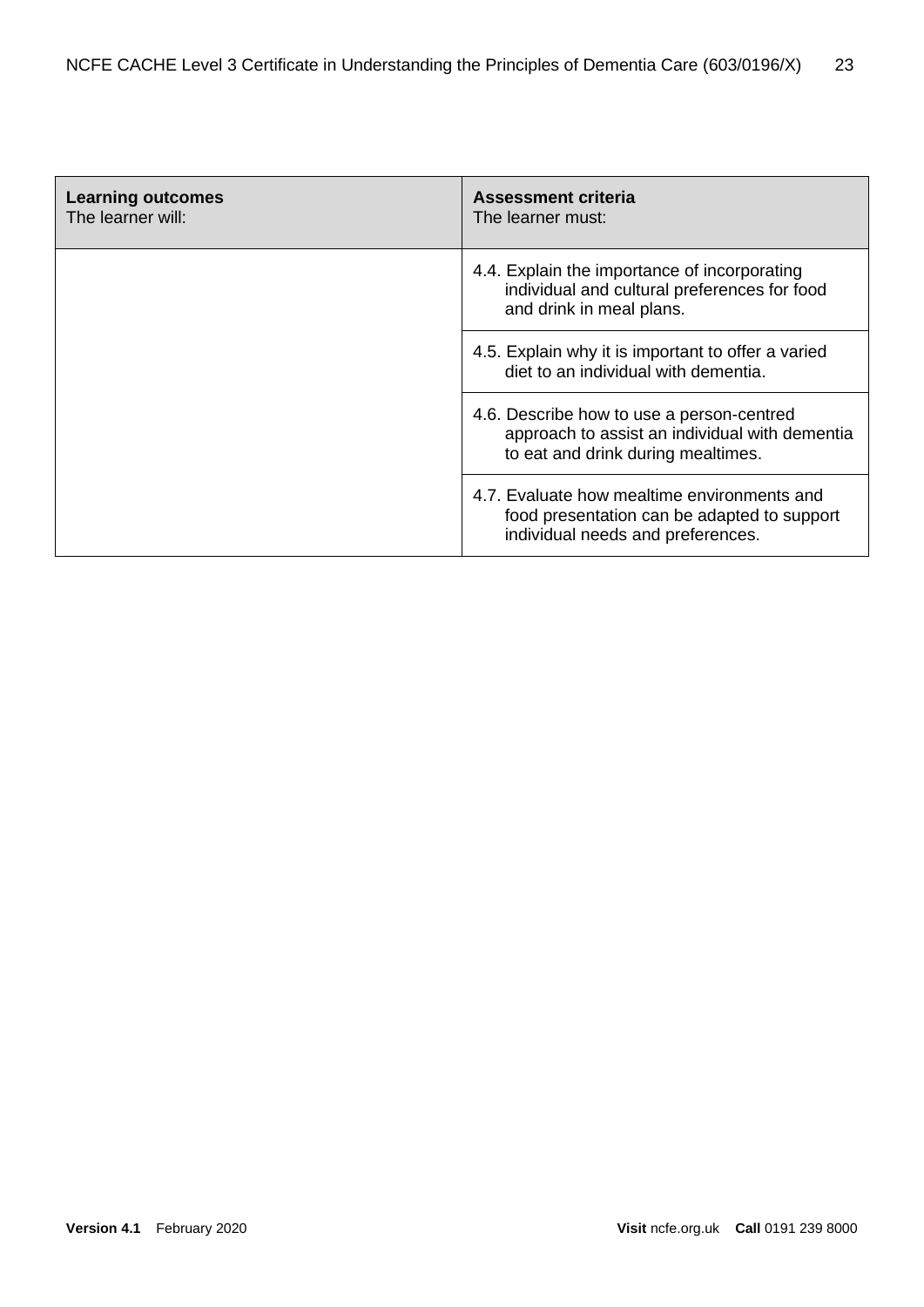| <b>Achievement descriptor</b>                                                                                                                                                                                                                                                                                                                                                                                                                                                                                                                                                                                                                                                                                              | <b>Explanation</b>                                                                                                                                                                                                                       |
|----------------------------------------------------------------------------------------------------------------------------------------------------------------------------------------------------------------------------------------------------------------------------------------------------------------------------------------------------------------------------------------------------------------------------------------------------------------------------------------------------------------------------------------------------------------------------------------------------------------------------------------------------------------------------------------------------------------------------|------------------------------------------------------------------------------------------------------------------------------------------------------------------------------------------------------------------------------------------|
| Relates information found in different formats<br>from at least 2 specialist sources, commenting<br>on the credibility/value of sources.                                                                                                                                                                                                                                                                                                                                                                                                                                                                                                                                                                                   | Learners will access relevant sources to inform them<br>of legislation, guidance and person-centred<br>approaches. They will present their findings in a<br>resource pack including their recommendations on<br>how these would be used. |
| <b>Delivery and assessment</b>                                                                                                                                                                                                                                                                                                                                                                                                                                                                                                                                                                                                                                                                                             |                                                                                                                                                                                                                                          |
| Learners should refer to current legislation such as the Care Act 2014 and the Health and Social Care<br>Act 2008 (Regulated Activities) Regulations 2014. The National Dementia Strategy is specifically<br>focused on improving the quality of dementia care and learners can also apply relevant information in the<br>Dignity in Care strategy. Learners may also refer to the Common Core Principles for Supporting People<br>with Dementia (Skills for Care), which reflect person-centred approaches.<br>Learners should explain how person-centred planning involving the individual and carers are used to<br>identify and agree how care and support are delivered in line with the individual's preferences and |                                                                                                                                                                                                                                          |
| wishes. Learners should demonstrate an understanding of the importance of respecting the individual's<br>perspective and priorities. They may find it helpful to look at person-centred thinking tools such as the<br>sorting important to/for tool, one-page profiles etc. Person-centred approaches have developed<br>considerably over the last few decades and the work of Professor Thomas Kitwood, the Bradford<br>Dementia Group, Professor Dawn Brooker, and Helen Sanderson Associates is particularly relevant to<br>dementia care and support.                                                                                                                                                                  |                                                                                                                                                                                                                                          |
| Learners should demonstrate how person-centred approaches can be applied to meet the needs of an<br>individual with dementia which may vary from day to day. They should look at examples of how a<br>person-first approach enables care staff to adapt their support accordingly. Involving others such as<br>carers and professionals with the care and support of individuals with dementia helps to promote<br>understanding of person-centred approaches.                                                                                                                                                                                                                                                             |                                                                                                                                                                                                                                          |
| Learners could develop a resource pack including factsheets on the development, legislation and<br>guidance of person-centred approaches. This could include a range of person-centred thinking tools with<br>recommendations of how each could be used.                                                                                                                                                                                                                                                                                                                                                                                                                                                                   |                                                                                                                                                                                                                                          |
| <b>Types of evidence</b>                                                                                                                                                                                                                                                                                                                                                                                                                                                                                                                                                                                                                                                                                                   |                                                                                                                                                                                                                                          |
| Evidence could include:                                                                                                                                                                                                                                                                                                                                                                                                                                                                                                                                                                                                                                                                                                    |                                                                                                                                                                                                                                          |

- learner report
- annotated research
- case studies
- resource pack.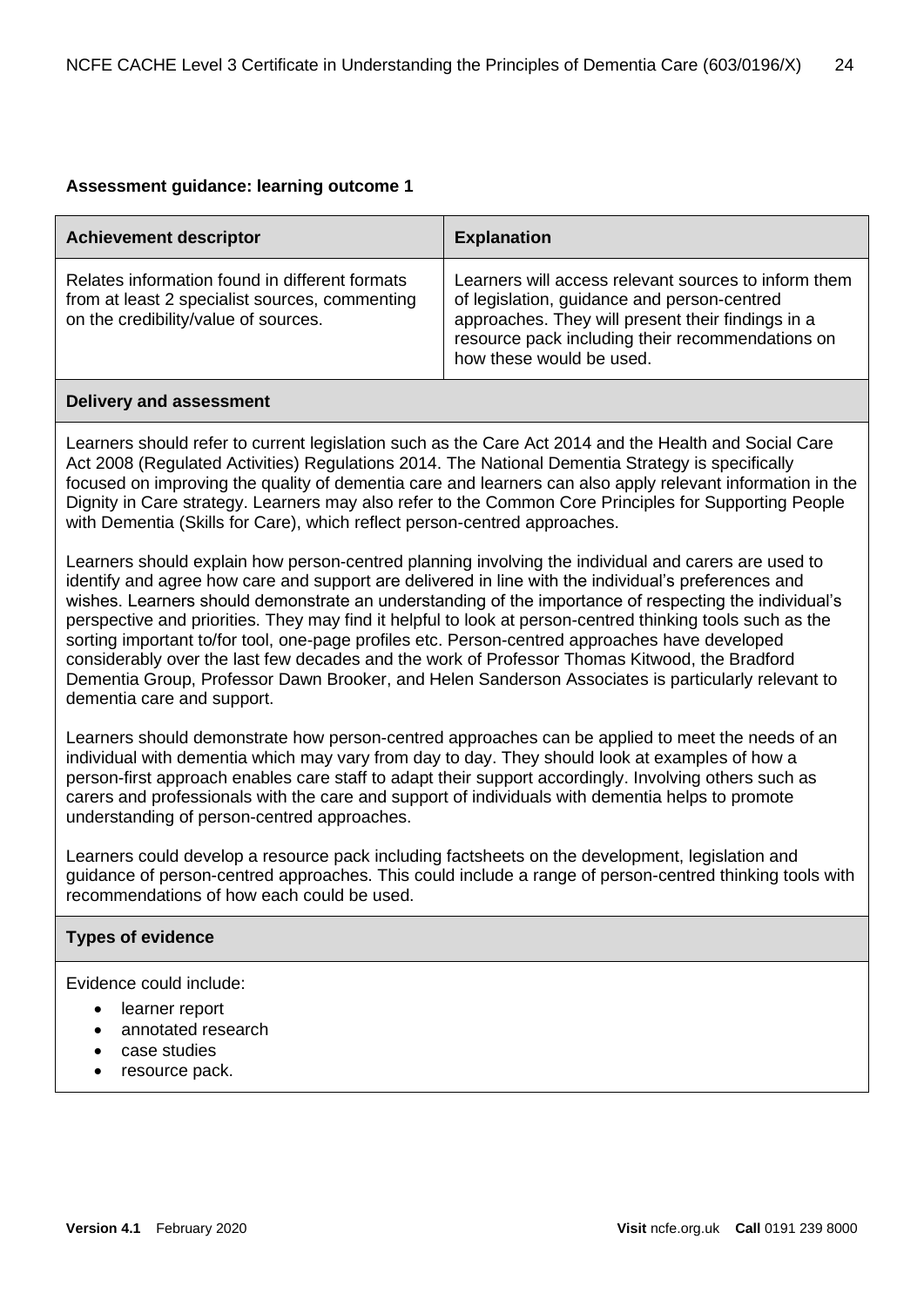| <b>Achievement descriptor</b>                                                                                                                                                                                                                                                                                                                                                                                                                                                                 | <b>Explanation</b>                                                                                                                                                           |  |
|-----------------------------------------------------------------------------------------------------------------------------------------------------------------------------------------------------------------------------------------------------------------------------------------------------------------------------------------------------------------------------------------------------------------------------------------------------------------------------------------------|------------------------------------------------------------------------------------------------------------------------------------------------------------------------------|--|
| Supports all points with sophisticated examples<br>and some appropriate comparisons.                                                                                                                                                                                                                                                                                                                                                                                                          | Learners will use information from the scenarios and<br>apply person-centred approaches to demonstrate<br>their understanding of the individual's experience of<br>dementia. |  |
| <b>Delivery and assessment</b>                                                                                                                                                                                                                                                                                                                                                                                                                                                                |                                                                                                                                                                              |  |
| Learners should demonstrate an understanding of how and why it is important to recognise<br>characteristics and specific needs of each individual with dementia so that support is person-centred and<br>all aspects of the individual are considered.                                                                                                                                                                                                                                        |                                                                                                                                                                              |  |
| Specific characteristics that should be taken into account should include their heritage including culture,<br>ethnicity, religion and background, and learners should show awareness of the importance of<br>demonstrating respect.                                                                                                                                                                                                                                                          |                                                                                                                                                                              |  |
| Some characteristics may impact on the individual's experience of dementia – for example,<br>communication, life history, first language and culture. Learners need to be aware of the implications this<br>might have for the care and support of the individual. Specific circumstances that relate to dementia that<br>should be considered in the context of person-centred care include the age of diagnosis and the needs<br>of individuals with dementia as they approach end of life. |                                                                                                                                                                              |  |
| Learners should recognise the potential impact of different circumstances and specific characteristics for<br>carers and how they can be supported to express their emotions, any concerns, hopes and wishes.                                                                                                                                                                                                                                                                                 |                                                                                                                                                                              |  |
| Learners could devise personal profiles based on Tutor-devised scenarios using person-centred thinking<br>tools.                                                                                                                                                                                                                                                                                                                                                                              |                                                                                                                                                                              |  |
| <b>Types of evidence</b>                                                                                                                                                                                                                                                                                                                                                                                                                                                                      |                                                                                                                                                                              |  |
| Evidence could include:<br>learner report                                                                                                                                                                                                                                                                                                                                                                                                                                                     |                                                                                                                                                                              |  |

• scenario-based personal profiles.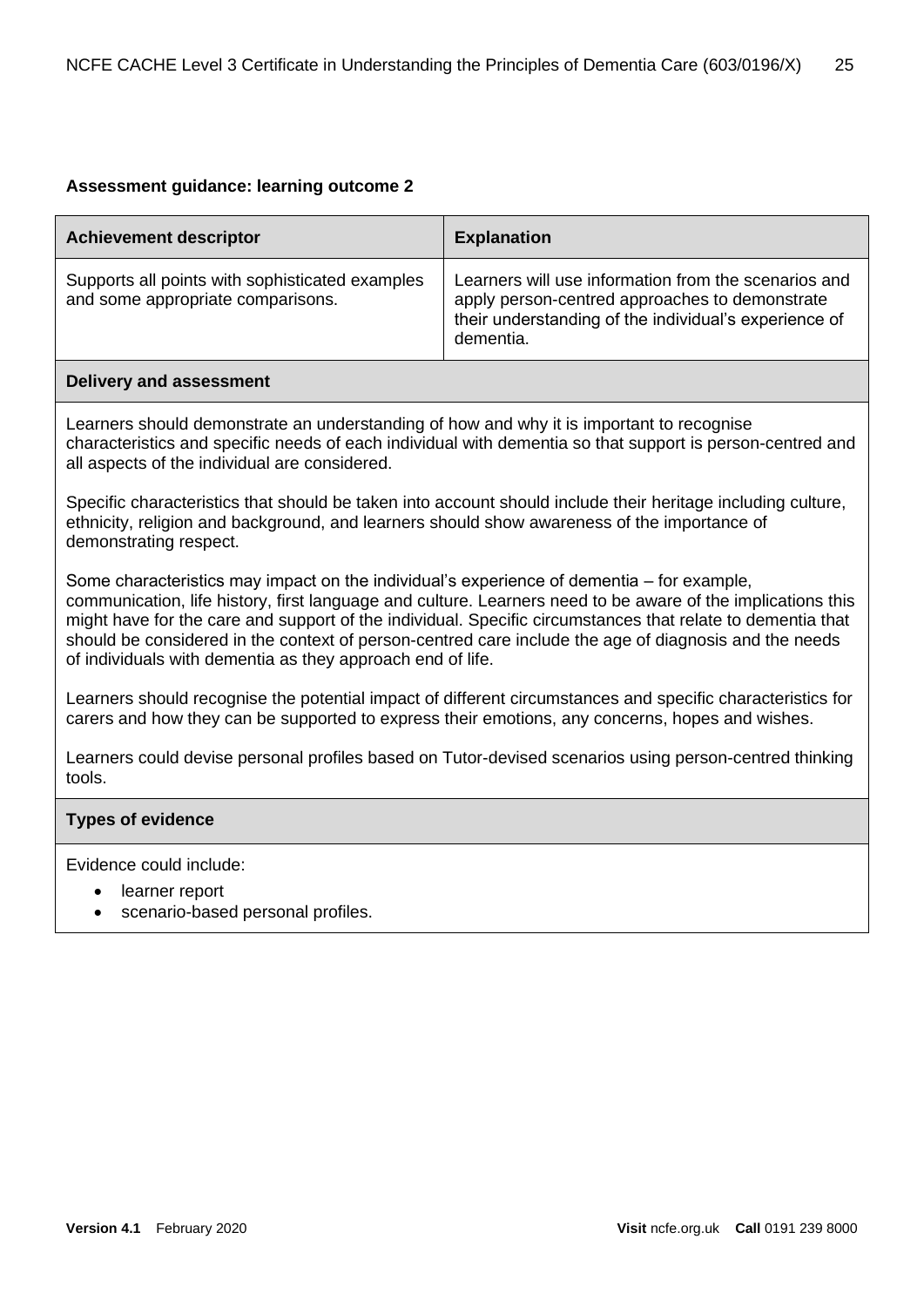| <b>Achievement descriptor</b>                                   | <b>Explanation</b>                                                                                                  |
|-----------------------------------------------------------------|---------------------------------------------------------------------------------------------------------------------|
| Makes reasoned conclusions based on<br>appropriate information. | Learners will investigate and evaluate how effectively<br>different care settings promote person-centred<br>values. |

#### **Delivery and assessment**

Learners should consider the core person-centred values including individuality, rights, choice, privacy, dignity, respect and independence and how these are applied in dementia care and support. They may find it useful to investigate sources such as those accessible through the Dignity in Care strategy and the Common Core Principles for Dignity (Skills for Care).

Learners should show an understanding of the potential for privacy and dignity to be undermined during support activities, in particular personal care. They should consider how a sensitive and respectful approach should prevent this and maintain the relationship between dignity, privacy and independence. This should include a range of considerations including use of language, environment and working practices.

The impact of the physical and social environment in relation to person-centred values should be considered. Learners should identify aspects of the physical and social environment that should be incorporated to support each of the person-centred values – for example, privacy and dignity.

Learners could investigate examples of the physical and social environment in different care settings. They could then evaluate how effectively they promote person-centred values.

#### **Types of evidence**

- learner report
- annotated research.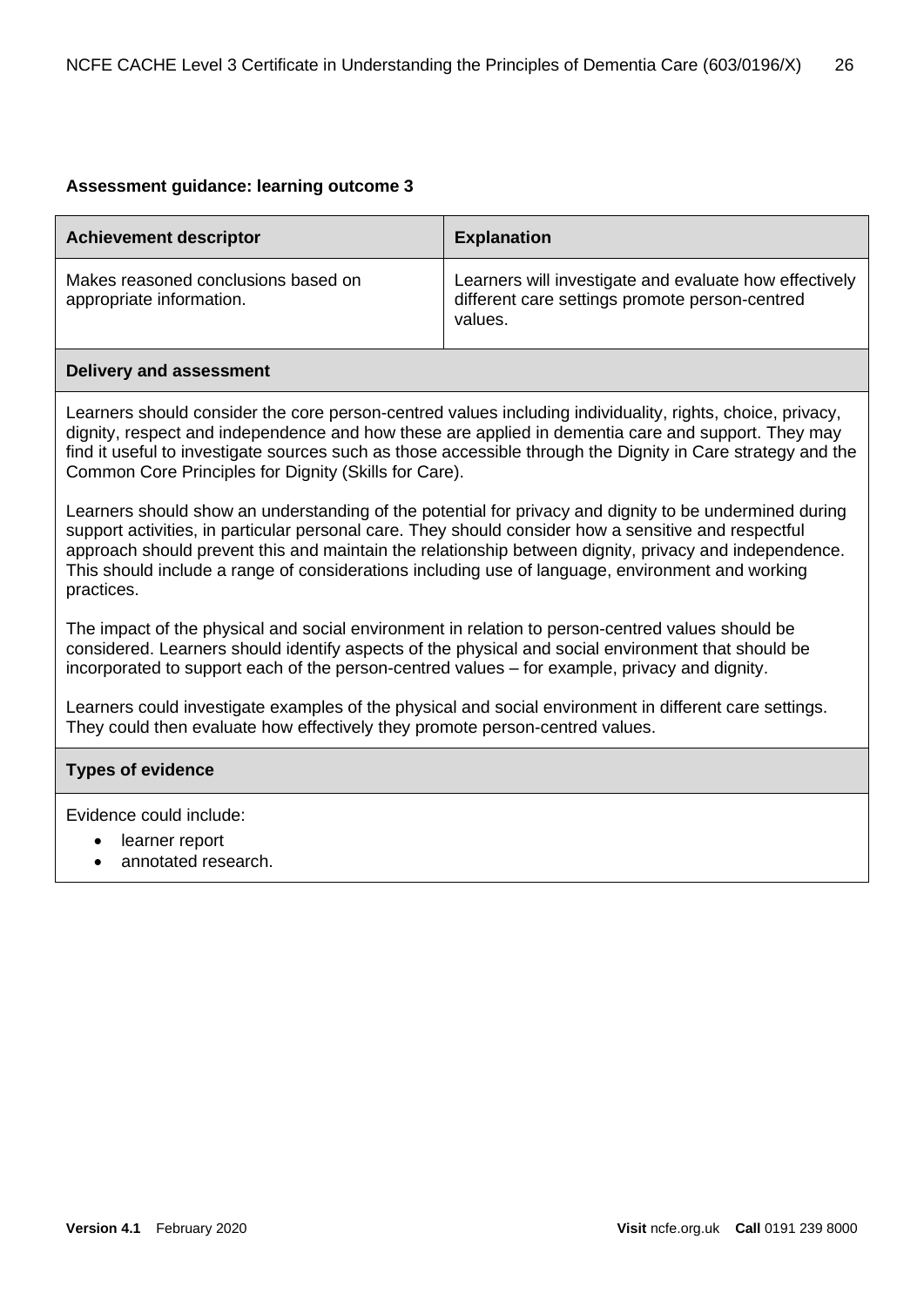| <b>Achievement descriptor</b>                                                                                                                                                                                                                                              | <b>Explanation</b>                                                                                                                                                                                                                                                      |  |
|----------------------------------------------------------------------------------------------------------------------------------------------------------------------------------------------------------------------------------------------------------------------------|-------------------------------------------------------------------------------------------------------------------------------------------------------------------------------------------------------------------------------------------------------------------------|--|
| Supports all points with sophisticated examples<br>and some appropriate comparisons.                                                                                                                                                                                       | Learners will investigate nutritional requirements and<br>how dementia may affect an individual's dietary<br>intake. They will evaluate ways to balance support,<br>assistance, environment and food presented using a<br>person-centred approach to promote nutrition. |  |
| <b>Delivery and assessment</b>                                                                                                                                                                                                                                             |                                                                                                                                                                                                                                                                         |  |
| Learners should discuss the cognitive, functional and emotional changes associated with dementia as it<br>progresses and how these might affect an individual's nutritional intake and enjoyment of meals.                                                                 |                                                                                                                                                                                                                                                                         |  |
| A poor diet cannot provide sufficient nutrition over time, and this will have a significant impact on the<br>health and well-being of individuals and their experience of dementia. Learners should identify different<br>ways this may affect the experience of dementia. |                                                                                                                                                                                                                                                                         |  |
| Learners should demonstrate how a person-centred approach and life history should be used to take into<br>the contract of the contract of the contract of the contract of the contract of the contract of the contract of                                                  |                                                                                                                                                                                                                                                                         |  |

account individual characteristics such as likes, dislikes, cultural and religious beliefs relating to food, drink and mealtime traditions. They should also show an awareness that likes, dislikes and preferences relating to food, drink and mealtimes may vary from day to day. They should consider the importance of offering a varied diet incorporating preferences and nutritional content. This may involve using aids and adaptations or pre-cutting food to assist independence.

Learners should recognise the level of support and assistance individuals may need to eat and drink and how this can be provided in a non-intrusive manner that respects dignity. They should demonstrate an understanding of adapting support to work with the individual's abilities and how this may vary from time to time.

Mealtimes are an important factor in relation to eating and drinking, and preferences as to how, when and where an individual likes to eat may be more significant to them than what they like to eat and drink. Learners should recognise that mealtime routines cannot be imposed as a one size fits all, and that routines can be adapted to be more flexible in shared living or group care. They should identify how the culture and environment at mealtimes could be a barrier to eating and drinking for individuals with dementia.

The importance of food presentation should also be considered, including ways that food offered is appetising in appearance and temperature, not overwhelming, and presented in a way that is easily managed.

Learners could investigate nutritional needs within the context of dementia and how the condition may affect eating and drinking. They could then recommend how to provide person-centred support, assistance, environment and a nutritious diet that meets with individual needs and preferences. They could present their findings in a report.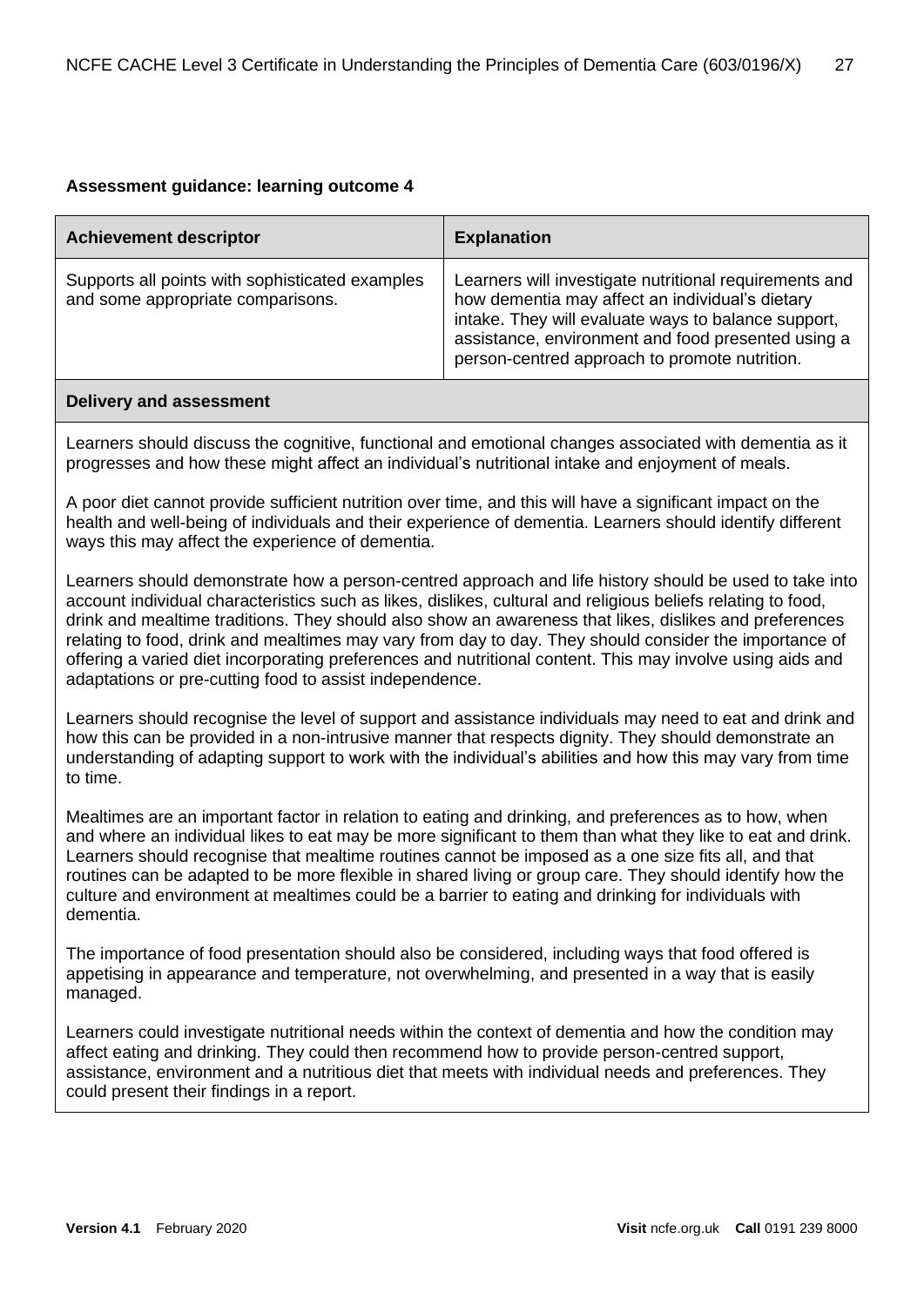# **Types of evidence**

- annotated research
- learner report.

| <b>Additional information</b>            |                                                                     |
|------------------------------------------|---------------------------------------------------------------------|
| Additional unit assessment requirements. | This unit is internally assessed and externally quality<br>assured. |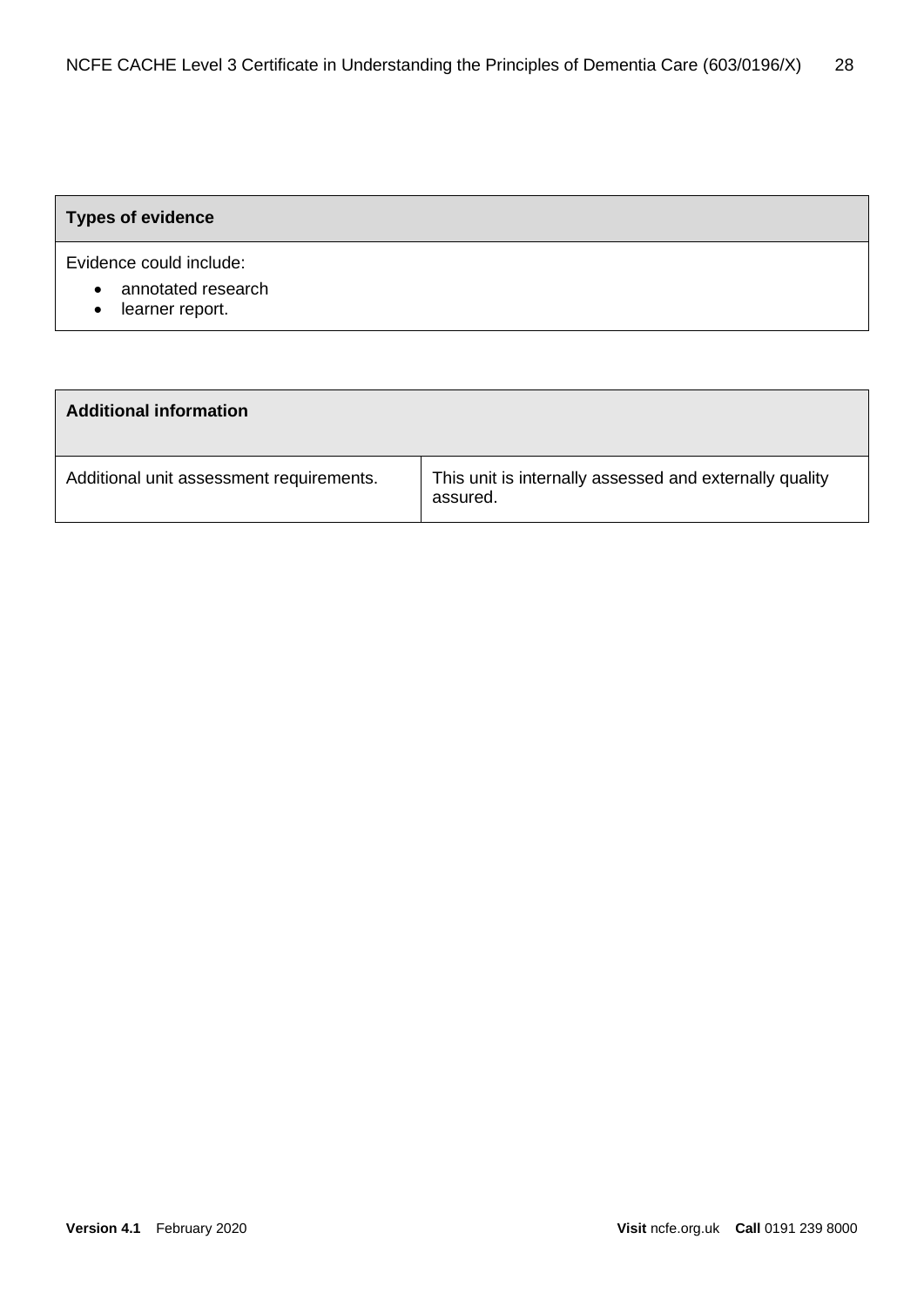| Unit reference               | R/615/0627                                                                                                                                                                                                                                                                                                                                                                          | <b>Unit level</b> | 3 |
|------------------------------|-------------------------------------------------------------------------------------------------------------------------------------------------------------------------------------------------------------------------------------------------------------------------------------------------------------------------------------------------------------------------------------|-------------------|---|
| Unit group                   | Mandatory                                                                                                                                                                                                                                                                                                                                                                           |                   |   |
| <b>Guided learning hours</b> | 26                                                                                                                                                                                                                                                                                                                                                                                  |                   |   |
| Unit summary                 | In this unit learners will investigate various ways in which individuals with<br>dementia may communicate. They will then look into the factors that would<br>influence interactions and communication. Learners will also gain an<br>understanding of how communication and positive interactions are an<br>effective part of caring for and supporting individuals with dementia. |                   |   |

| <b>Learning outcomes</b><br>The learner will:                                                                          | <b>Assessment criteria</b><br>The learner must:                                                                                        |
|------------------------------------------------------------------------------------------------------------------------|----------------------------------------------------------------------------------------------------------------------------------------|
| 1. Understand that individuals with dementia may<br>communicate in different ways.                                     | 1.1. Describe how different forms of dementia may<br>affect an individual's ability to communicate.                                    |
|                                                                                                                        | 1.2. Explain how life history and heritage<br>influences the way an individual<br>communicates.                                        |
|                                                                                                                        | 1.3. Describe how behaviour should be viewed as<br>a means of communication.                                                           |
|                                                                                                                        | 1.4. Explain the importance of interpreting<br>communication and behaviour within the<br>context of the individual and their dementia. |
|                                                                                                                        | 1.5. Explain how communication preferences,<br>abilities and needs should be incorporated<br>within the care or support plan.          |
| 2. Understand the range of factors that influence<br>interactions and communication with individuals<br>with dementia. | 2.1. Describe a range of factors that should be<br>considered when communicating with an<br>individual with dementia.                  |
|                                                                                                                        | 2.2. Outline how sensory loss may affect the way<br>an individual with dementia communicates.                                          |
|                                                                                                                        | 2.3. Describe ways to support communication for<br>an individual with dementia who also has<br>sensory loss.                           |

# **Unit 03: Principles of communication and interaction in dementia care and support**

┸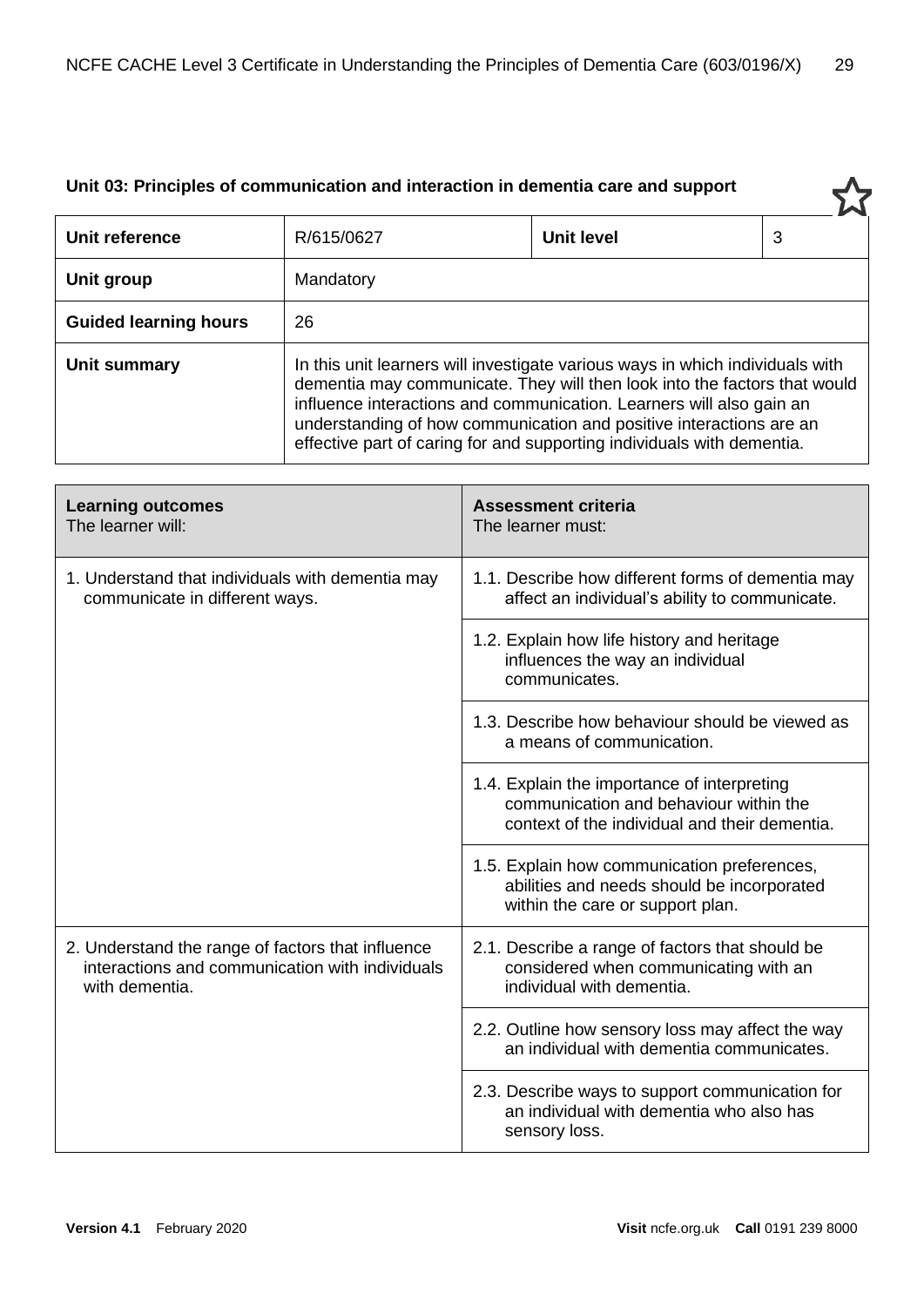| <b>Learning outcomes</b><br>The learner will:                                                                                       | <b>Assessment criteria</b><br>The learner must:                                                                                |
|-------------------------------------------------------------------------------------------------------------------------------------|--------------------------------------------------------------------------------------------------------------------------------|
|                                                                                                                                     | 2.4. Explain the potential impact of the<br>environment for an individual with dementia.                                       |
|                                                                                                                                     | 2.5. Analyse how the behaviour and attitude of<br>others can affect an individual with dementia.                               |
| 3. Understand how communication and positive<br>interactions are effective in the care and support<br>of individuals with dementia. | 3.1. Explain the importance of positive interactions<br>in dementia care and support.                                          |
|                                                                                                                                     | 3.2. Evaluate a range of communication strategies<br>that support positive interactions for an<br>individual who has dementia. |
|                                                                                                                                     | 3.3. Explain how sensitive use of language can<br>promote positive interactions and<br>communication.                          |
|                                                                                                                                     | 3.4. Describe how behaviour can be interpreted as<br>an expression of needs.                                                   |
|                                                                                                                                     | 3.5. Analyse different responses to behaviour that<br>are likely to achieve a positive outcome.                                |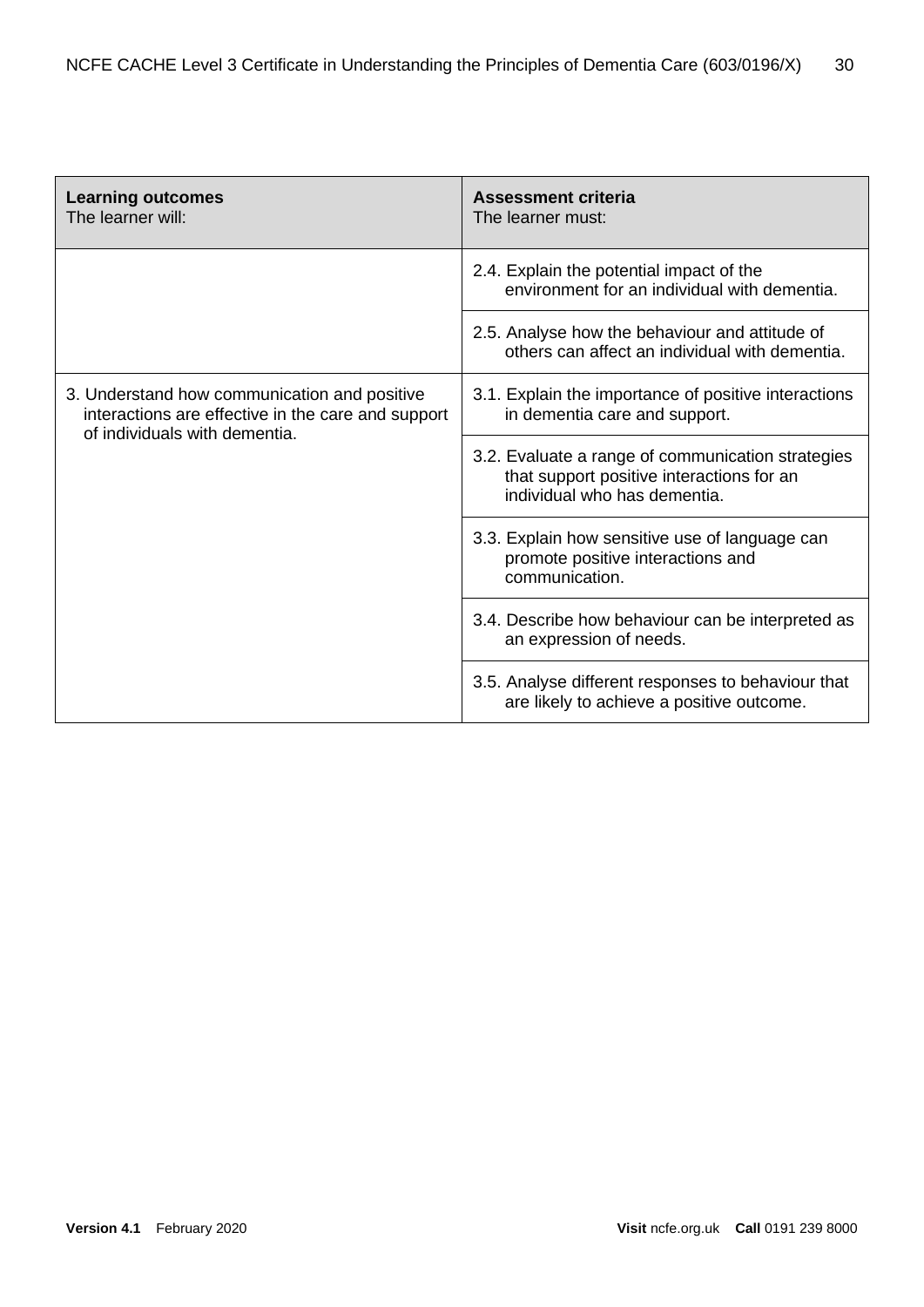| <b>Achievement descriptor</b>                                   | <b>Explanation</b>                                                                                                                               |
|-----------------------------------------------------------------|--------------------------------------------------------------------------------------------------------------------------------------------------|
| Makes reasoned conclusions based on<br>appropriate information. | Learners will identify specific ways to support<br>communication for individuals with dementia based<br>on information provided in case studies. |

#### **Delivery and assessment**

An understanding of how dementia affects the ability to communicate should be demonstrated, eg memory impairment, agnosia (failure to recognise faces, objects), processing information, receptive and expressive communication and difficulties with language (dysphasia). They should also consider how difficulties co-ordinating movement (apraxia) may also affect their speech. Learners should demonstrate an awareness of how these may differ according to different forms of dementia and at different stages.

Reinforcing a person-first approach when supporting individuals with dementia will help others to understand and interpret their behaviour and the feelings they are expressing. As with any situation, the importance of understanding and respecting preferences and needs in relation to communication should be considered. Individual characteristics may become more significant for an individual who has dementia, for example if their first language was not English. During communication, individuals may also include references to earlier memories and their perception of reality, which others need to be aware of during communication.

Learners should explain how and why the individual's preferred method and style of communication should be outlined in the care or support plan, together with details of their abilities and support needs.

Learners should demonstrate an understanding of behaviour as a means of expression. This may be a response to the environment or behaviour of others. They should be aware of the dangers of making assumptions about an individual's behaviour or communication and avoid attributing this to their dementia.

Learners could compile a series of life histories and personal profiles based on information provided from Tutor-devised case studies, with emphasis on how to support communication and behaviour.

#### **Types of evidence**

- learner report
- case studies
- personal profiles.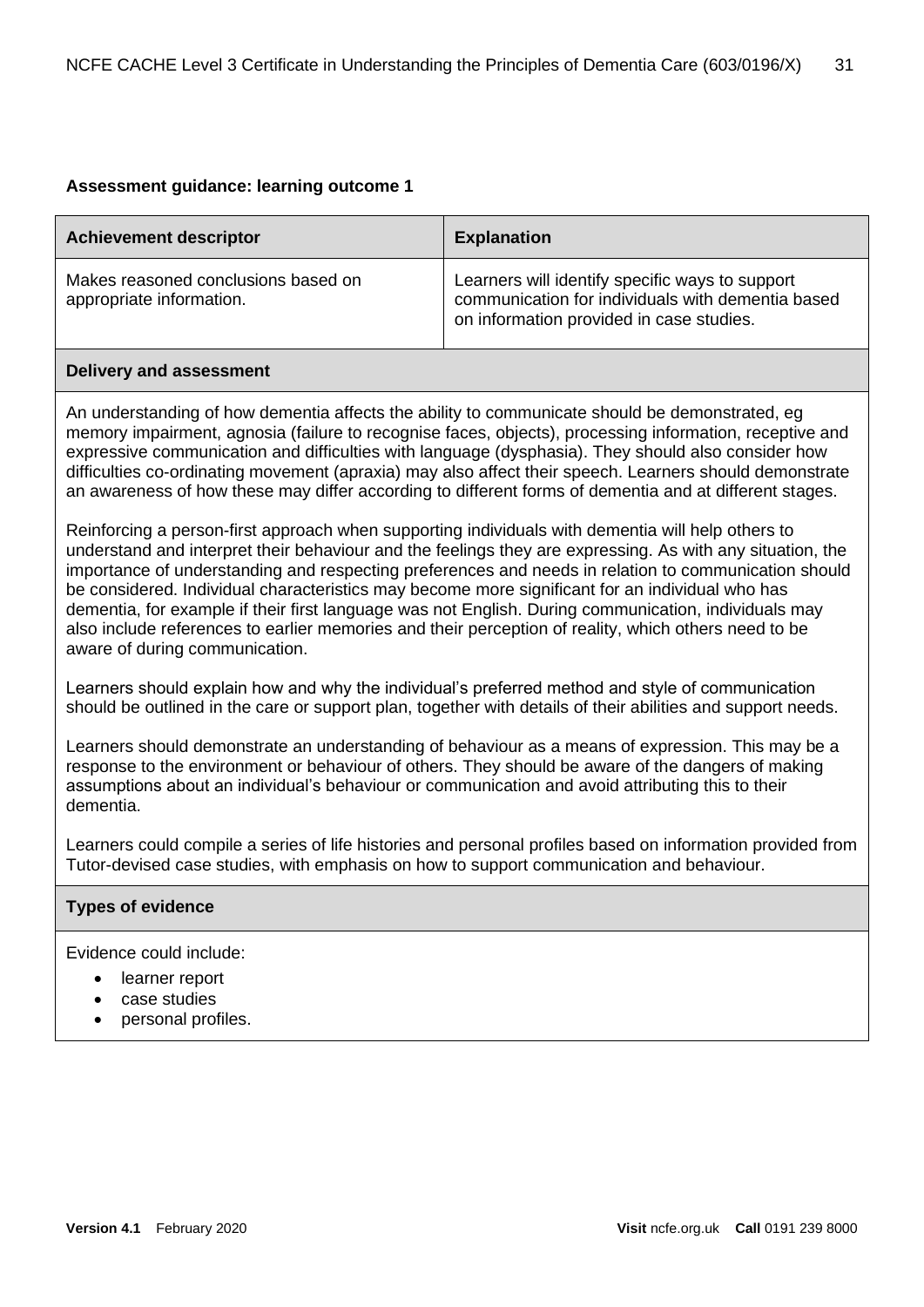| <b>Achievement descriptor</b>                  | <b>Explanation</b>                                     |
|------------------------------------------------|--------------------------------------------------------|
| Relates information found in different formats | Learners will refer to specialist sources and theories |
| from at least 2 specialist sources, commenting | about dementia and present it in their own words for   |
| on the credibility/value of sources.           | a particular audience.                                 |

#### **Delivery and assessment**

Factors to be considered include intrinsic (relating to the individual) and extrinsic (relating to external factors such as the environment and behaviour of others). Learners should be encouraged to consider a comprehensive range including both. They could explore theories relating to positive interactions, such as Professor Thomas Kitwood's work on Personhood and the 5 key factors to be considered for an individual with dementia.

Sensory loss may occur as a result of ageing or have been present long term, and learners should include both sight and hearing loss. Learners will need to demonstrate their understanding of how the communication needs and abilities of individuals will be affected as this will need to be considered alongside their dementia and how to ensure that these needs are supported.

Learners will understand how the environment can have positive and negative effects on individuals and their communication. Although the physical environment is important, learners should consider all aspects of the environment including the behaviour and attitudes of others in contributing to a welcoming and friendly atmosphere. Some factors are not necessarily preventable, such as the impact of an unfamiliar environment, but learners need to be aware of the potential effects and how these can be mitigated.

Learners should also explore the impact of the actions and behaviour of others on individuals with dementia, whether or not they are directly interacting with them. They should also consider different attitudes towards individuals and how inappropriate language can reveal negativity. Learners could be encouraged to apply theories such as Professor Thomas Kitwood's work on Malignant Social Psychology (MSP) and the impact of different attitudes and language on individuals with dementia.

Learners could design a series of slides to present information on factors that affect communication and interaction with individuals with dementia.

#### **Types of evidence**

- **presentation**
- learner report.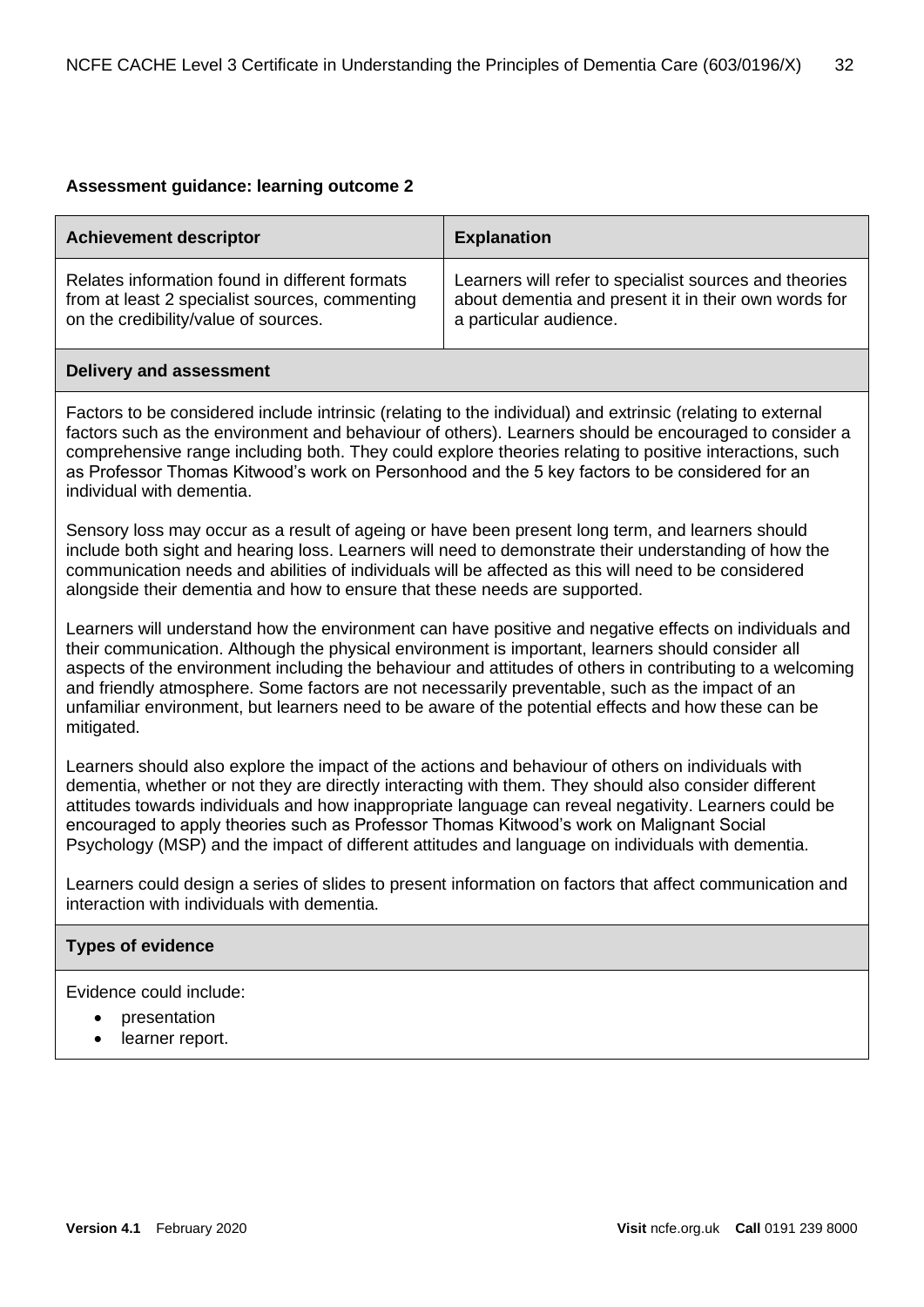| <b>Achievement descriptor</b>                                                                                                                                                                                                                                                                                                                                                                                  | <b>Explanation</b>                                                                                                                              |  |
|----------------------------------------------------------------------------------------------------------------------------------------------------------------------------------------------------------------------------------------------------------------------------------------------------------------------------------------------------------------------------------------------------------------|-------------------------------------------------------------------------------------------------------------------------------------------------|--|
| Supports all points with sophisticated examples<br>and some appropriate comparisons.                                                                                                                                                                                                                                                                                                                           | Learners will apply their understanding of positive<br>interactions and communication strategies to identify<br>different ways to achieve this. |  |
| <b>Delivery and assessment</b>                                                                                                                                                                                                                                                                                                                                                                                 |                                                                                                                                                 |  |
| Effective care and support of individuals with dementia is underpinned by positive interactions and the<br>response of people around them. Positive interactions are those that nurture positive emotions and<br>promote a sense of well-being. Learners should recognise the benefits of embedding life history work so<br>that interaction with each individual is meaningful and reinforces their identity. |                                                                                                                                                 |  |

Learners should refer to a range of communication skills and strategies that support positive interactions such as active listening, verbal and non-verbal skills. They should be aware of how language can be used in a sensitive and positive way according to individual needs. They should also recognise that communication and interaction occur in other ways apart from conversation, and when props or visual aids might be effective in engaging an individual with dementia.

Understanding and interpreting behaviour will contribute to a positive response that will reassure individuals and prevent escalation of an individual's anxiety, fear or distress. Learners should recognise how specific behaviour can be viewed within the context of the individual's life history and therefore communicating needs.

Learners could analyse a series of Tutor-devised case studies and identify how to use positive interactions and contribute to a sense of well-being for different individuals with dementia. They could refer to these case studies for examples of how to interpret behaviour and provide effective support.

#### **Types of evidence**

- case studies
- learner report.

| <b>Additional information</b>            |                                                                     |
|------------------------------------------|---------------------------------------------------------------------|
| Additional unit assessment requirements. | This unit is internally assessed and externally quality<br>assured. |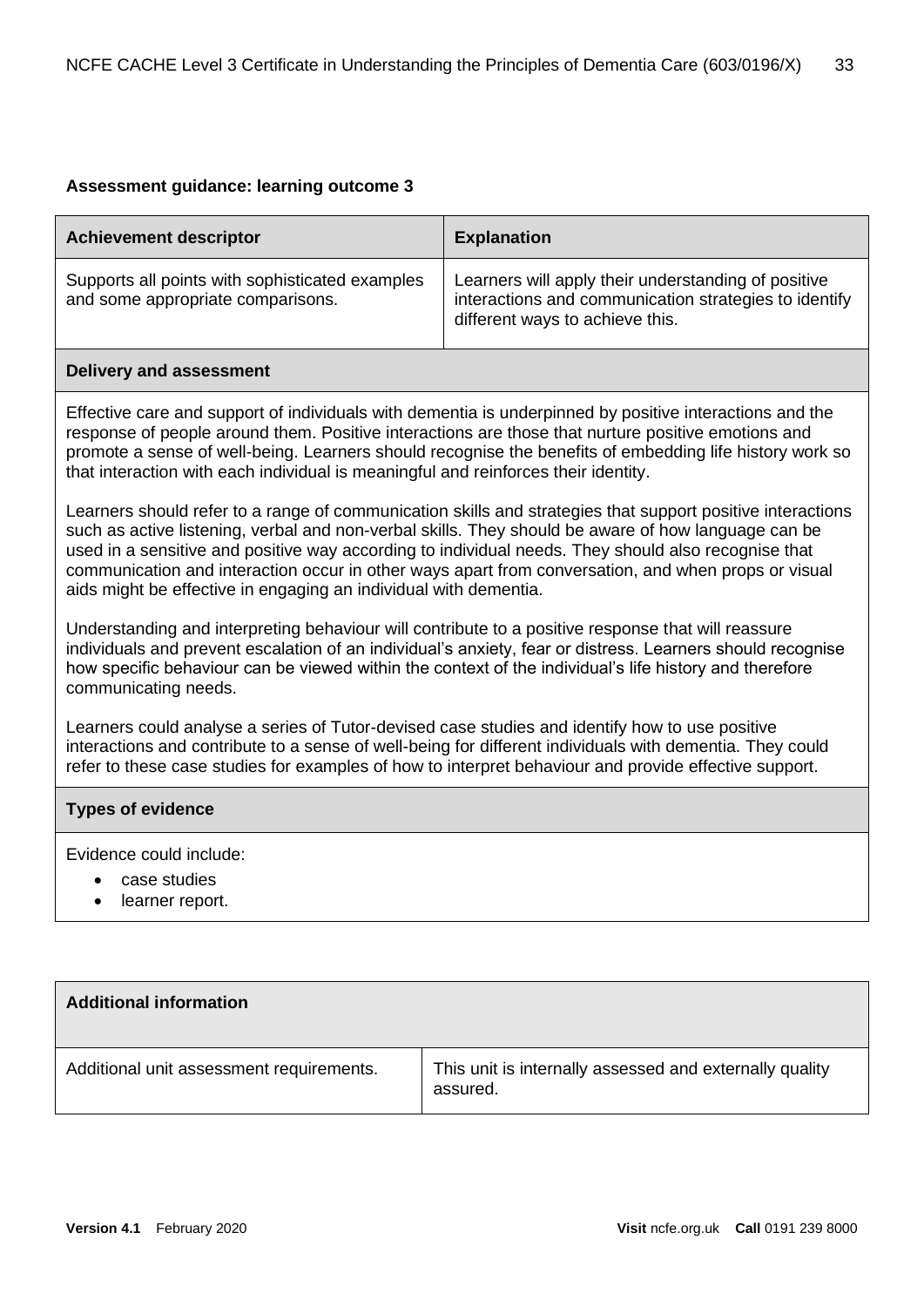| Unit 04: Supporting positive interaction, occupation and activity in dementia care |                                                                                                                                                                                                                                                                                                                                                                                                                      |                   |   |
|------------------------------------------------------------------------------------|----------------------------------------------------------------------------------------------------------------------------------------------------------------------------------------------------------------------------------------------------------------------------------------------------------------------------------------------------------------------------------------------------------------------|-------------------|---|
| Unit reference                                                                     | Y/615/0628                                                                                                                                                                                                                                                                                                                                                                                                           | <b>Unit level</b> | 3 |
| Unit group                                                                         | Mandatory                                                                                                                                                                                                                                                                                                                                                                                                            |                   |   |
| <b>Guided learning hours</b>                                                       | 25                                                                                                                                                                                                                                                                                                                                                                                                                   |                   |   |
| Unit summary                                                                       | In this unit learners will understand the range and benefits of positive<br>interactions in dementia care. They will look at the various approaches<br>and how to support them. They will then investigate how individuals with<br>dementia can engage in activity and occupation. Learners will also gain an<br>understanding of how to engage with individuals with dementia to promote<br>identity and inclusion. |                   |   |

| <b>Learning outcomes</b><br>The learner will:                                                                              | <b>Assessment criteria</b><br>The learner must:                                                                                  |
|----------------------------------------------------------------------------------------------------------------------------|----------------------------------------------------------------------------------------------------------------------------------|
| 1. Understand the range and benefits of positive<br>interaction and different approaches for<br>individuals with dementia. | 1.1. Describe examples of positive interactions<br>with individuals who have dementia.                                           |
|                                                                                                                            | 1.2. Describe the following approaches:                                                                                          |
|                                                                                                                            | • reality orientation<br>validation<br>• reminiscence techniques.                                                                |
|                                                                                                                            | 1.3. Explain when it would be beneficial to use:                                                                                 |
|                                                                                                                            | • reality orientation<br>validation<br>$\bullet$<br>• reminiscence techniques.                                                   |
|                                                                                                                            | 1.4. Explain how to support a positive interaction<br>with an individual who has dementia.                                       |
| 2. Understand how to engage individuals with<br>dementia in positive interaction, activity and<br>occupation.              | 2.1. Describe aspects of the environment that can<br>be used to support positive interactions with<br>individuals with dementia: |
|                                                                                                                            | social<br>$\bullet$<br>physical.                                                                                                 |
|                                                                                                                            | 2.2. Explain what is meant by activity and<br>occupation within the context of dementia care<br>and support.                     |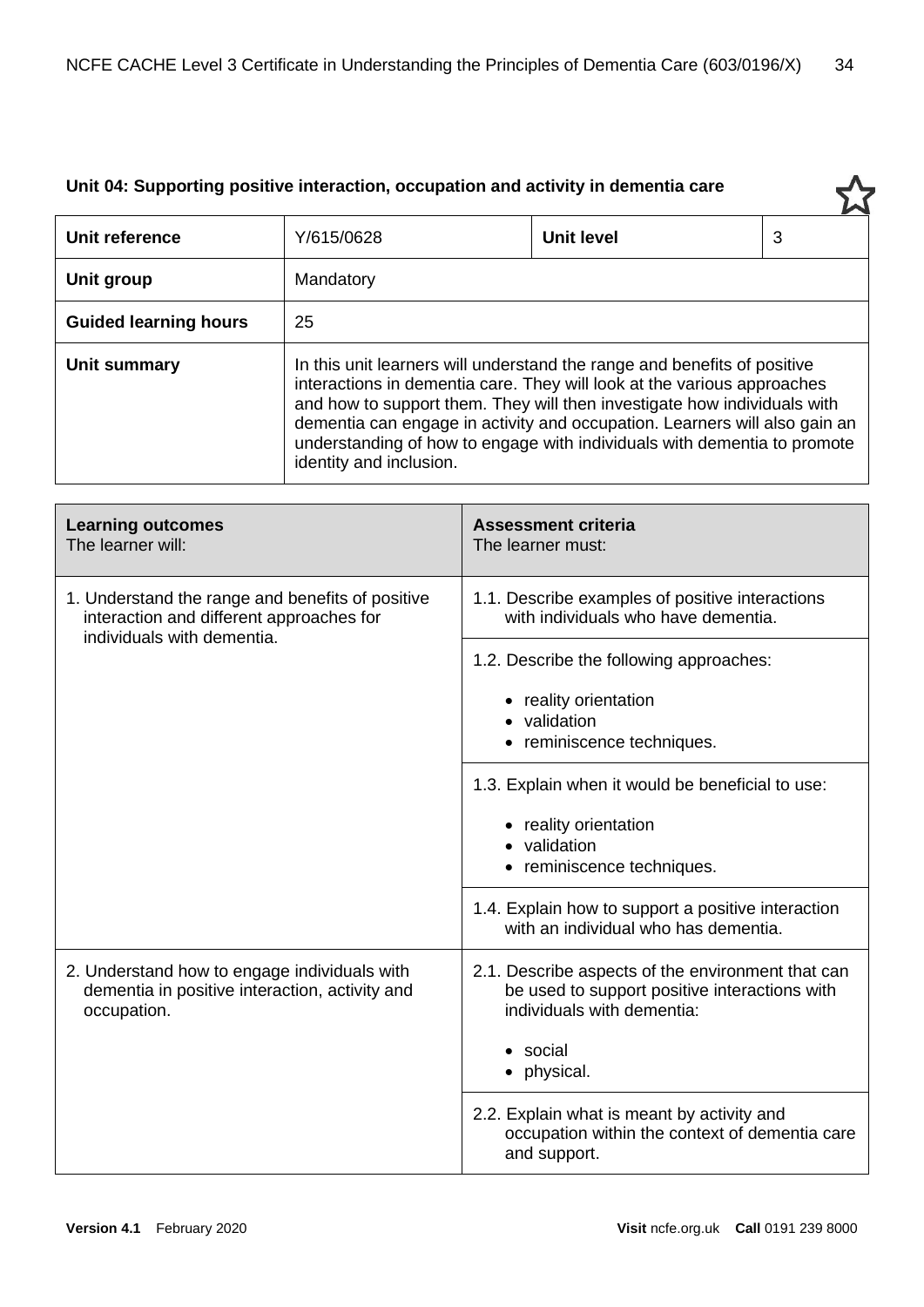| <b>Learning outcomes</b><br>The learner will:                                                    | <b>Assessment criteria</b><br>The learner must:                                                                                                |
|--------------------------------------------------------------------------------------------------|------------------------------------------------------------------------------------------------------------------------------------------------|
|                                                                                                  | 2.3. Explain the importance of engaging<br>individuals with dementia in activity and<br>occupation.                                            |
|                                                                                                  | 2.4. Describe examples of how individuals can be<br>engaged in activity and occupation in daily life.                                          |
|                                                                                                  | 2.5. Explain how positive interaction, activity and<br>occupation can contribute to the well-being of<br>individuals with dementia.            |
| 3. Understand how to engage with individuals with<br>dementia to promote identity and inclusion. | 3.1. Describe how an individual's life history and<br>background can be used to support identity<br>and inclusion.                             |
|                                                                                                  | 3.2. Explain how identity and inclusion are<br>supported through engaging with individual<br>preferences for communicating and<br>interacting. |
|                                                                                                  | 3.3. Outline ways of working that support<br>individuals to maintain their identity.                                                           |
|                                                                                                  | 3.4. Describe how to share the individual's<br>preferences and interests with others.                                                          |
|                                                                                                  | 3.5. Describe the importance of working with an<br>individual's strengths and abilities.                                                       |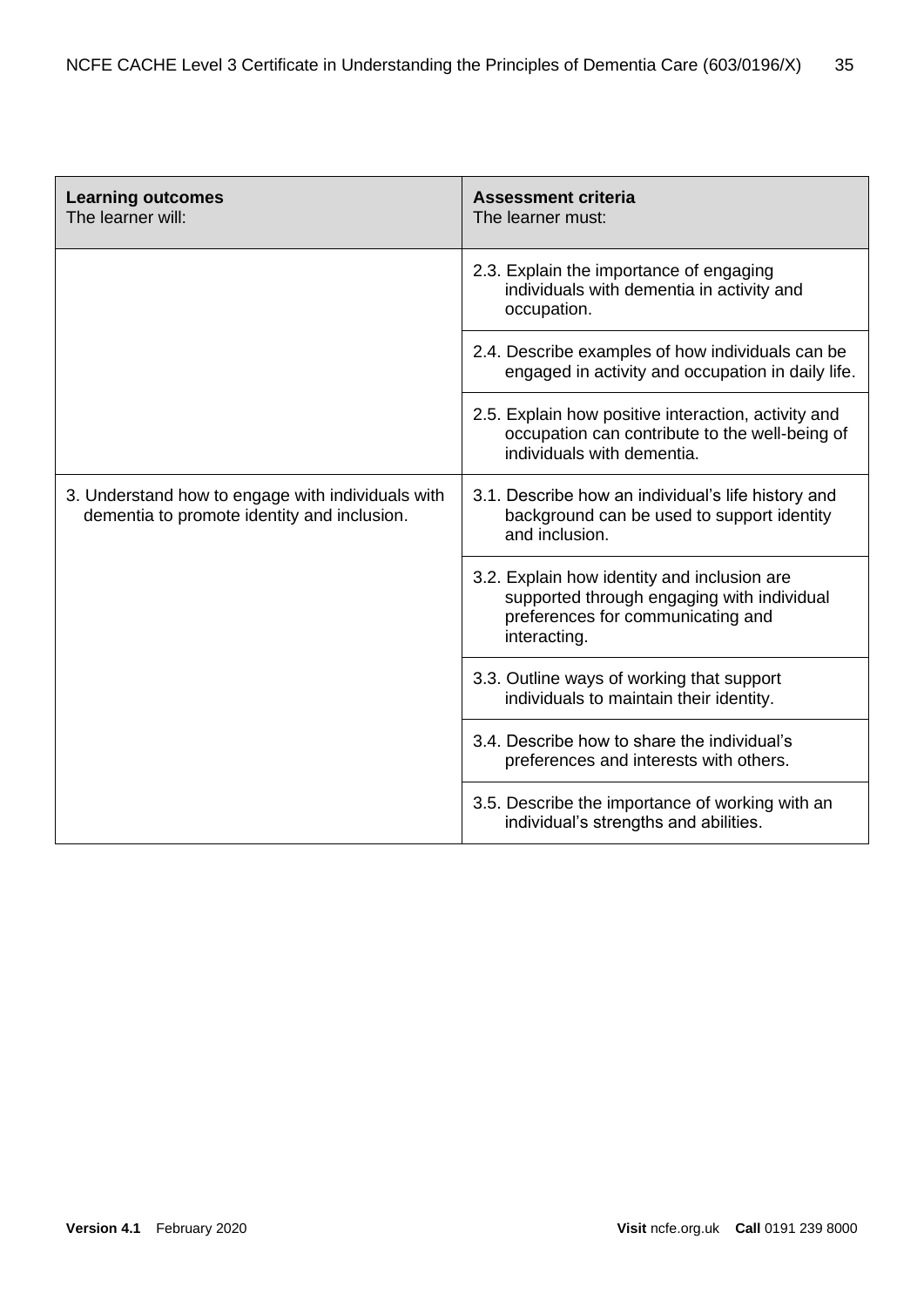| <b>Achievement descriptor</b>                                   | <b>Explanation</b>                                                                                                                                                    |
|-----------------------------------------------------------------|-----------------------------------------------------------------------------------------------------------------------------------------------------------------------|
| Makes reasoned conclusions based on<br>appropriate information. | Learners will identify a range of different approaches<br>and how they might be used effectively to benefit a<br>selected individual with dementia from a case study. |

#### **Delivery and assessment**

Learners should include examples of a range of opportunities for positive interaction which may be planned or occur spontaneously. They should be encouraged to understand the importance of embedding this in everyday living and care activities. Positive interactions do not always involve conversation – for example, sitting together looking at photographs or watching birds feed can be a satisfying and companionable shared experience.

Learners should describe each of the approaches and explain how and when they could be beneficial. They should show an awareness that their use may vary with different individuals, for example reminiscence invoking distressing memories. Learners should be aware that the effect of the positive emotions arising from interactions far outlasts the duration. They may find it useful to look at the work of the Bradford Dementia Group and Professor Thomas Kitwood on 'personal enhancers'.

Learners could develop a care or support plan for a fictional individual with details of opportunities to support positive interactions and approaches that could be used and which might be beneficial. They could include an evaluation of the potential benefits and precautions that should be taken for each of the approaches.

#### **Types of evidence**

- learner-devised care/support plan
- learner report
- evaluation.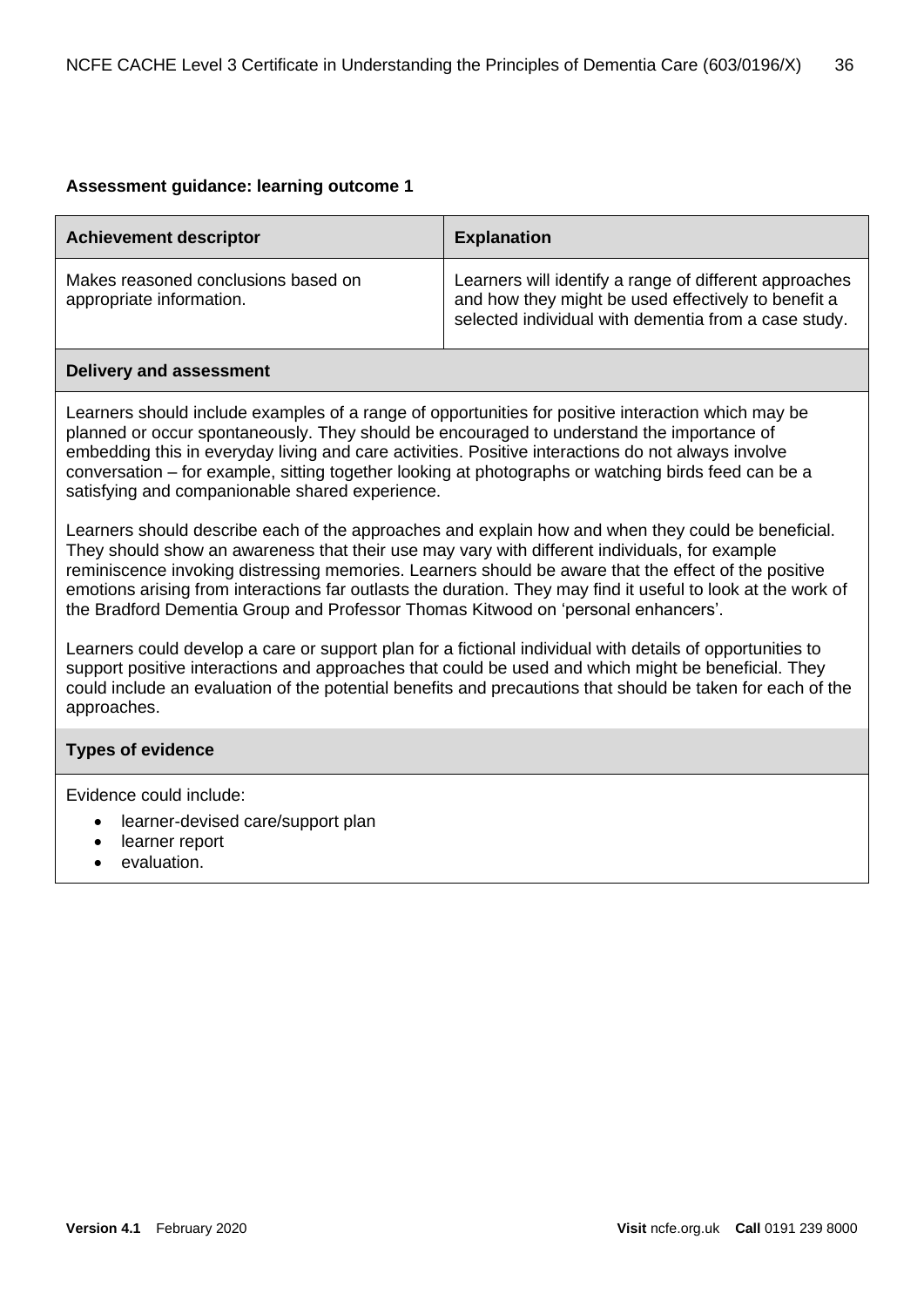| <b>Achievement descriptor</b>                                                                   | <b>Explanation</b>                                                                                                                                                                                                                         |  |
|-------------------------------------------------------------------------------------------------|--------------------------------------------------------------------------------------------------------------------------------------------------------------------------------------------------------------------------------------------|--|
| Supports all points with sophisticated examples<br>and some appropriate comparisons.            | Learners will identify aspects of the environment and<br>strategies to be used to engage individuals and<br>justify their points in relation to engaging individuals<br>with dementia in positive interaction, activity and<br>occupation. |  |
| <b>Delivery and assessment</b>                                                                  |                                                                                                                                                                                                                                            |  |
| Learners should identify social aspects of the environment such as communication, behaviour and |                                                                                                                                                                                                                                            |  |

attitudes of those within it. The environment should be an inclusive one where communication is open, warm and positive.

The physical environment should be enabling and easy for individuals with dementia to negotiate, for example clearly labelled doors so that they can find the toilet and their bedroom, and individualised personal space. Learners should also discuss opportunities for positive interactions such as sensory experiences, either formally through sensory rooms or gardens or informally through naturally occurring sounds and smells.

Examples of a range of different activities and opportunities for occupation should be discussed, both formal and informal, group and individual. Learners should be encouraged to approach this in a personcentred way and to focus on the skills and interests of individuals. Opportunities for spontaneous activity or occupation should be incorporated in the care and support of individuals.

Learners should consider the effects of prolonged inactivity for individuals and recognise the benefits of being involved in activity and occupying their time and abilities, promoting a sense of worth and purpose that is beneficial to well-being. Other benefits to be considered are dignity and independence.

Learners could plan how a shared living setting could be adapted (physical and social environment) to make it inclusive, welcoming and dementia-friendly. Learners could support their plan with a commentary to justify how their plan would provide opportunities for positive interaction, activity and occupation for different individuals and the benefits of doing this.

#### **Types of evidence**

- individual notes from group work
- shared living plan
- learner report
- presentation.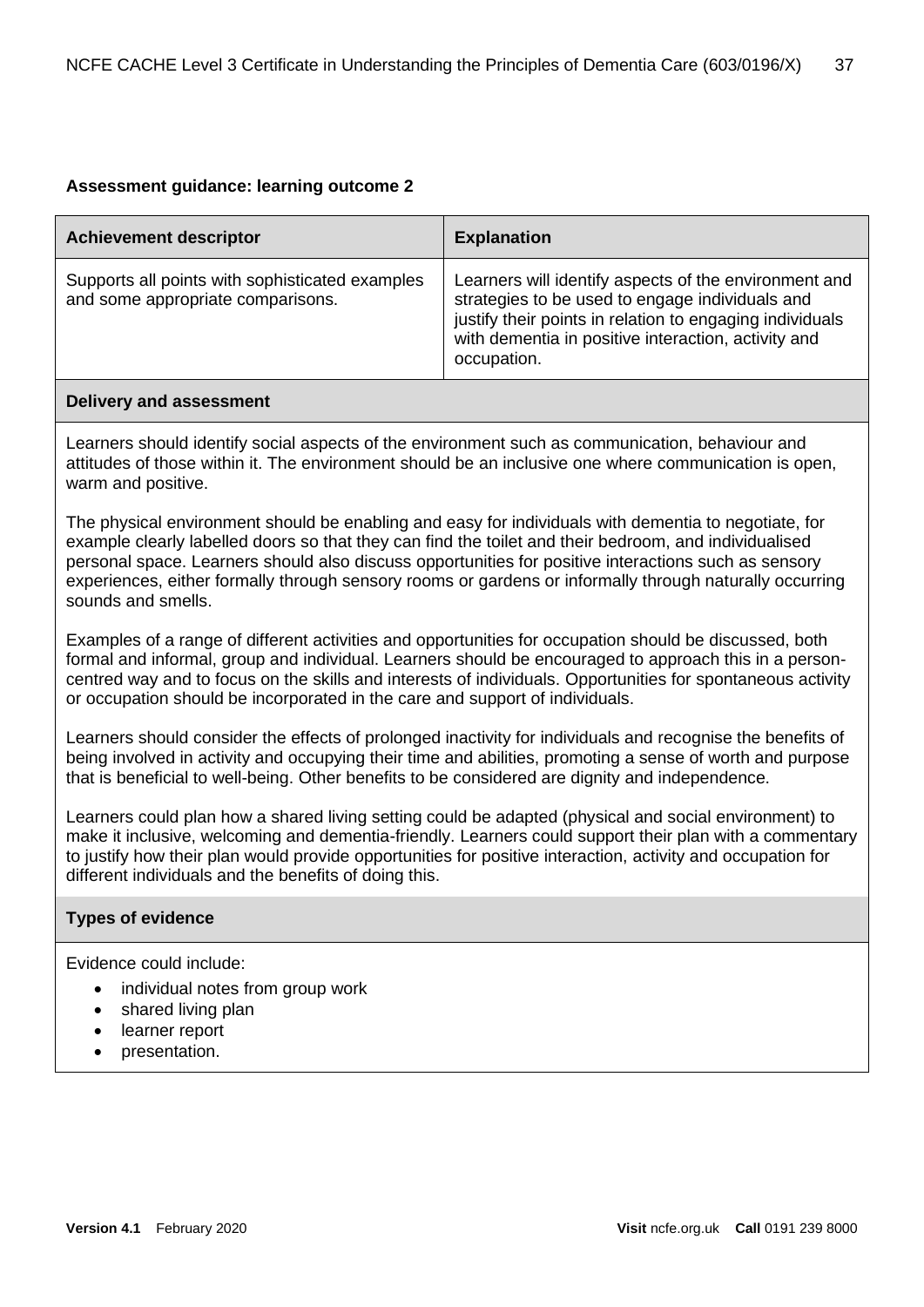| <b>Achievement descriptor</b>                                                                                                                                                                               | <b>Explanation</b>                                                                                                                                                                                      |  |
|-------------------------------------------------------------------------------------------------------------------------------------------------------------------------------------------------------------|---------------------------------------------------------------------------------------------------------------------------------------------------------------------------------------------------------|--|
| Relates information found in different formats<br>from at least 2 specialist sources, commenting<br>on the credibility/value of sources.                                                                    | Learners will refer to specialist sources relating to life<br>history work, identity and inclusion within the context<br>of dementia. They will use this to support the activity<br>they have designed. |  |
| <b>Delivery and assessment</b>                                                                                                                                                                              |                                                                                                                                                                                                         |  |
| Learners need to demonstrate their understanding of the importance of identity and inclusion for<br>individuals with dementia and how life history work can facilitate this. They will need to consider the |                                                                                                                                                                                                         |  |

importance of communicating and interacting effectively with individuals with dementia to establish their identity. In addition, learners should be aware of how details of an individual's preferences and interests could be shared with those involved in their lives and in a way that promotes inclusivity.

Learners should demonstrate an understanding of providing support to an individual in ways that recognise what they are able to do, and when and how they can use their strengths, for example to promote dignity and independence.

Learners could design an activity or series of activities for a fictional individual based on a Tutor-devised case study. This should include a rationale detailing how identity and inclusion are reinforced through different strategies involving life history, interaction, activity and occupation.

# **Types of evidence**

- case studies
- learner-devised activities
- learner report.

| <b>Additional information</b>            |                                                                     |
|------------------------------------------|---------------------------------------------------------------------|
| Additional unit assessment requirements. | This unit is internally assessed and externally quality<br>assured. |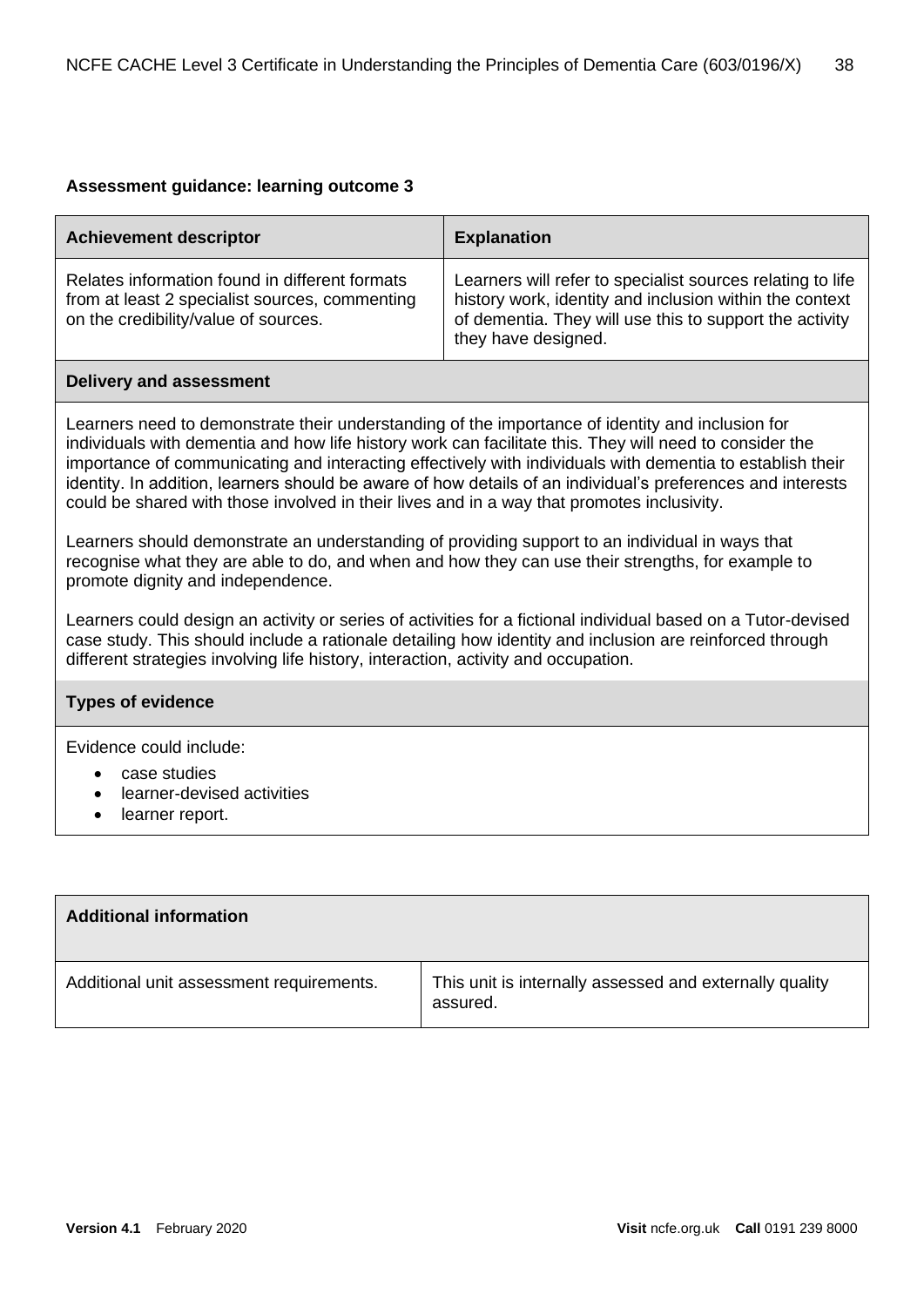| Unit 05: Principles of equality, diversity and inclusion in dementia care and support |                                                                                                                                                                                                                                   |            |   |
|---------------------------------------------------------------------------------------|-----------------------------------------------------------------------------------------------------------------------------------------------------------------------------------------------------------------------------------|------------|---|
| Unit reference                                                                        | D/615/0629                                                                                                                                                                                                                        | Unit level | 3 |
| Unit group                                                                            | Mandatory                                                                                                                                                                                                                         |            |   |
| <b>Guided learning hours</b>                                                          | 20                                                                                                                                                                                                                                |            |   |
| Unit summary                                                                          | In this unit learners will understand the principles of equality, diversity and<br>inclusion within the context of dementia care. They will understand how to<br>recognise and challenge discrimination and oppressive practices. |            |   |

| <b>Learning outcomes</b><br>The learner will:                                                                 | <b>Assessment criteria</b><br>The learner must:                                                                                                |
|---------------------------------------------------------------------------------------------------------------|------------------------------------------------------------------------------------------------------------------------------------------------|
| 1. Understand the principles of equality and<br>diversity within the context of dementia care and<br>support. | 1.1. Explain the following terms:<br>• equality<br>diversity<br>• inclusivity<br>• anti-discriminatory practice<br>• anti-oppressive practice. |
|                                                                                                               | 1.2. Describe how current legislation and guidance<br>promotes inclusivity in dementia care and<br>support.                                    |
|                                                                                                               | 1.3. Explain ways of working that will embed<br>diversity, equality and inclusion in dementia<br>care and support.                             |
| 2. Understand how to recognise and challenge<br>discrimination and oppressive practices.                      | 2.1. Describe ways that individuals with dementia<br>may experience oppression.                                                                |
|                                                                                                               | 2.2. Describe examples of how individuals with<br>dementia and their carers may be<br>discriminated against.                                   |
|                                                                                                               | 2.3. Explain why individuals with dementia may<br>experience discrimination and oppression.                                                    |
|                                                                                                               | 2.4. Analyse the potential impact of discrimination<br>on individuals with dementia and their carers<br>and families.                          |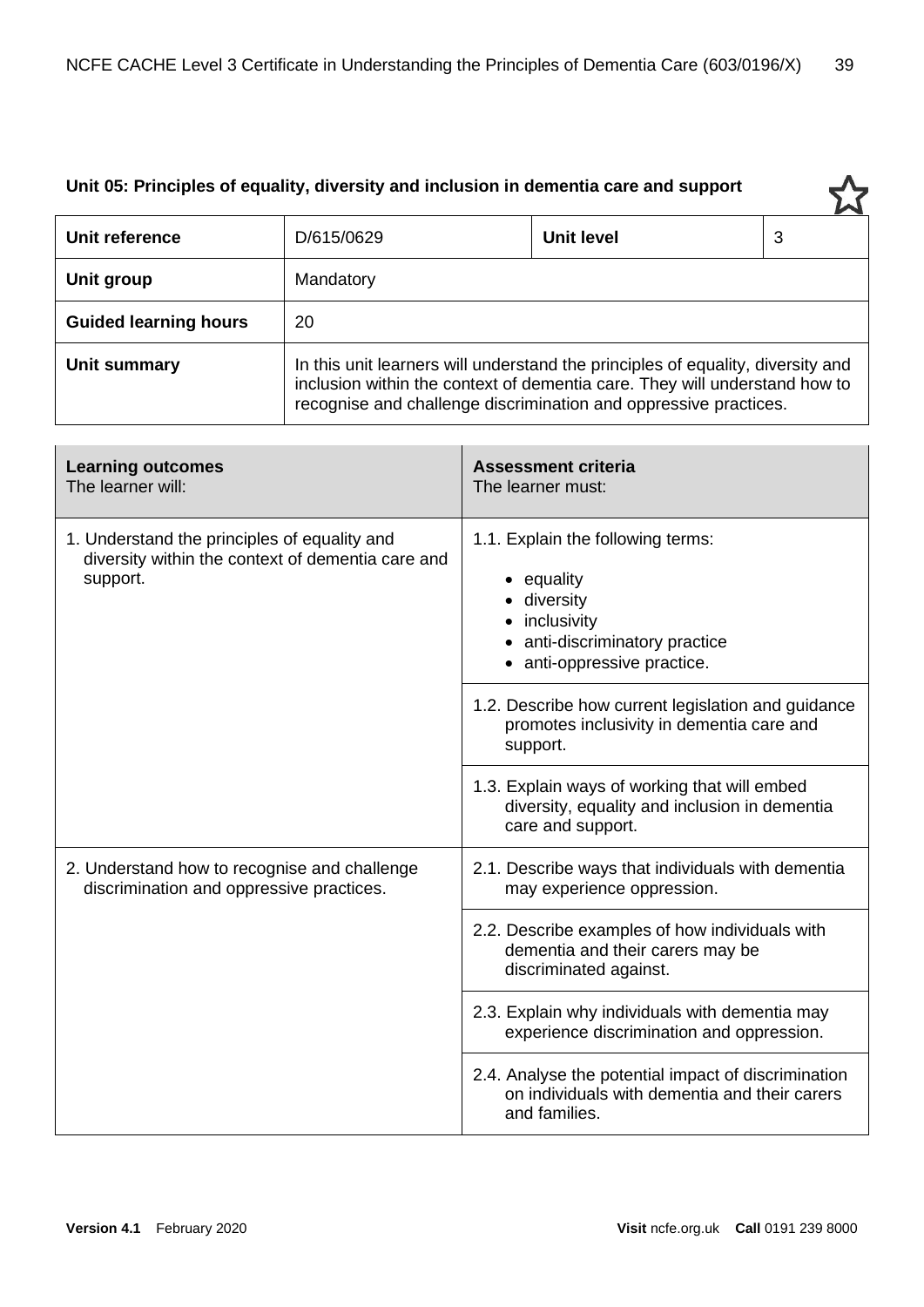| <b>Learning outcomes</b> | <b>Assessment criteria</b>                                                |
|--------------------------|---------------------------------------------------------------------------|
| The learner will:        | The learner must:                                                         |
|                          | 2.5. Explain how to challenge discrimination and<br>oppressive practices. |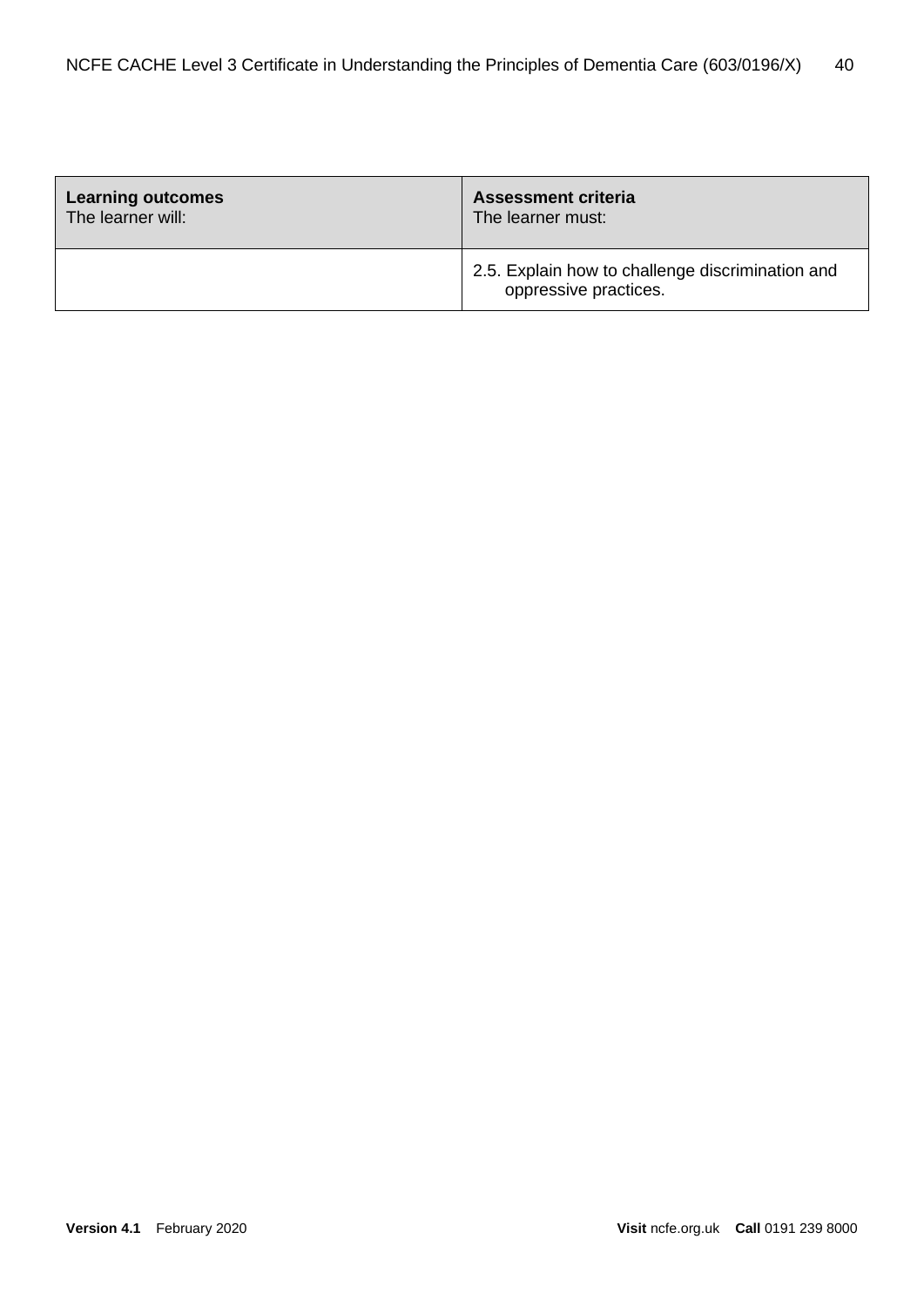| <b>Achievement descriptor</b>                                                             | <b>Explanation</b>                                                                                                                                                                                       |
|-------------------------------------------------------------------------------------------|----------------------------------------------------------------------------------------------------------------------------------------------------------------------------------------------------------|
| Describes issues of current practice using<br>appropriate specialist language in context. | Learners will describe the current legislative<br>framework within the context of dementia practice.<br>They will be required to use specialist language<br>relating to approaches to dementia practice. |
| <b>Delivery and assessment</b>                                                            |                                                                                                                                                                                                          |

Learners should explain each of the terms and explore how they might apply in relation to individuals with dementia and to dementia practice.

Current legislation should include the Equality Act 2010, in particular the protected characteristics of disability and age, as dementia commonly affects older people. Learners should consider the importance of services and facilities making reasonable adjustments and meeting anticipatory duties towards creating a more inclusive environment. They should be familiar with the definition of discrimination by association under the Equality Act 2010. The Mental Capacity Act 2005 and Deprivation of Liberty Safeguards (DoLS) are also relevant in this aspect of care practice. The rights of individuals to be involved in their assessments with access to independent advocacy under the provisions of the Care Act 2014 should also be considered. Learners should refer to equivalent legislation in the nation in which they live or work.

Guidance relating to this may include examples such as the Mental Capacity Act Code of Practice and National Institute for Health and Care Excellence (NICE) Guidance [CG42]. The impact of the National Dementia Strategy in raising awareness and understanding of dementia is also relevant. Learners should refer to organisational policies and procedures or agreed ways of working within a care setting.

Learners may include examples of approaches to dementia care and support that would embed equality, diversity and inclusivity, for example person-centred care, Dementia Care Mapping™, personalisation, life-history work, positive interactions and validation.

Learners could carry out research into current legislation, guidance and examples of good practice illustrating how the principles are applied within the context of dementia practice and present their findings in a report.

#### **Types of evidence**

- independent research
- learner report.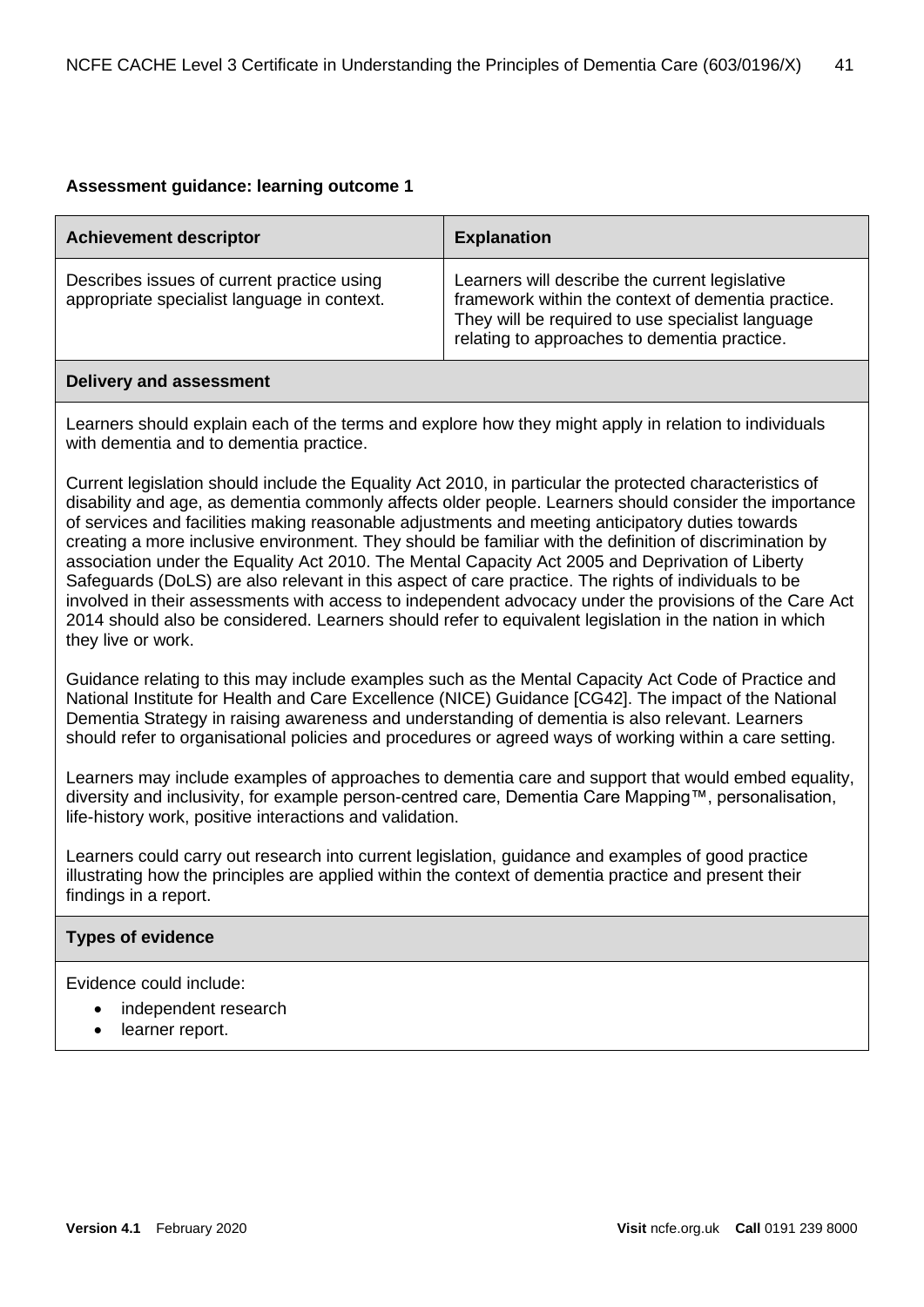| <b>Achievement descriptor</b>                                   | <b>Explanation</b>                                                                                                                                                                                                                                         |
|-----------------------------------------------------------------|------------------------------------------------------------------------------------------------------------------------------------------------------------------------------------------------------------------------------------------------------------|
| Makes reasoned conclusions based on<br>appropriate information. | Learners will explain why and describe examples of<br>how and where discrimination and oppression may<br>occur. They will analyse how this impacts on those<br>involved and provide explanations of how this can be<br>challenged in different situations. |
| <b>Delivery and assessment</b>                                  |                                                                                                                                                                                                                                                            |

Learners should recognise examples of oppressive practices which are unacceptable, such as using medication to 'control' behaviour, interventions that restrict freedom to move around, institutional routines and segregation or exclusion, eg individuals with dementia separated from others during mealtimes. A useful source that is frequently used to relate to the care and support of individuals with dementia is Professor Thomas Kitwood's definition of Malignant Social Psychology (MSP).

Learners should relate to a range of different ways that individuals may experience discrimination as a result of stereotyping, prejudice, stigmatisation, labelling and discrimination by association (carers). They should be encouraged to compare how discrimination may occur on a personal level and within services and facilities.

Learners should explore different reasons why individuals with dementia may be subject to discrimination, whether this occurs intentionally or unintentionally. They should look at the range of different attitudes and levels of understanding of others that may contribute to discrimination. Examples of discrimination associated with other characteristics should also be considered.

Learners should consider the likely impact that discrimination and oppressive practices will have on individuals with dementia and their carers.

It is important to recognise where discrimination and oppressive practice occur so that learners know how it can be challenged. They should be encouraged to state how they would challenge either, both on a personal and an organisational level.

A series of Tutor-devised scenarios could be used with different situations that could involve learners recognising and challenging discrimination and oppressive practices and explaining how they can challenge each.

#### **Types of evidence**

- individual notes from group discussion
- witness testimony
- learner report.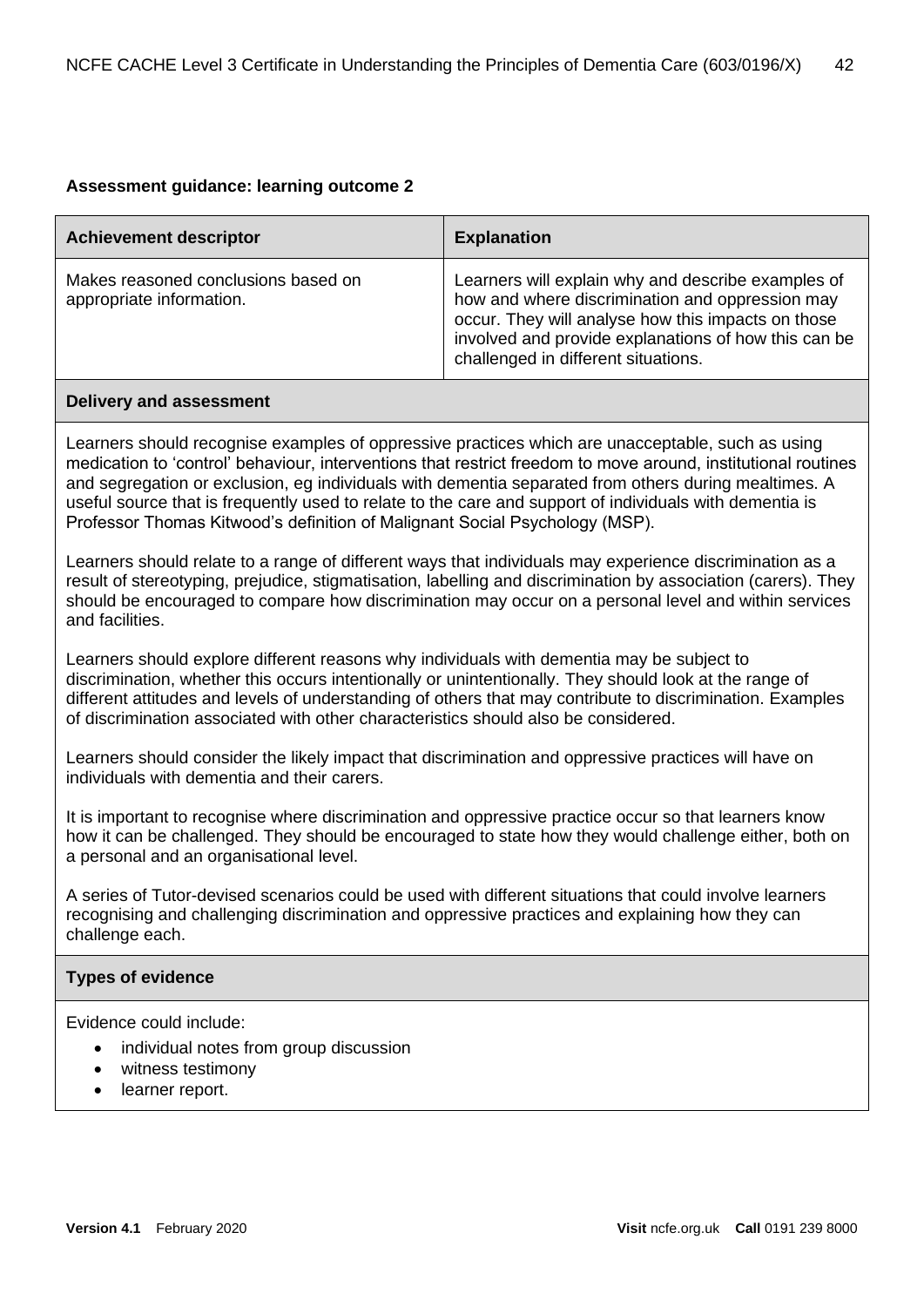| <b>Additional information</b>           |                                                                     |
|-----------------------------------------|---------------------------------------------------------------------|
| Additional unit assessment requirements | This unit is internally assessed and externally quality<br>assured. |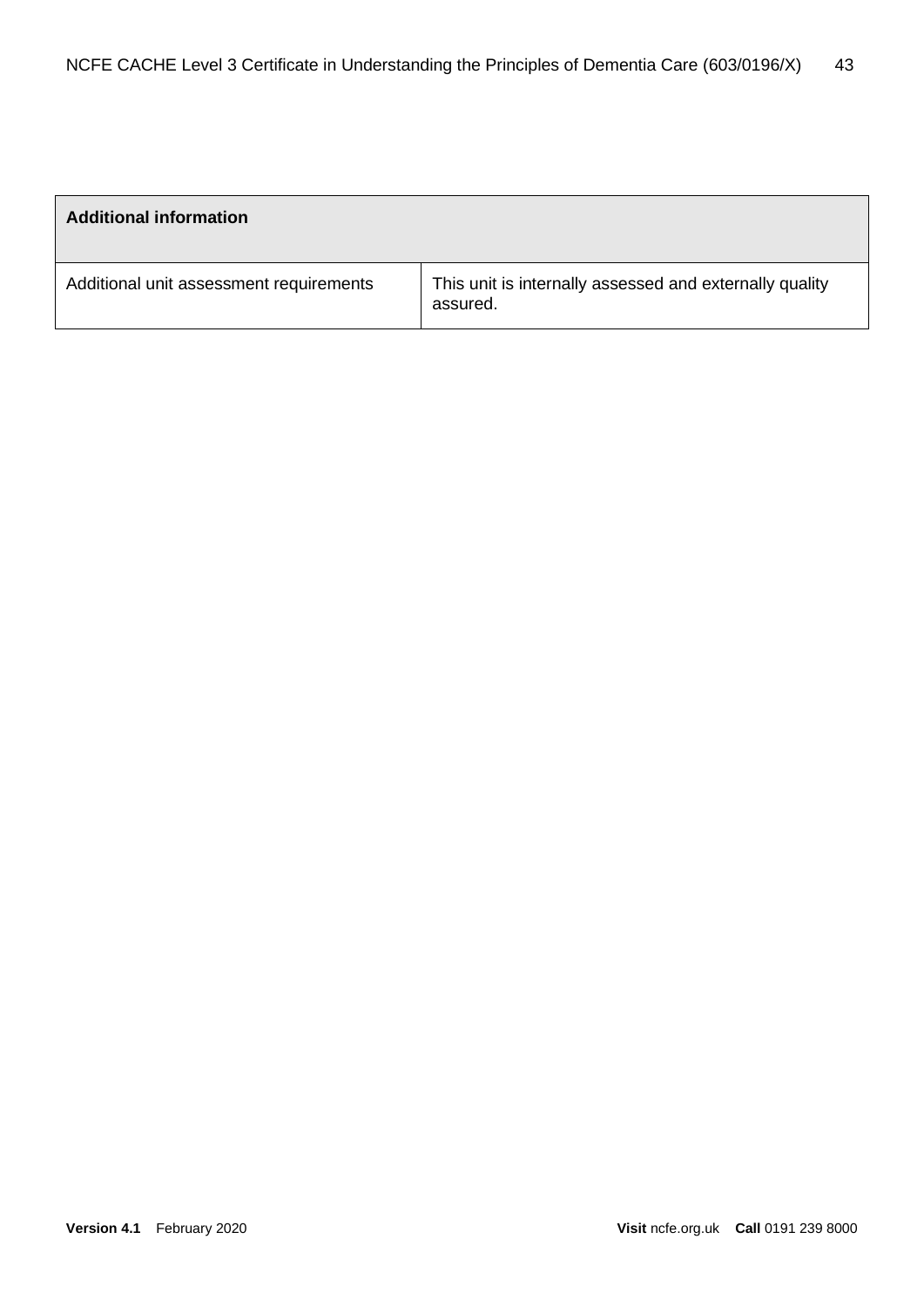| Unit 06: Understand how to support individuals with dementia to exercise choice and rights |                                                                                                                                                                                                                                                                                                                                                                         |                   |   |
|--------------------------------------------------------------------------------------------|-------------------------------------------------------------------------------------------------------------------------------------------------------------------------------------------------------------------------------------------------------------------------------------------------------------------------------------------------------------------------|-------------------|---|
| Unit reference                                                                             | R/615/0630                                                                                                                                                                                                                                                                                                                                                              | <b>Unit level</b> | 3 |
| Unit group                                                                                 | Mandatory                                                                                                                                                                                                                                                                                                                                                               |                   |   |
| <b>Guided learning hours</b>                                                               | 32                                                                                                                                                                                                                                                                                                                                                                      |                   |   |
| Unit summary                                                                               | In this unit learners will understand how the rights of individuals with<br>dementia are protected. They will gain an understanding of how to support<br>individuals with dementia to exercise choice and make decisions, involving<br>carers and others. They will also understand how to enable the individual<br>with dementia to exercise their rights and choices. |                   |   |

| <b>Learning outcomes</b><br>The learner will:                                         | <b>Assessment criteria</b><br>The learner must:                                                                                                 |
|---------------------------------------------------------------------------------------|-------------------------------------------------------------------------------------------------------------------------------------------------|
| 1. Understand how the rights of individuals are<br>protected.                         | 1.1. Describe how the legislative framework<br>applies to individuals with dementia in relation<br>to:                                          |
|                                                                                       | rights<br>safeguarding<br>• choice and decision making<br>confidentiality and sharing information.                                              |
|                                                                                       | 1.2. Explain how agreed ways of working<br>contribute to safeguarding and supporting the<br>rights and choices of individuals with<br>dementia. |
|                                                                                       | 1.3. Summarise the principles of confidentiality<br>and sharing information.                                                                    |
|                                                                                       | 1.4. Describe examples of situations when:                                                                                                      |
|                                                                                       | information should be shared<br>$\bullet$<br>confidentiality should be maintained.                                                              |
|                                                                                       | 1.5. Explain the importance of individuals with<br>dementia, carers and others having access to<br>a robust complaints procedure.               |
| 2. Understand how to support individuals with<br>dementia to exercise choice and make | 2.1. Analyse the factors that may affect an<br>individual's ability to make decisions.                                                          |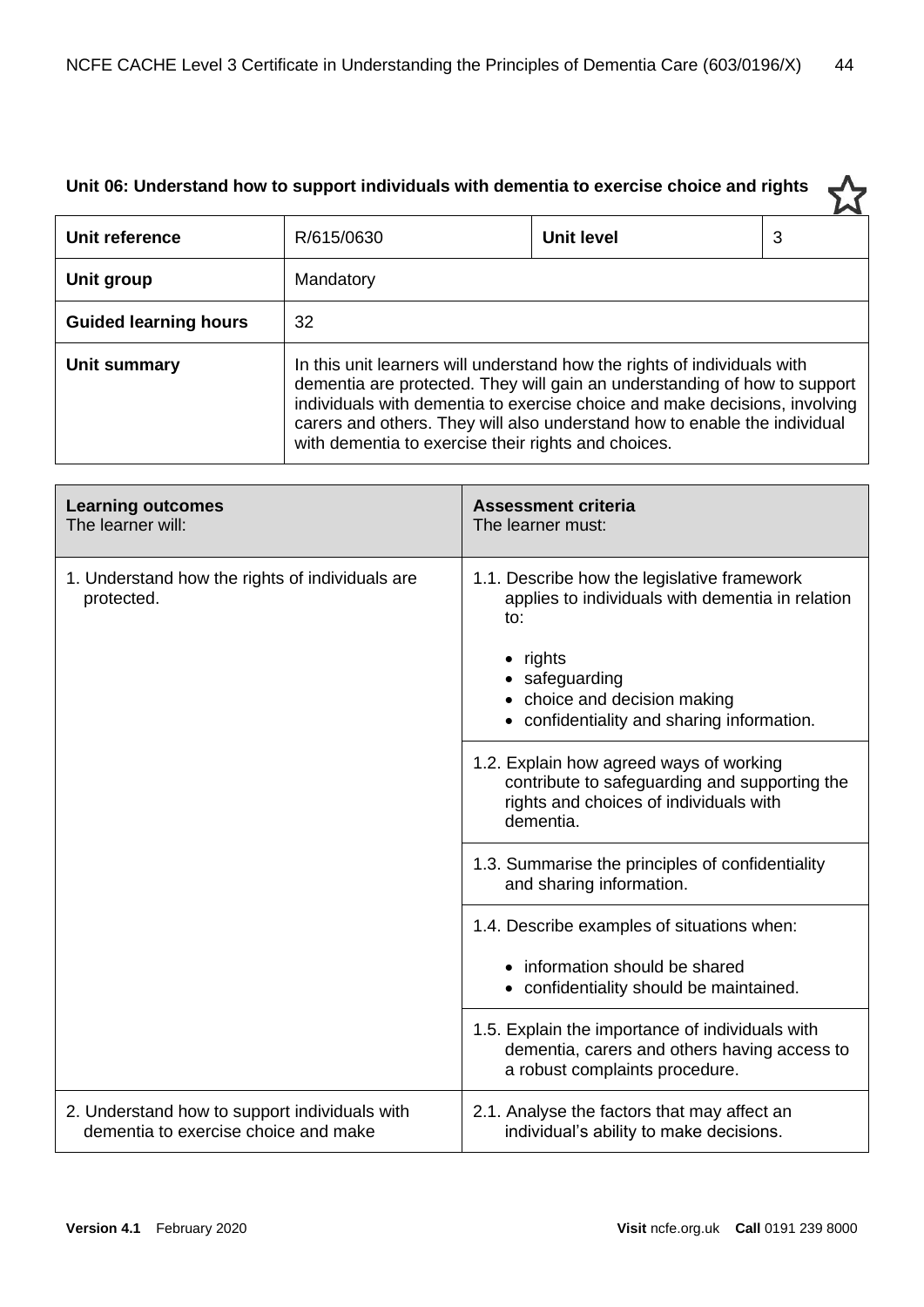| <b>Learning outcomes</b><br>The learner will:                                                  | <b>Assessment criteria</b><br>The learner must:                                                                                                    |
|------------------------------------------------------------------------------------------------|----------------------------------------------------------------------------------------------------------------------------------------------------|
| decisions.                                                                                     | 2.2. Explain how to support an individual with<br>dementia to exercise choice and make<br>decisions.                                               |
|                                                                                                | 2.3. Explain how and when consent should be<br>obtained.                                                                                           |
|                                                                                                | 2.4. Describe how the best interests of an<br>individual with dementia can be promoted<br>during the planning and delivery of care and<br>support. |
| 3. Understand how to involve carers and others in<br>supporting individuals with dementia.     | 3.1. Describe how carers and others can be<br>involved in planning support for an individual<br>with dementia.                                     |
|                                                                                                | 3.2. Describe examples of how different priorities<br>and perspectives may conflict.                                                               |
|                                                                                                | 3.3. Suggest how conflicting views might be<br>addressed between an individual with<br>dementia, carers and others.                                |
| 4. Understand how to enable individuals with<br>dementia to exercise their rights and choices. | 4.1. Describe how the process of risk assessment<br>can support an individual to exercise rights<br>and choices.                                   |
|                                                                                                | 4.2. Explain the importance of balancing the<br>benefits and risks associated with exercising<br>rights and choices.                               |
|                                                                                                | 4.3. Describe ways of supporting individuals to<br>exercise their rights and choices whilst<br>reducing the risk of harm.                          |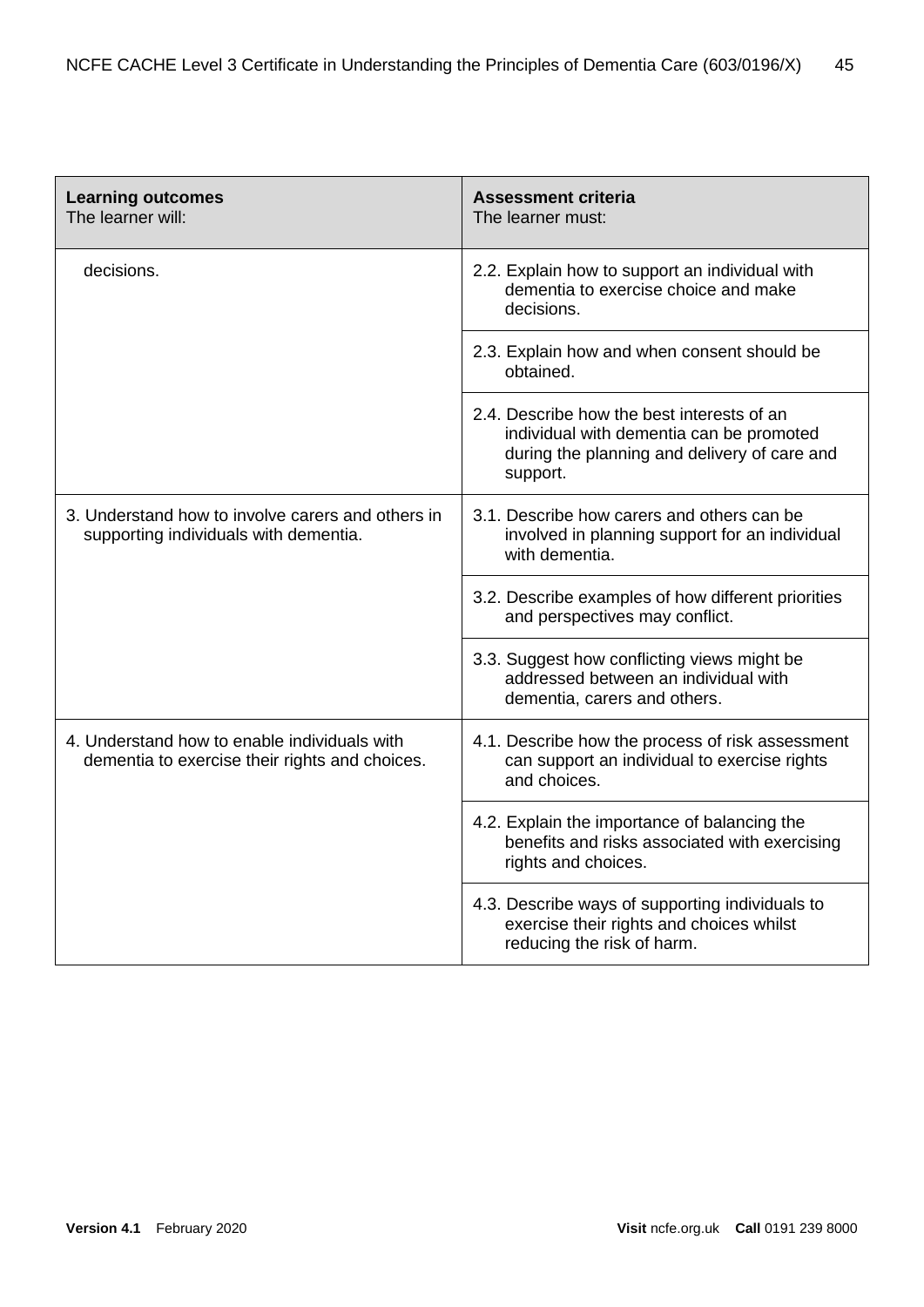| <b>Achievement descriptor</b>                                                             | <b>Explanation</b>                                                                                                   |
|-------------------------------------------------------------------------------------------|----------------------------------------------------------------------------------------------------------------------|
| Describes issues of current practice using<br>appropriate specialist language in context. | Learners will use terminology relating to legislation<br>and the principles and values in health and social<br>care. |

#### **Delivery and assessment**

Learners should describe the key points of the current legislation that protects the rights of individuals with dementia, for example:

- the Care Act 2014
- the Equality Act 2010
- the Mental Capacity Act 2005
- the Deprivation of Liberty Safeguards (DoLS)
- General Data Protection Regulation (GDPR).

The Health and Social Care Act 2008 (Regulated Activities) Regulations 2014 are also relevant in setting out standards and expectations of service providers. Learners should relate to the legislation relevant to the nation in which they live or work.

The legislative framework within the context of this unit should include relevant codes of practice and guidance. Examples include the Mental Capacity Act Code of Practice 2007 and 'A guide to confidentiality in health and social care' (Health and Social Care Information Centre 2013).

Organisational policies and procedures or agreed ways of working provide guidance for staff to work within the law and learners should provide examples of how these are applied in practice when supporting individuals with dementia. Learners should demonstrate an understanding of when and how information should be shared and confidentiality maintained.

Learners will need to show an awareness of the links between an accessible complaints process, supporting individuals to have a voice and safeguarding the rights of individuals with dementia.

Learners could research relevant legislation, codes of conduct and sample policies and procedures. They could present their findings in the form of a fact sheet.

#### **Types of evidence**

- independent research
- annotated research
- fact sheet
- learner report.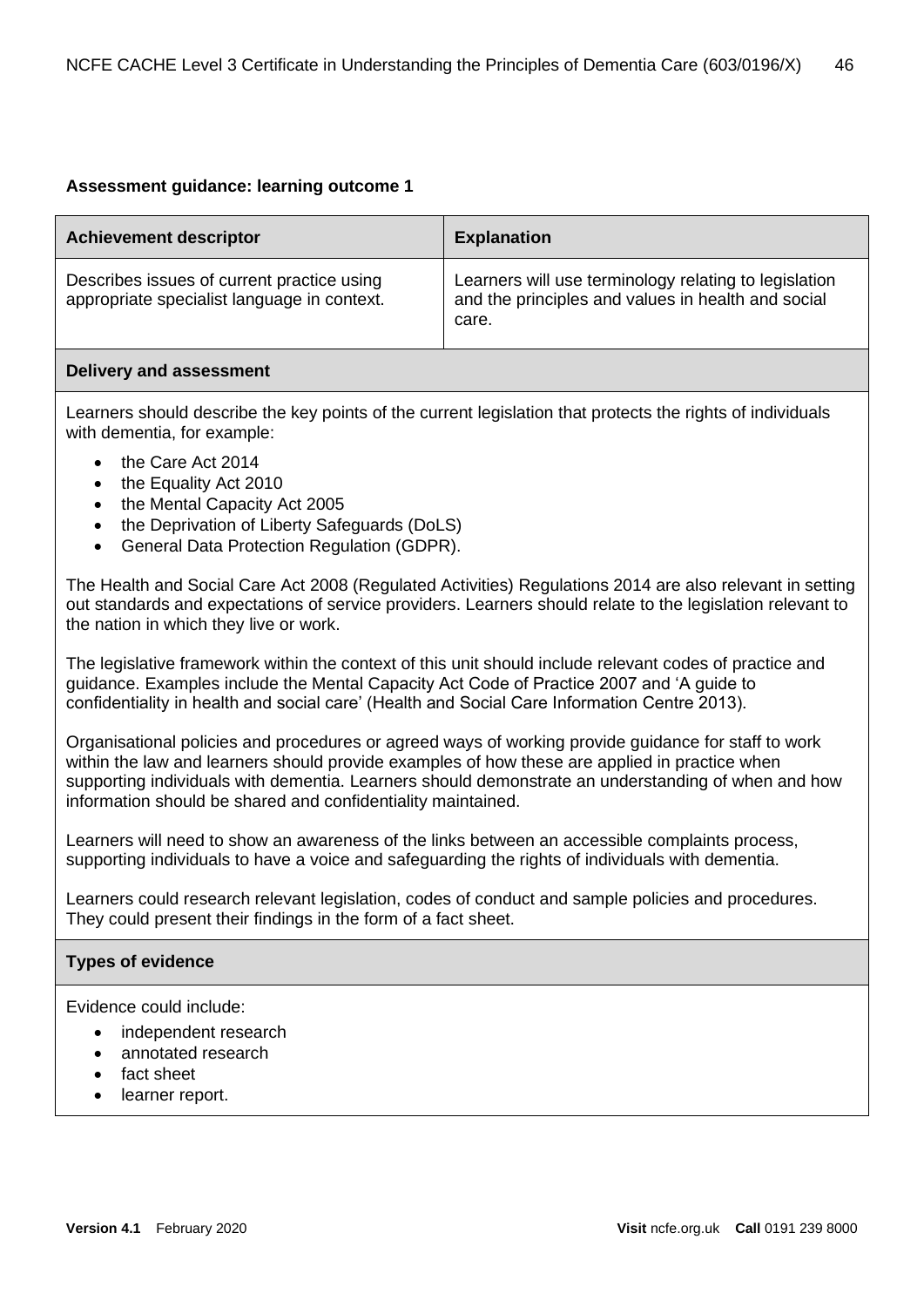| <b>Achievement descriptor</b>                  | <b>Explanation</b>                                   |
|------------------------------------------------|------------------------------------------------------|
| Consistently and correctly applies appropriate | Learners will apply concepts and principles relating |
| technical terms/language and demonstrates an   | to mental capacity using specialist terminology      |
| understanding of theories and concepts.        | accurately.                                          |

#### **Delivery and assessment**

Learners should explore the difficulties that an individual with dementia may experience when making decisions. They should be encouraged to think of a wide range of factors such as mental capacity and the variety of decisions being made. Learners must demonstrate understanding of how the ability to make decisions may vary from day to day and they should be encouraged to think about the processes involved in making decisions. They should refer to the 4 steps considered necessary to make a decision and the 5 principles, both defined under the Mental Capacity Act 2005, which are particularly relevant.

It is important that learners recognise the importance of supporting individuals in making decisions without influencing them. Learners should consider how this can be facilitated through providing necessary information in an accessible format and supporting individuals to express their choices. They should be aware of the requirement under the Care Act 2014 to involve individuals in decisions about their care and support and when advocacy is implicated to support this. Learners should relate to the legislation relevant to the nation in which they live or work.

Learners should recognise the importance of consent to care, support and treatment and recognise when this should be obtained. In all situations, whether this applies to decision making or consent to treatment, learners should be aware of the actions to take when an individual with dementia is unable to make a decision or give consent, and the meaning of the term 'best interests'.

Learners could be encouraged to consider a range of Tutor-devised scenarios relating to exercising choice, decision making and consent to treatment or care and answer a series of questions to show their understanding.

#### **Types of evidence**

- oral or written questioning
- case studies
- learner report.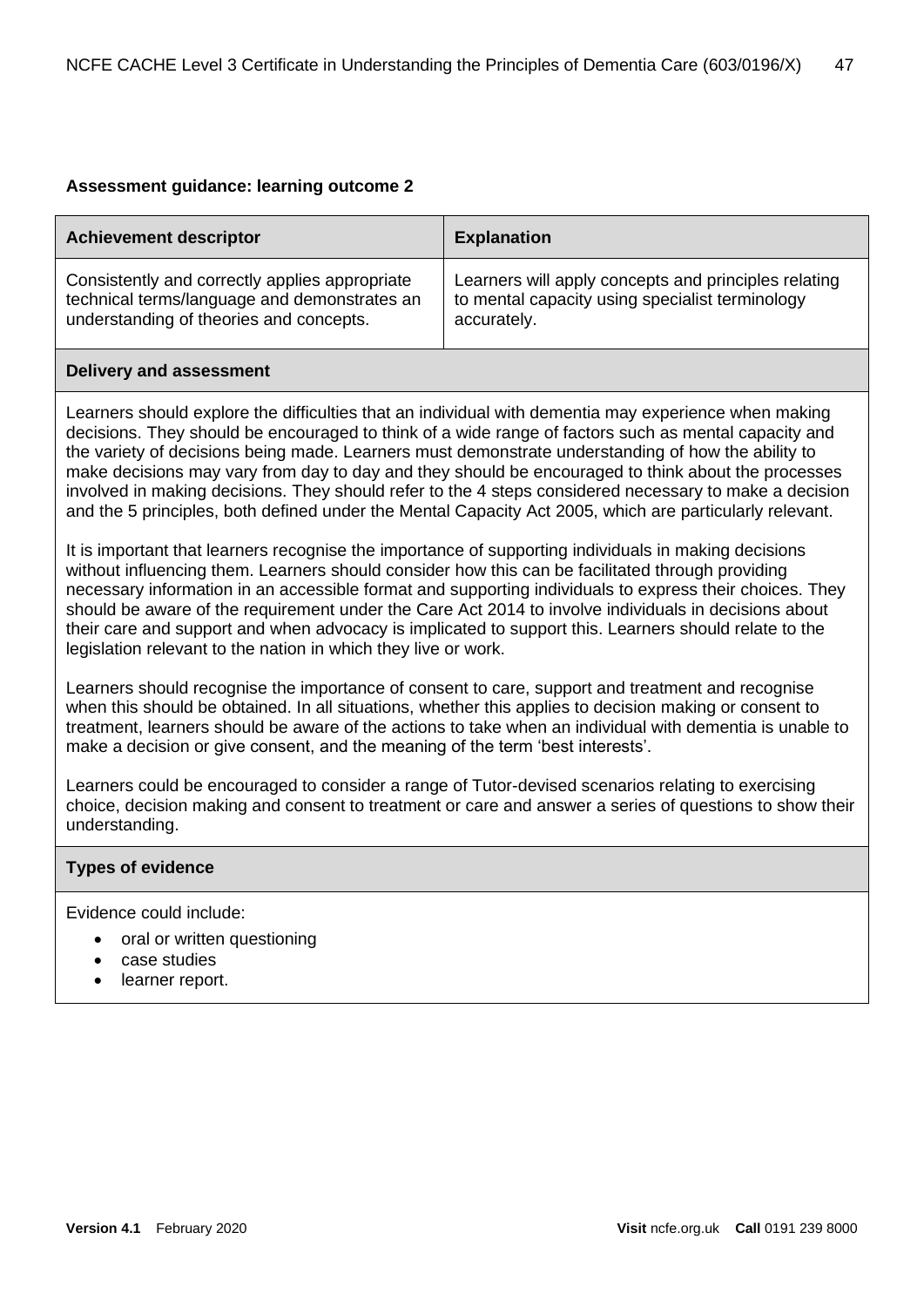| <b>Achievement descriptor</b>                                                                                                                                                                                                                                                                                                                                                                                                                                                           | <b>Explanation</b>                                                                                    |  |
|-----------------------------------------------------------------------------------------------------------------------------------------------------------------------------------------------------------------------------------------------------------------------------------------------------------------------------------------------------------------------------------------------------------------------------------------------------------------------------------------|-------------------------------------------------------------------------------------------------------|--|
| Supports all points with sophisticated examples<br>and some appropriate comparisons.                                                                                                                                                                                                                                                                                                                                                                                                    | Learners will explore the differing perspectives and<br>priorities of individuals, carers and others. |  |
| <b>Delivery and assessment</b>                                                                                                                                                                                                                                                                                                                                                                                                                                                          |                                                                                                       |  |
| Learners should recognise the contribution that carers can and do provide informally and how the<br>decisions made by an individual may impact on their lives as well. They should also be alert to differing<br>perspectives and priorities, such as what is important for and what is important to individuals. The views<br>of others involved in the support of individuals such as care workers and health professionals may also<br>present another perspective to be considered. |                                                                                                       |  |
| Similarly, learners should show understanding of the pressure and constraints carers may be subject to.<br>They should explore how different perspectives and priorities may influence choices and decisions and<br>the types of situation where this may occur.                                                                                                                                                                                                                        |                                                                                                       |  |
| Learners should discuss the skills and strategies that might be used to support carers and individuals in<br>this position to make decisions and exercise their rights.                                                                                                                                                                                                                                                                                                                 |                                                                                                       |  |
| A series of Tutor-devised scenarios with corresponding questions could be used to encourage learners<br>to discuss the associated conflicts, desired outcomes and strategies, and skills to be used.                                                                                                                                                                                                                                                                                    |                                                                                                       |  |
| <b>Types of evidence</b>                                                                                                                                                                                                                                                                                                                                                                                                                                                                |                                                                                                       |  |
|                                                                                                                                                                                                                                                                                                                                                                                                                                                                                         |                                                                                                       |  |

- oral or written questioning
- case studies
- learner report.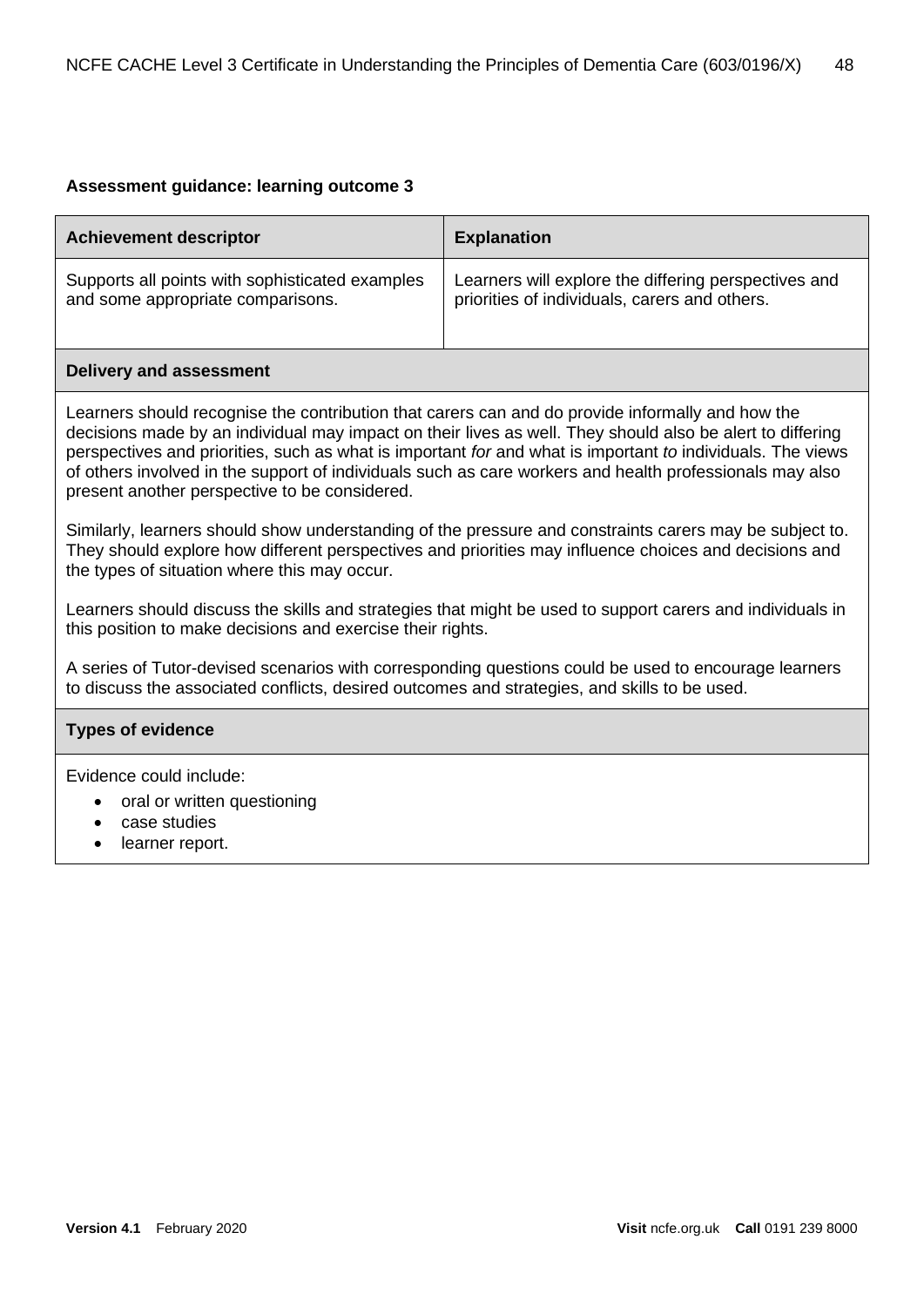| <b>Achievement descriptor</b>                                                                                                                                                                                                                                                                                            | <b>Explanation</b>                                                                                                              |
|--------------------------------------------------------------------------------------------------------------------------------------------------------------------------------------------------------------------------------------------------------------------------------------------------------------------------|---------------------------------------------------------------------------------------------------------------------------------|
| Makes reasoned conclusions based on<br>appropriate information, ie weighs up pros and<br>cons and then makes a decision and explains<br>why.                                                                                                                                                                             | Learners will use the risk assessment to weigh up<br>the benefits against the potential for harm and justify<br>their decision. |
| <b>Delivery and assessment</b>                                                                                                                                                                                                                                                                                           |                                                                                                                                 |
| Learners should recognise how individuals with dementia may be vulnerable to risk and harm and how<br>this may put others at risk. They should demonstrate understanding of the risk assessment process and<br>how this can be used together with individuals and carers to be aware of the potential of specific risks. |                                                                                                                                 |

Whilst understanding the importance of avoiding a risk-averse approach, learners should understand the importance of balancing the benefits against the risk of harm. They should consider a range of strategies that could be used to minimise risks in different situations.

Learners could compile a risk assessment template based on a fictional or anonymised scenario with a commentary to justify how they have balanced the benefits of the risk against the potential of harm.

#### **Types of evidence**

- annotated risk assessment
- learner report.

| <b>Additional information</b>            |                                                                     |
|------------------------------------------|---------------------------------------------------------------------|
| Additional unit assessment requirements. | This unit is internally assessed and externally quality<br>assured. |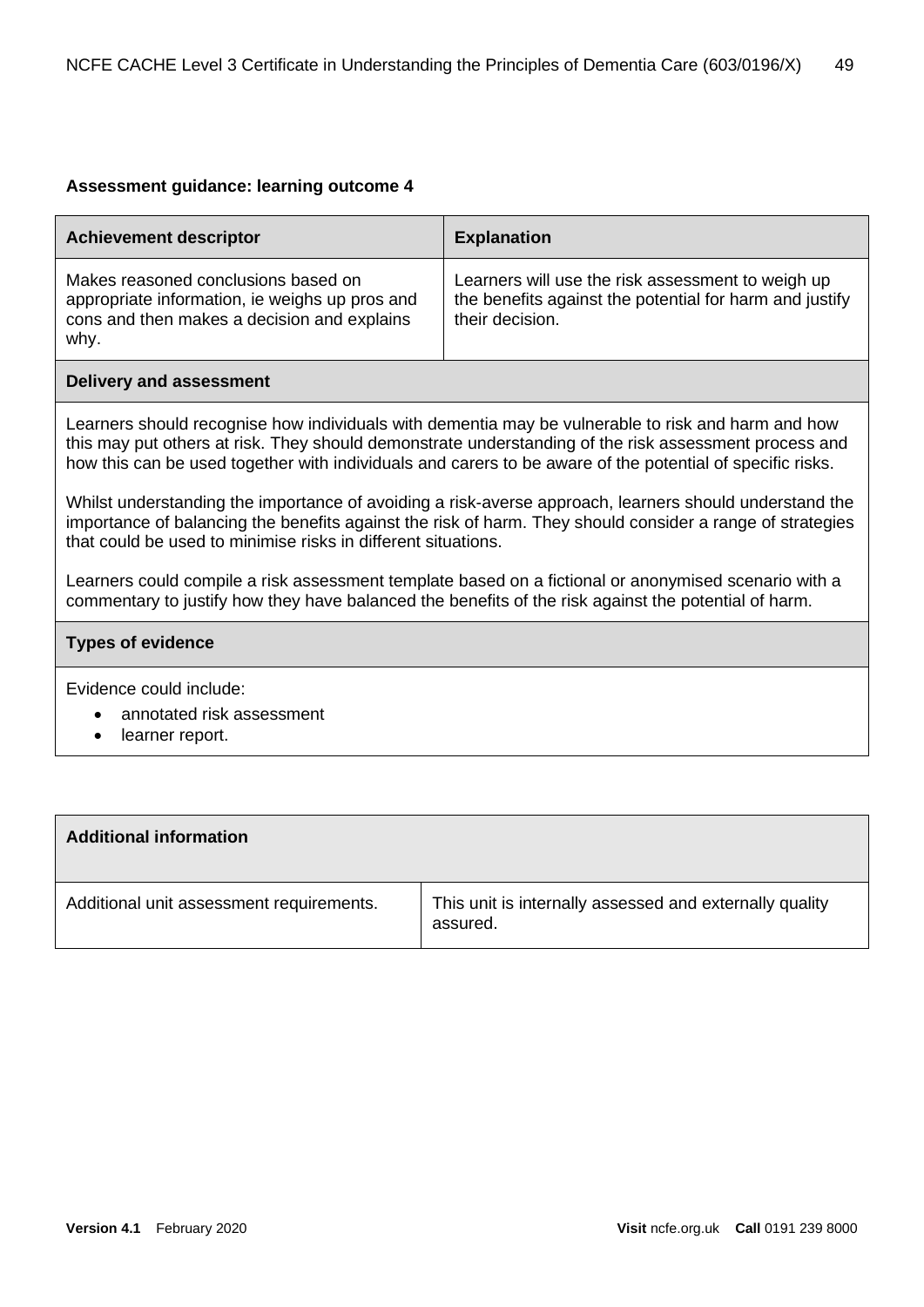#### **Unit 07: Principles of the administration of medication and well-being of individuals with dementia**



| Unit reference               | Y/615/0631                                                                                                                                                          | Unit level | 3 |
|------------------------------|---------------------------------------------------------------------------------------------------------------------------------------------------------------------|------------|---|
| Unit group                   | Mandatory                                                                                                                                                           |            |   |
| <b>Guided learning hours</b> | 26                                                                                                                                                                  |            |   |
| Unit summary                 | In this unit learners will gain an understanding of the common medication<br>that could be used for individuals with dementia and how to support the<br>individual. |            |   |

| <b>Learning outcomes</b><br>The learner will:                                                                         | <b>Assessment criteria</b><br>The learner must:                                                                             |
|-----------------------------------------------------------------------------------------------------------------------|-----------------------------------------------------------------------------------------------------------------------------|
| 1. Understand common medication that may be<br>used for individuals with dementia.                                    | 1.1. Describe the main types of medication that<br>may be used to treat symptoms of dementia.                               |
|                                                                                                                       | 1.2. Describe the effects of the main types of<br>medication that may be used for individuals<br>with dementia.             |
|                                                                                                                       | 1.3. Analyse the risks and benefits of medication<br>used to relieve psychological and behavioural<br>symptoms of dementia. |
|                                                                                                                       | 1.4. Describe how medication can contribute to the<br>management of pain for individuals with<br>dementia.                  |
|                                                                                                                       | 1.5. Explain the importance of recording and<br>reporting side effects/adverse reactions to<br>medication.                  |
|                                                                                                                       | 1.6. Summarise the action to take in the event of<br>side effects or adverse reactions.                                     |
|                                                                                                                       | 1.7. Identify sources of information, guidance and<br>support in relation to medication.                                    |
| 2. Understand how to support individuals with<br>dementia through the appropriate and effective<br>use of medication. | 2.1. Describe how to apply person-centred<br>approaches when administering medication.                                      |
|                                                                                                                       | 2.2. Describe the actions to be taken when<br>consent for medication is withheld or cannot<br>be established.               |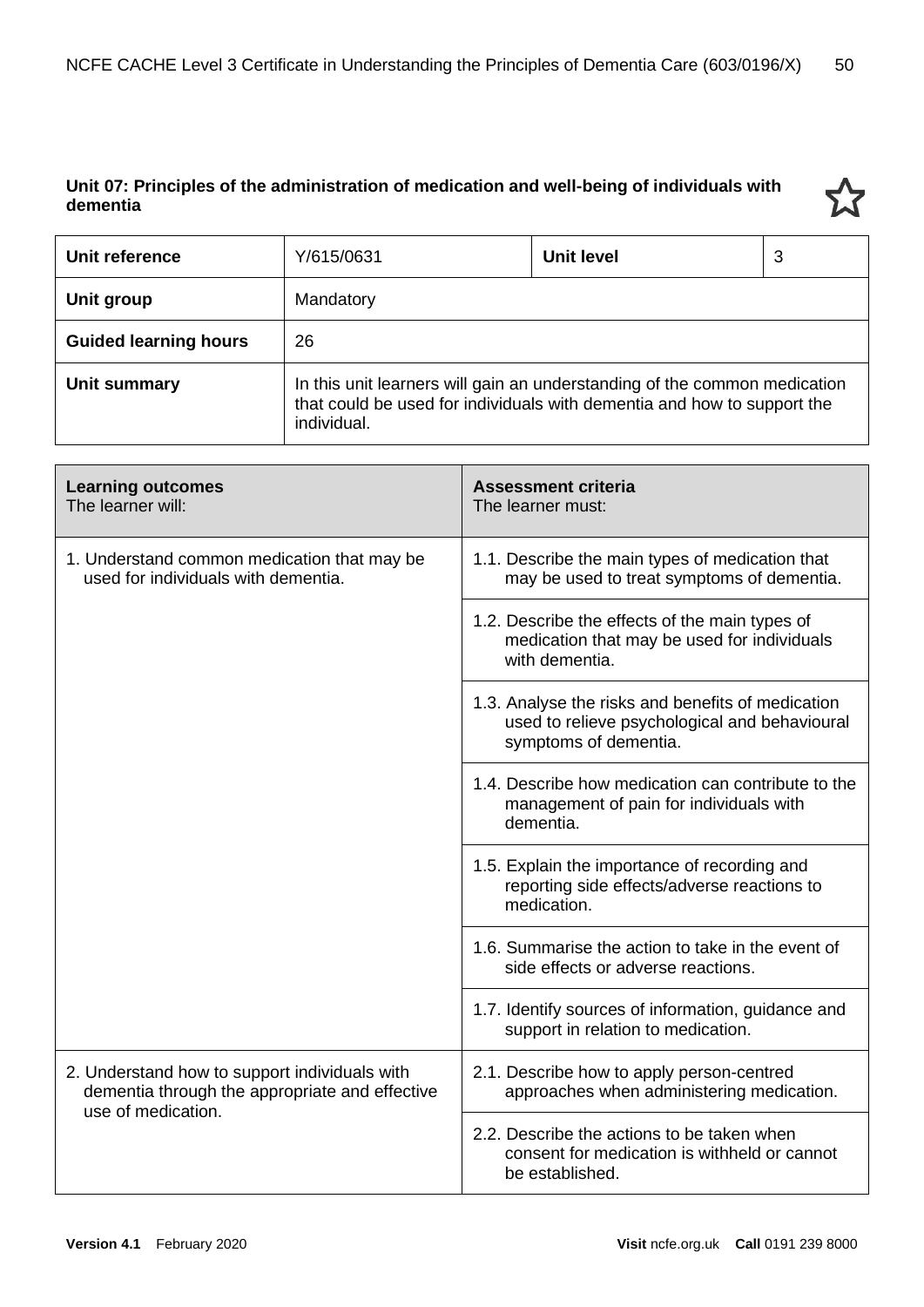| <b>Learning outcomes</b><br>The learner will: | <b>Assessment criteria</b><br>The learner must:                                                              |
|-----------------------------------------------|--------------------------------------------------------------------------------------------------------------|
|                                               | 2.3. Explain the purpose of advocacy for an<br>individual with dementia who may be<br>prescribed medication. |
|                                               | 2.4. Outline the requirements for undertaking<br>medication reviews for individuals with<br>dementia.        |
|                                               | 2.5. Explain what is meant by a medicines-related<br>problem.                                                |
|                                               | 2.6. Describe how medicines-related problems are<br>reported and reviewed.                                   |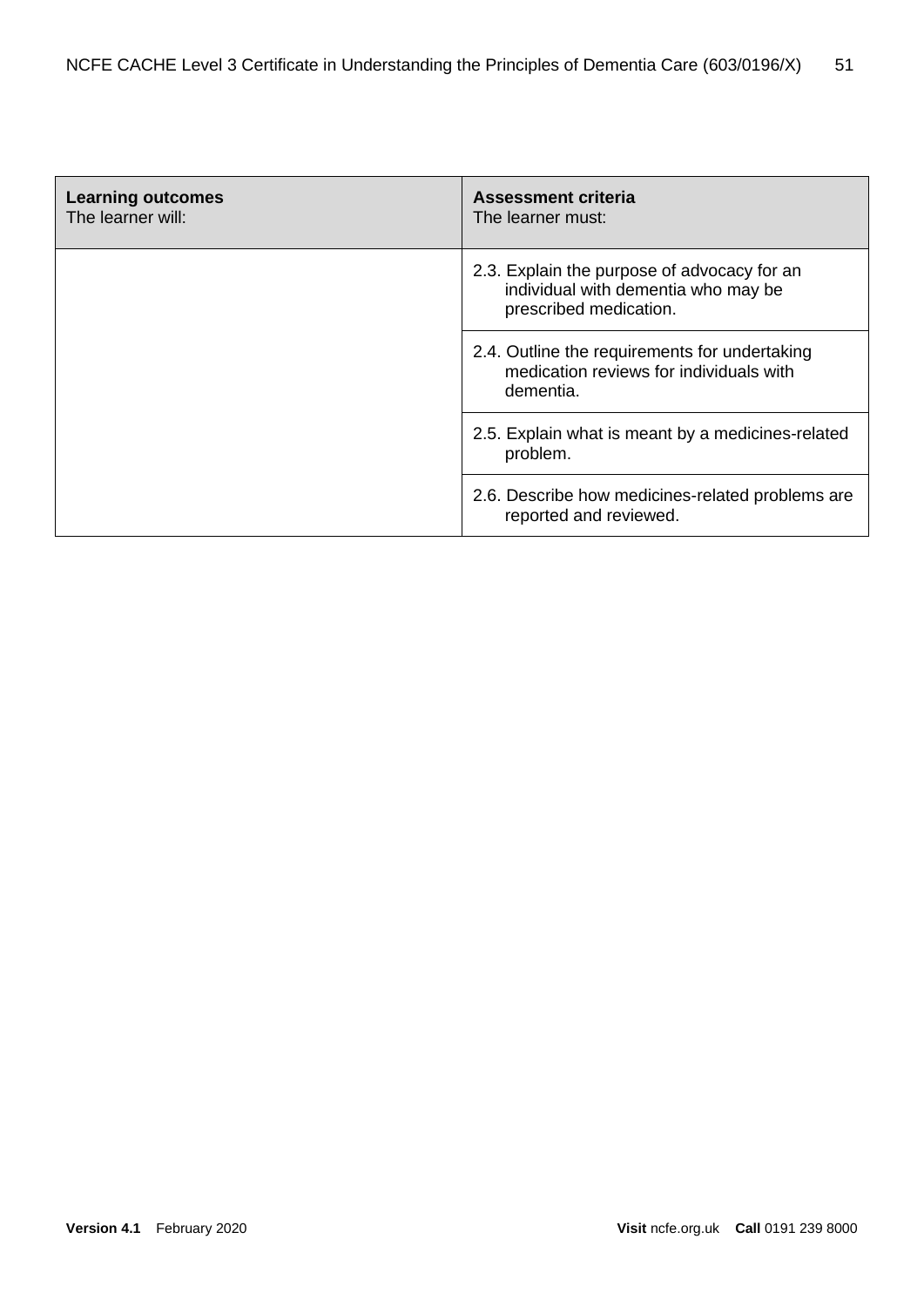| <b>Achievement descriptor</b>                                                             | <b>Explanation</b>                                                                                                                                                 |
|-------------------------------------------------------------------------------------------|--------------------------------------------------------------------------------------------------------------------------------------------------------------------|
| Describes issues of current practice using<br>appropriate specialist language in context. | Learners will identify different types of medication<br>and their effects, and consider complex issues such<br>as the risks and benefits of certain medicines that |
| Makes reasoned conclusions based on<br>appropriate information.                           | may be prescribed.                                                                                                                                                 |
| <b>Delivery and assessment</b>                                                            |                                                                                                                                                                    |

Learners should investigate a range of medication used in the treatment and care of dementia. This range may include acetylcholinesterase inhibitors that may benefit some people with dementia and antipsychotic medication used to alleviate behavioural and psychological symptoms causing distress to individuals such as delusions, sleep difficulties or hallucinations. Learners should also consider medication that may be used to treat other conditions associated with dementia, such as anxiety and depression.

Learners should demonstrate an understanding of both the therapeutic effects and side effects of common medications used in the care and treatment of dementia. It is essential that they are aware of both the associated risks and limited benefits of anti-psychotic medications and how these medications are introduced only after all other therapies and person-approaches have been tried.

Individuals with dementia who are experiencing pain may have difficulty in expressing it. Learners should consider the importance of monitoring and communicating with individuals to identify when they are in pain and discomfort, the effects of medication and how it can be administered when required.

Learners should explain the importance of recording and reporting the therapeutic effects and any side effects of medication being administered to individuals with dementia and must demonstrate an awareness of the action to be taken in the event of side effects or adverse reactions. In relation to the wider picture, learners may refer to the Medicines and Healthcare products Regulatory Agency's (MHRA) 'Yellow Card Scheme' used in the UK to report any adverse reactions.

Learners should give details of examples of sources of information such as approved and relevant websites and when they might be used. They should also identify current guidance documents and health professionals and the support they can provide.

Learners could research common medication used to relieve symptoms of dementia and present their findings in a report. Useful sources include:

- National Institute for Health and Care Excellence (NICE) pathways for Dementia, in particular NICE [KTT7]
- NHS Choices
- Social Care Institute for Excellence's (SCIE) 'Antipsychotic medication and dementia'
- Alzheimer's Society.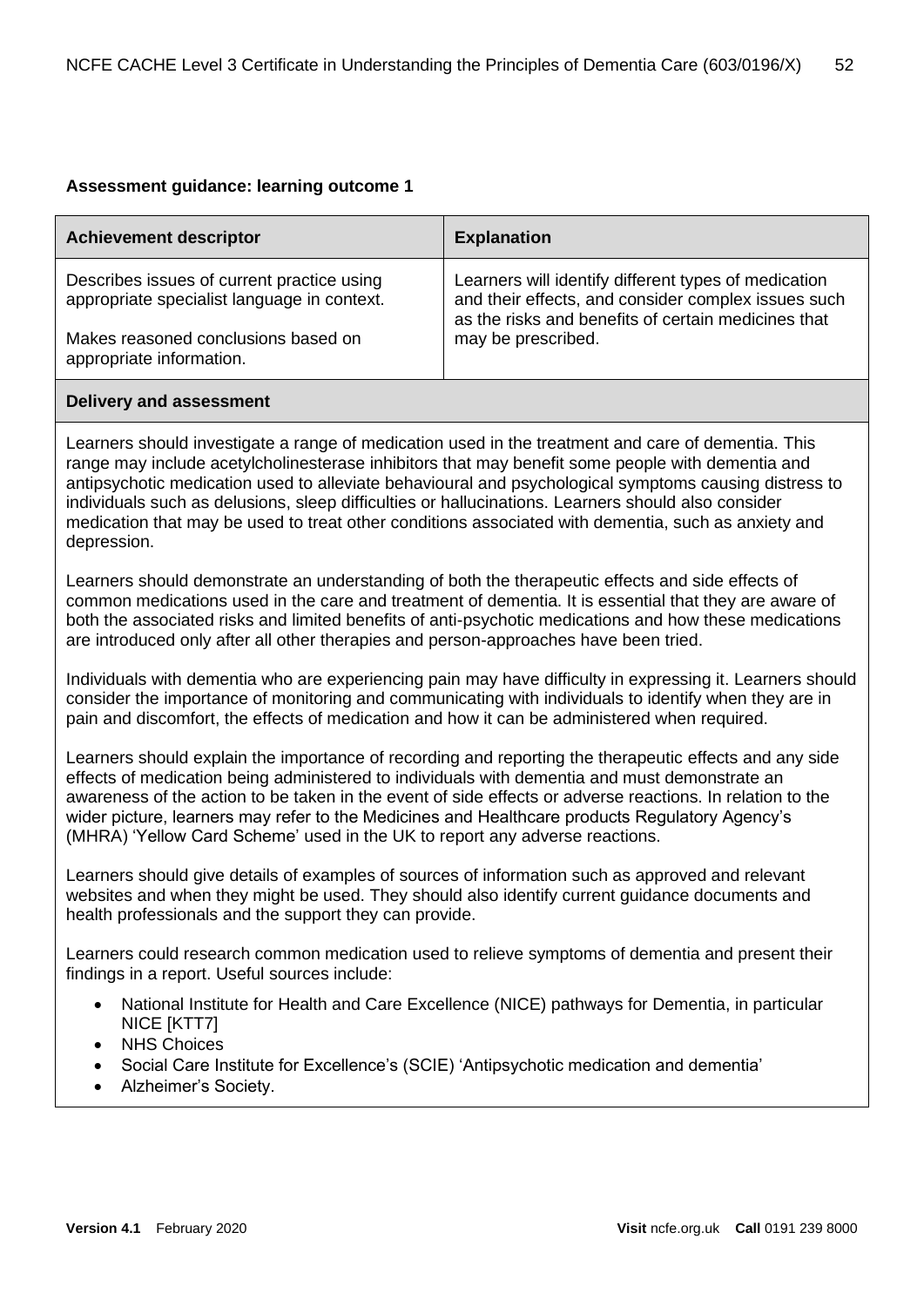# **Types of evidence**

- independent research
- learner report.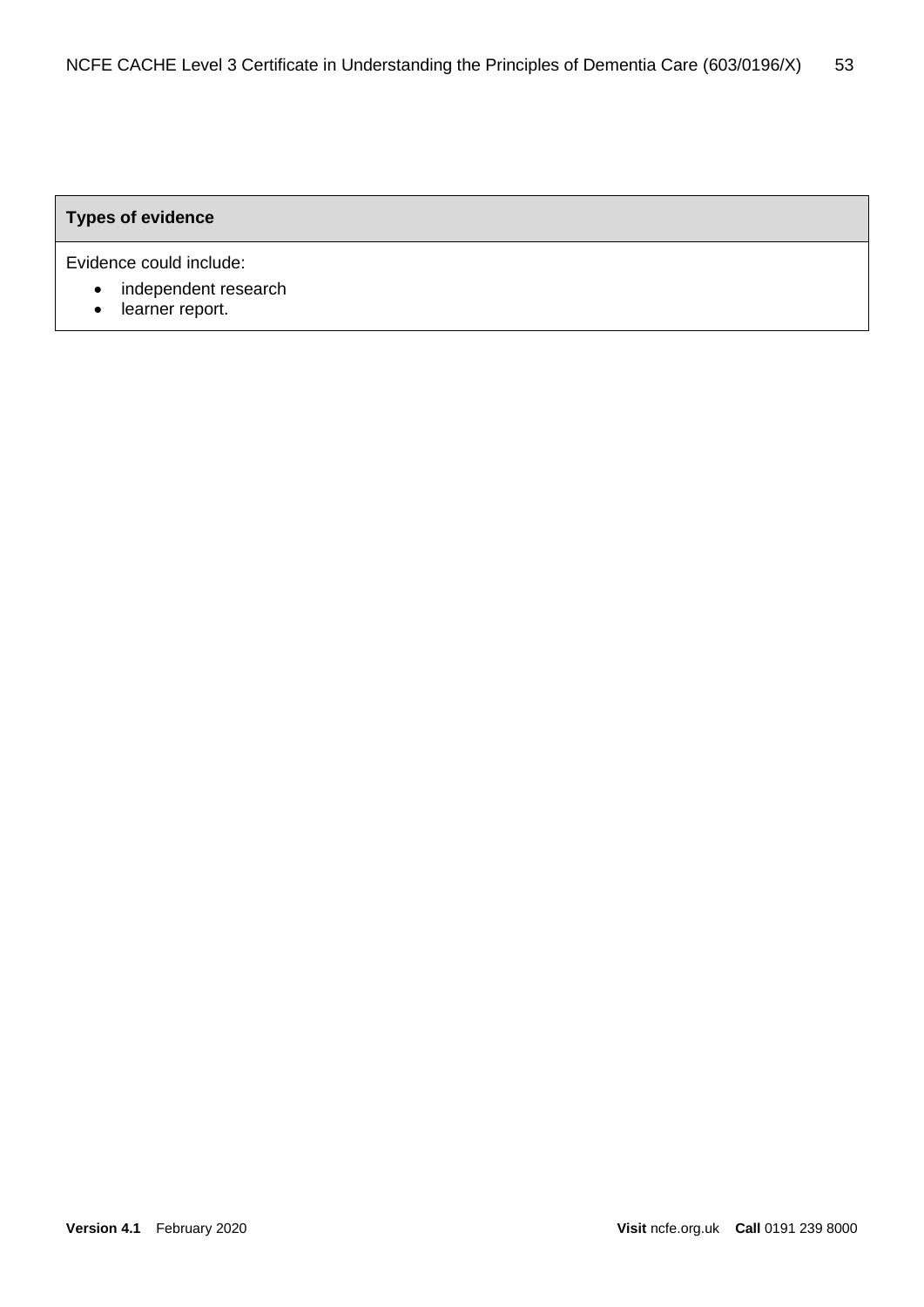| <b>Achievement descriptor</b>                  | <b>Explanation</b>                                  |
|------------------------------------------------|-----------------------------------------------------|
| Consistently and correctly applies appropriate | Learners will apply concepts such as person-centred |
| technical terms/language and demonstrates an   | approaches, advocacy and best interests to the      |
| understanding of theories and concepts.        | administration of medication to individuals.        |

#### **Delivery and assessment**

Person-centred approaches should be applied, as well as personal preferences, as to how an individual should be supported when taking medication. Values such as independence, dignity and privacy should be promoted during administration and an understanding that an individual may need regular reassurance about the purpose of their medication.

Learners should demonstrate their understanding of the difficulties that may arise with obtaining consent in relation to personal preferences and mental capacity. They should show the different courses of action that should be followed by health professionals exercising their duty of care and in the best interests of the individual including the role of advocates.

Individuals with dementia may be prescribed a number of different medicines simultaneously, particularly as dementia is most likely to occur later in life during the ageing process. Regular medication reviews should be undertaken by health professionals with individuals and their families in order to promote the individual's well-being. Recommendations are set out in the National Institute for Health and Care Excellence (NICE) guidance 'Managing medicines in care homes' [SC1], which is available on their website.

Medicines-related problems occur when an individual's safety is at risk due to errors or mismanagement of medication. Individuals with dementia are at greater risk from some errors as they may not be aware of the wrong medication or dose being administered. Health and social care service providers should have policies and procedures in place that set out the actions to be taken to safeguard individuals in the event of an error. Recommendations are set out in the National Institute for Health and Care Excellence (NICE) guidance 'Managing medicines in care homes' [SC1] which is available on the website.

Using information sources including those indicated, learners could present guidance as part of a fictional individual's personal profile/care and support plan.

#### **Types of evidence**

- independent research
- presentation
- learner report.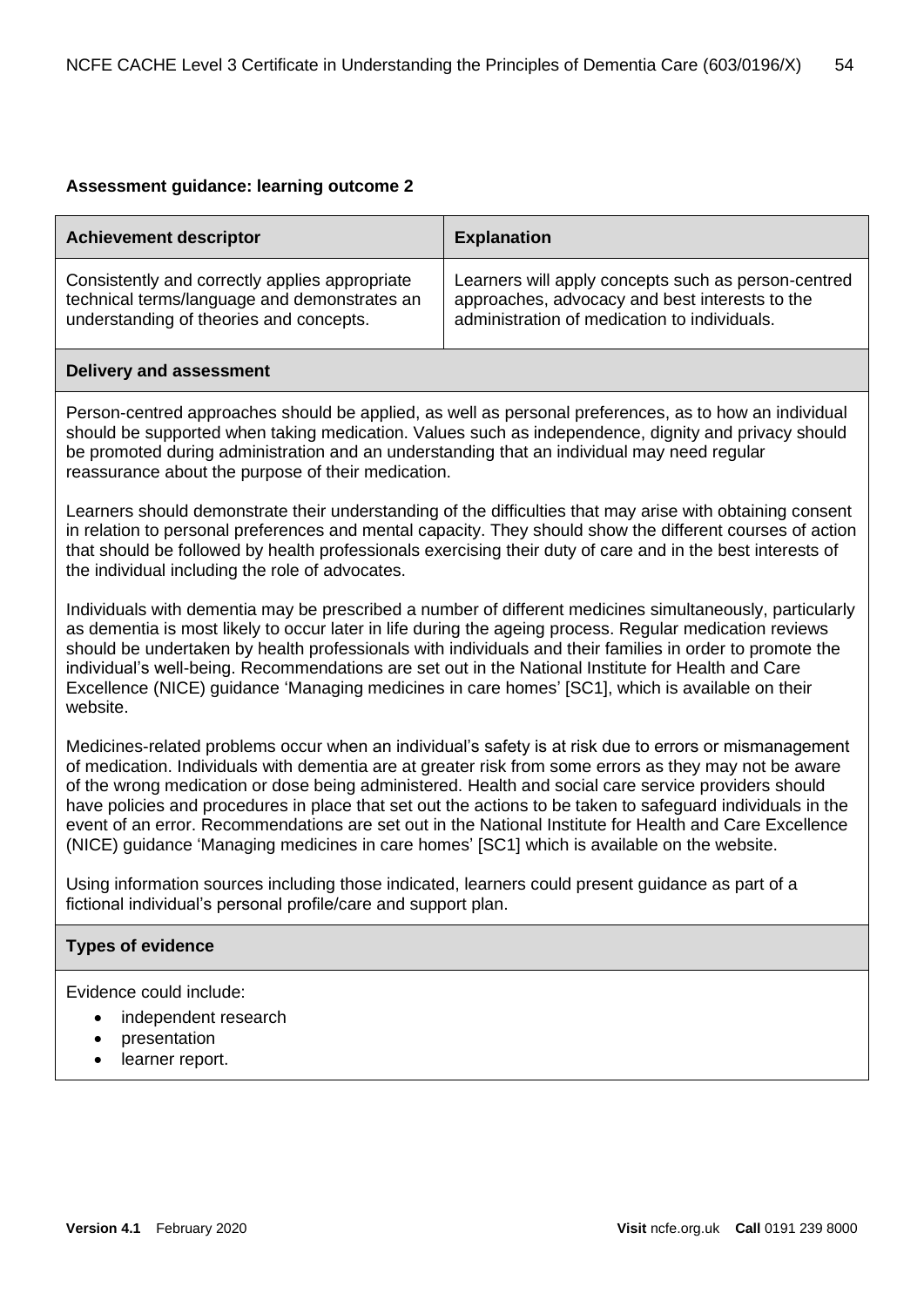| <b>Additional information</b>           |                                                                     |
|-----------------------------------------|---------------------------------------------------------------------|
| Additional unit assessment requirements | This unit is internally assessed and externally quality<br>assured. |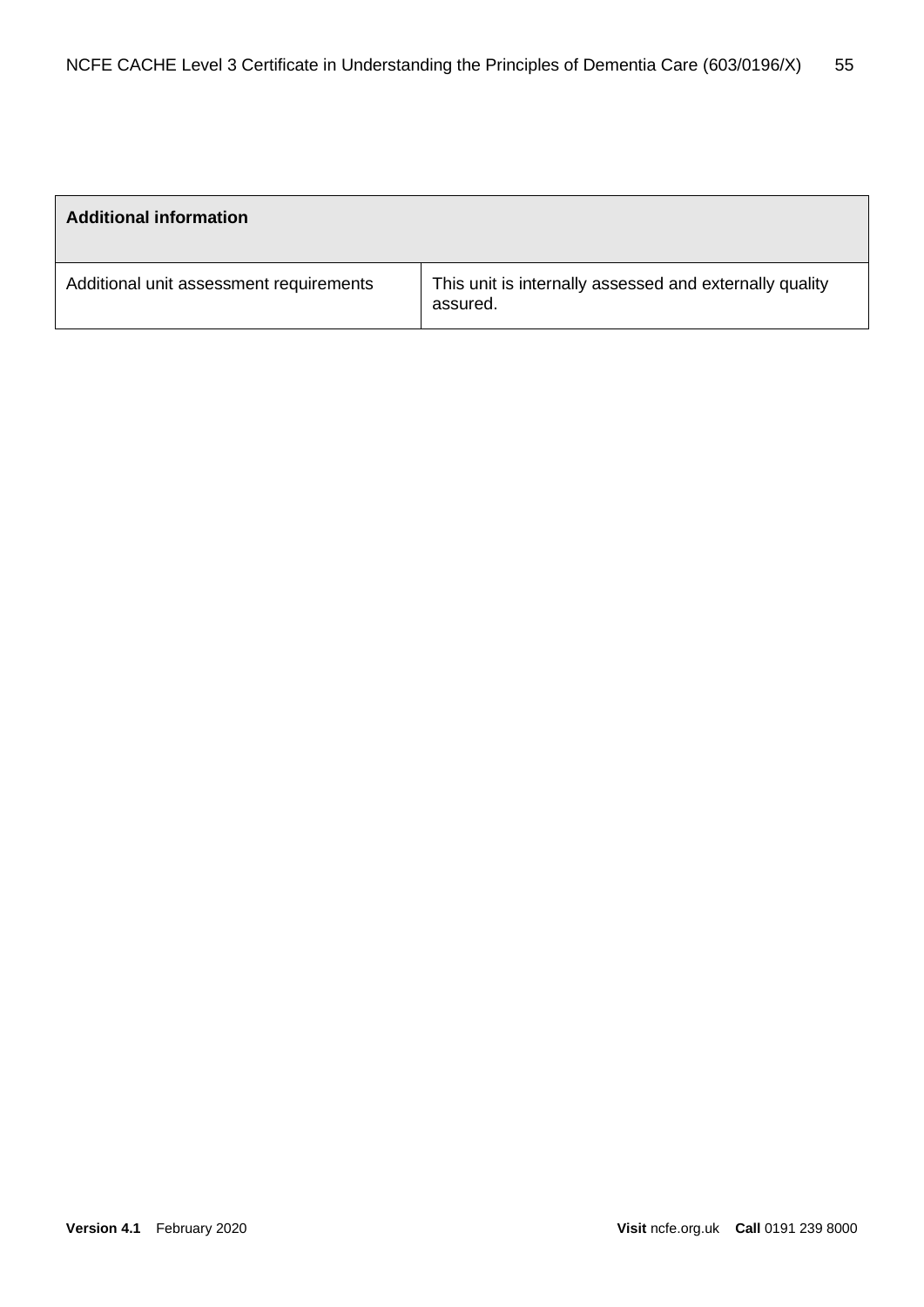#### **Section 4: Assessment and quality assurance information**

#### **Staffing requirements**

Centres delivering any of NCFE's qualifications must:

- have a sufficient number of appropriately qualified/experienced Assessors to assess the volume of learners they intend to register
- have a sufficient number of appropriately qualified/experienced Internal Quality Assurers to internally quality assure the anticipated number of Assessors and learners
- ensure that all staff involved in assessment and internal quality assurance are provided with appropriate training and undertake meaningful and relevant continuing professional development
- implement effective internal quality assurance systems and processes to ensure all assessment decisions are reliable, valid, authentic, sufficient and current. This should include standardisation to ensure consistency of assessment
- provide all staff involved in the assessment process with sufficient time and resources to carry out their roles effectively.

#### **Assessors and Internal Quality Assurance**

Staff involved in the Assessment and Internal Quality Assurance of this qualification must be able to demonstrate that they have (or are working towards) the relevant occupational knowledge and/or occupational competence, at the same level or higher as the units being assessed and internal quality assured. This may be gained through experience and/or qualifications.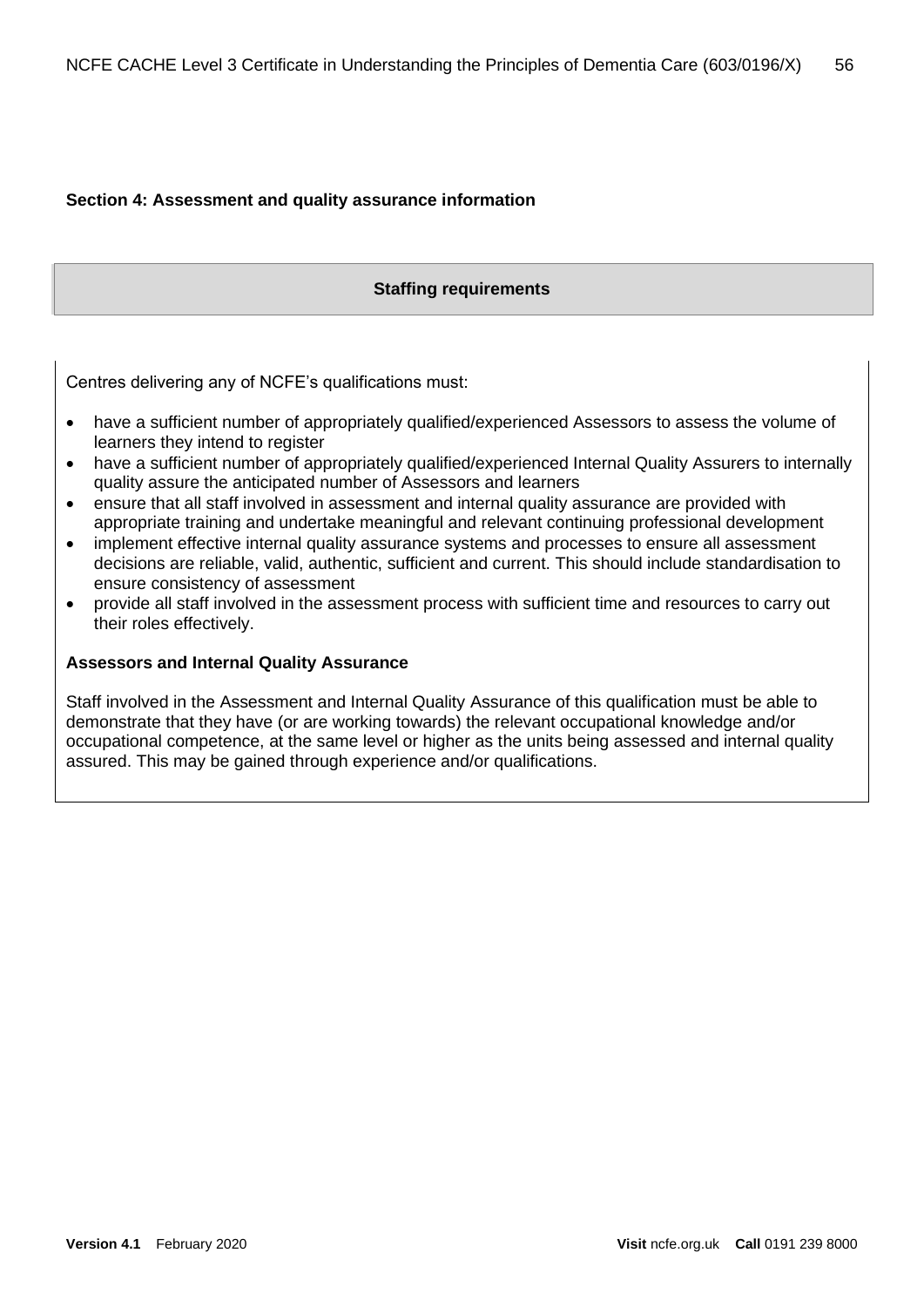#### **Internal Assessment**

NCFE has created a sample task for Unit 01. You can contextualise this task to suit the needs of your learners to help them build up their portfolio of evidence. The task has been designed to cover all the learning outcomes for the unit and provide opportunities for stretch and challenge. For further information about contextualising the tasks, please contact us on 0345 347 2123.

Each learner must create a portfolio of evidence generated from appropriate assessment tasks which demonstrates achievement of all the learning outcomes associated with each unit. The assessment tasks should allow the learner to respond to a real-life situation that they may face when in employment. On completion of each unit learners must declare that the work produced is their own and the Assessor must countersign this.

Internally assessed work should be completed by the learner in accordance with the qualification specification. A representative number of assessment hours should be timetabled into the scheme of work. Internal assessment hours must be administered outside of scheduled teaching and learning hours and should be supervised and assessed by the Tutor. Assessment activities can be integrated throughout, although separate from the teaching of the unit and do not have to take place directly at the end of the unit.

Any work submitted for internal assessment must be completed during scheduled assessment hours in accordance with the scheme of work, and must be authenticated and attributable to the learner. The Tutor must be satisfied that the work produced is the learner's own and the learner must declare that the work is their own.

In practice, this means that all of the portfolio of evidence will be completed in normal class time within scheduled assessment hours and kept separate from any teaching and learning hours.

The internal assessment component is based on 100% coverage of the qualification content which is assessed holistically against descriptors to achieve a grade.

If a Centre chooses to create their own internal assessment tasks, they must:

- be accessible and lead to objective assessment judgements
- permit and encourage authentic activities where the learner's own work can be clearly judged
- refer to the **Good Practice in Internal Quality Assurance** document on our secure website.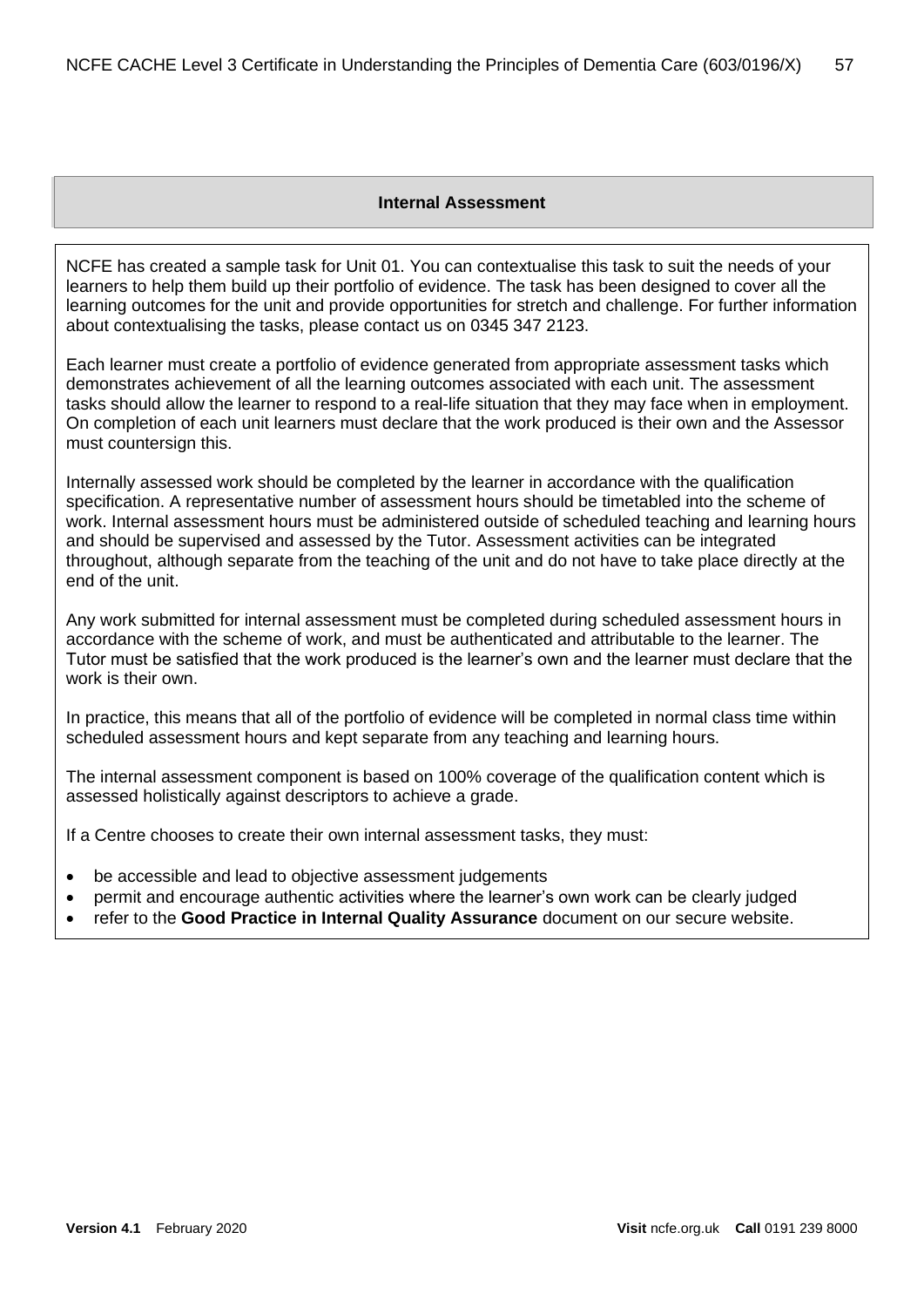Assessment guidance is provided for each unit. Assessors can use other methods of assessment as long as they're valid and reliable and maintain the integrity of the assessment and of the standards required of this qualification.

#### **Supervision of learners and your role as an Assessor**

Guidance on how to administer the internal assessment and the support you provide learners can be found on our secure website in the document **Good Practice in Internal Quality Assurance.**

#### **Feedback to learners**

Guidance on providing feedback during teaching and learning and each stage of the assessment can be found on our secure website in the document **Good Practice in Internal Quality Assurance.**

#### **Presenting evidence**

#### **Written**

Written evidence may be presented in word-processed or handwritten form. Audio-visual content (videos, pictures, drawings, audio) may also be used.

Tables, graphs and spreadsheets may be produced using appropriate ICT.

Any copied material must be suitably acknowledged, and quotations must be clearly marked and a reference provided wherever possible to ensure that learner work can be authenticated.

#### **Recorded**

Where audio-visual evidence of multiple learners is used, Centres must ensure that each learner being assessed is clearly visible and can be identified by the Quality Assurer.

The recorded evidence should allow the learner to demonstrate the learning outcomes clearly but should only show work relevant to what is being assessed. For example if a performance/participation is done as part of a group, the Quality Assurer will need to be able to see how each learner being assessed has contributed and met the learning outcomes.

To help our Quality Assurers to identify clearly when a particular learner is performing/participating we'd recommend including the following information:

- the exact start and finish times so that the Quality Assurer can go straight to that spot on the tape/recording
- a running order list and a description of each learner
- information about where the performance/recorded evidence took place
- what type of audience they were performing to (if applicable).

Centres must also ensure that the camera and microphone are set up in a suitable place to ensure good quality audio. This will allow the Quality Assurer to hear both the learner(s) and the Assessor (if applicable).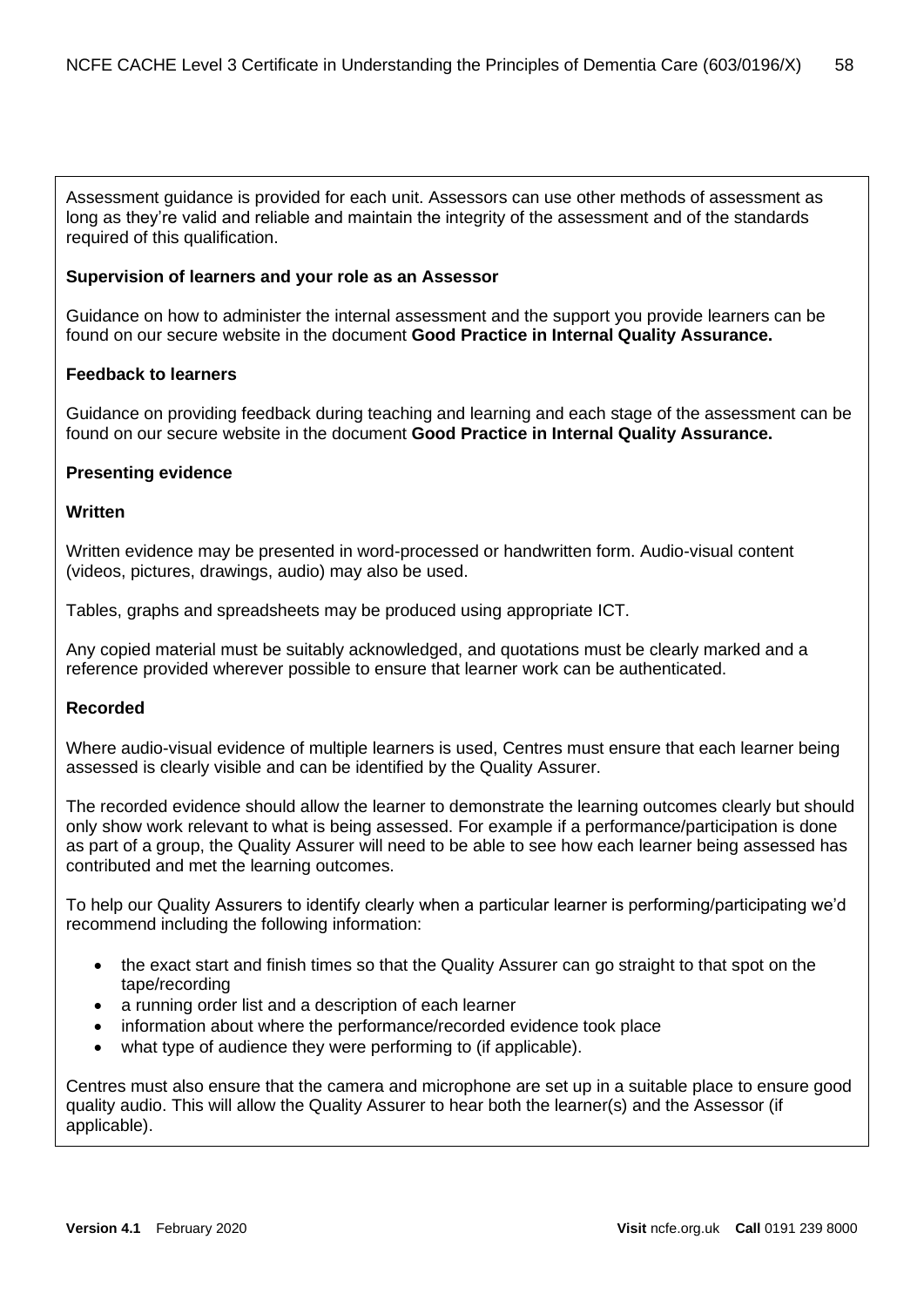#### **Quality Assurance**

#### **Internal quality assurance**

Internal quality assurance is the process of ensuring that everyone who assesses a particular unit in a Centre is assessing to the same standards. It's the responsibility of Internal Quality Assurers to ensure that Assessors' decisions are sampled and monitored to ensure consistency and fairness. Internal Quality Assurers are also responsible for supporting Assessors by offering advice and guidance. The Internal Quality Assurer will follow the Centre's own sampling strategy in selecting the sample to be internally quality assured.

The Internal Quality Assurer provides the vital link between the Assessors and the External Quality Assurer and acts as the Centre's quality assurance agent.

#### **External quality assurance**

External quality assurance of internal assessments is carried out at least once a year to ensure that assessment and grading decisions are in line with required standards. External quality assurance is carried out by External Quality Assurers who are appointed, trained and monitored by NCFE. External Quality Assurers are responsible for monitoring and sampling learners' evidence to ensure that internal assessment decisions are valid, reliable, fair and consistent with national standards. Centres are notified of their External Quality Assurer's contact details on registration of learners with NCFE.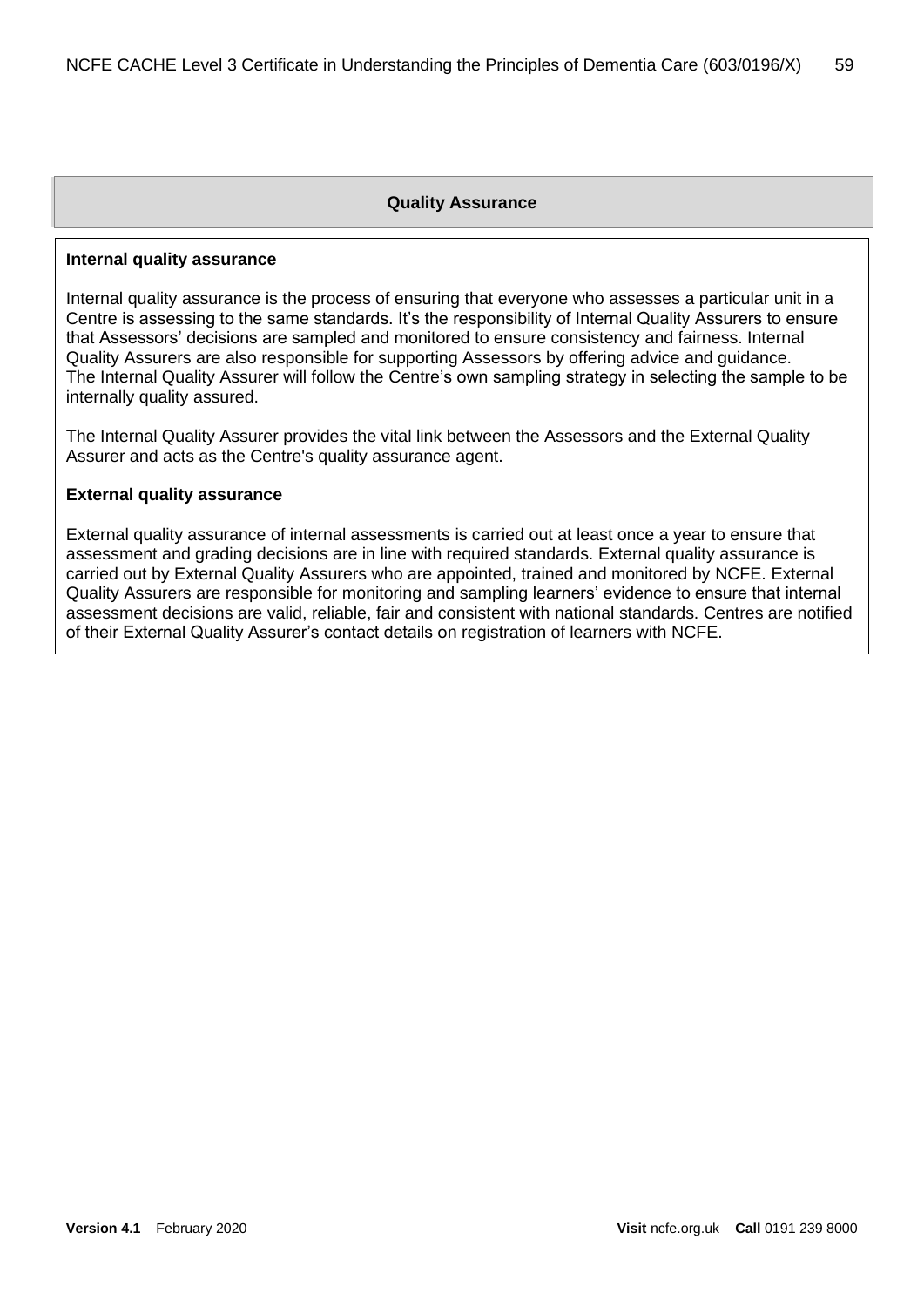#### **Section 5: Documents and resources**

#### **Useful documents**

This section refers to useful documents that can be found in the members area of [www.ncfe.org.uk,](http://www.ncfe.org.uk/) some of which may assist with the delivery of this qualification.

• Delivering Our Qualifications – Assessment and Internal Quality Assurance Guidance

#### **Learner's Evidence Tracking Log (LETL)**

The LETL can help learners keep track of their work. This document can be downloaded free of charge from the NCFE website. You don't have to use the LETL – you can devise your own evidence-tracking document instead.

#### **Mandatory documents**

The completion of an Evidence Record and Record of Assessment Cycle form is **mandatory**. We have devised these templates for your convenience; however, you may design your own forms which comply with the content of our templates.

- Evidence Record
- Record of Assessment Cycle

We have also provided notes to guide you when completing these forms:

- Completing the Evidence Record
- Completing the Record of Assessment Cycle

The forms and guidance documents are included within **Delivering Our Qualifications – Assessment and Internal Quality Assurance Guidance** on [www.ncfe.org.uk.](http://www.ncfe.org.uk/)

#### **Resources**

The resources and materials used in the delivery of this qualification must be age-appropriate and due consideration should be given to the wellbeing and safeguarding of learners in line with your institute's safeguarding policy when developing or selecting delivery materials.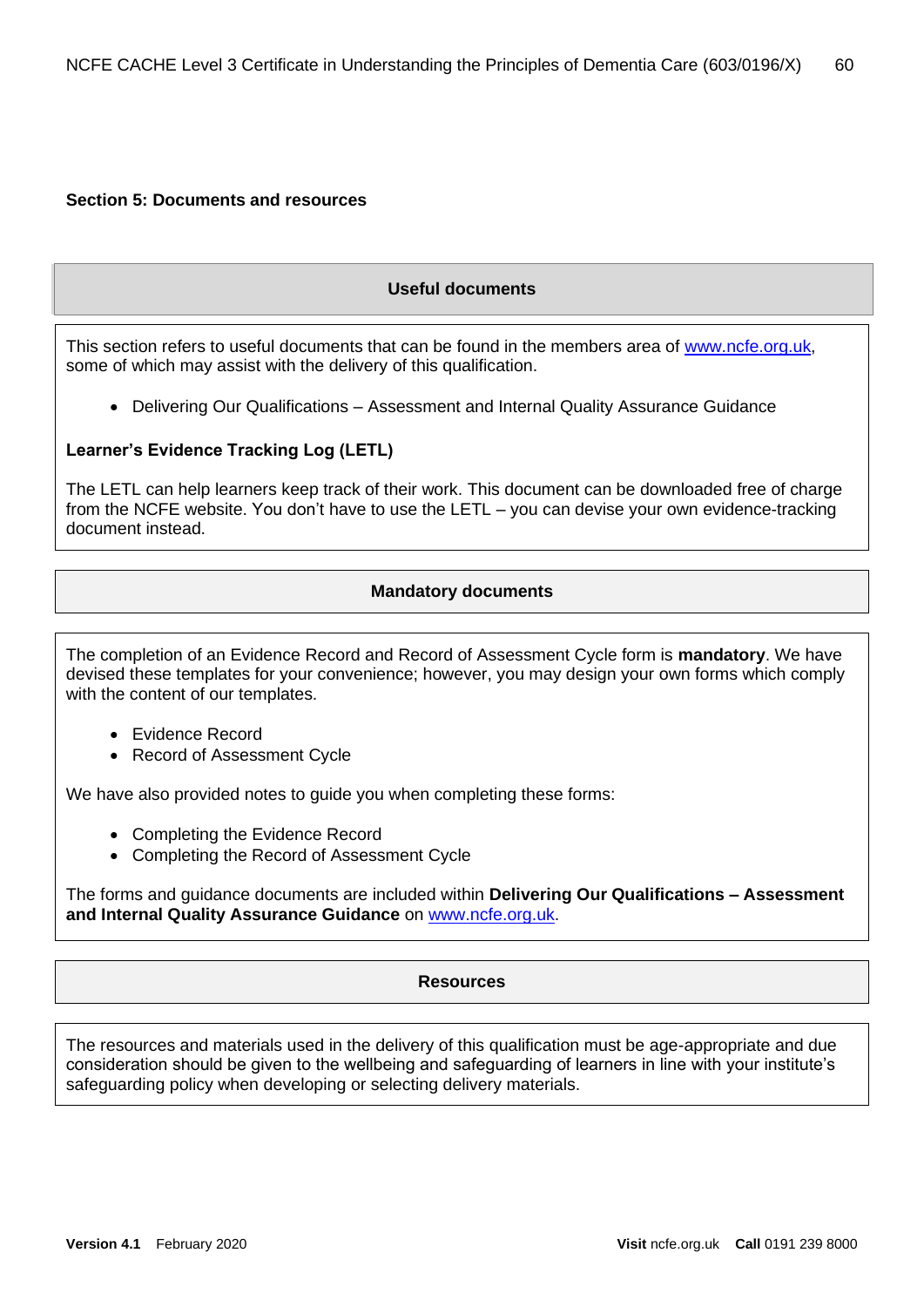#### **Learning resources**

NCFE offers a wide range of learning resources to support the delivery of this qualification. Please check the qualification page on the Centre secure website for more information.

#### **Third-party products**

Products to support the delivery of this qualification are offered by the following third-party suppliers:

• The Skills Network.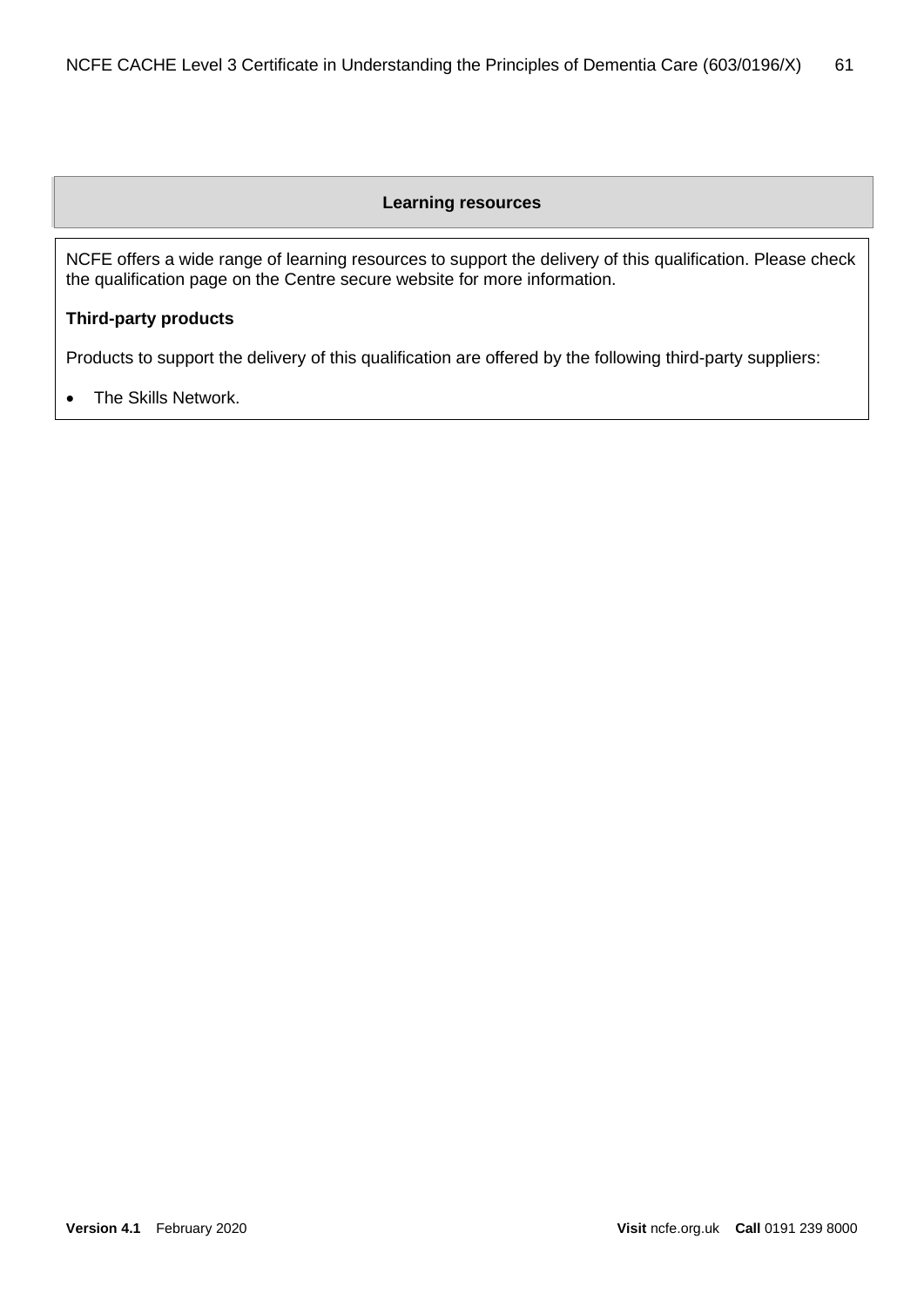#### **Section 6: General Information**

#### **Equal opportunities**

We fully support the principle of equal opportunities and oppose all unlawful or unfair discrimination on the grounds of ability, age, colour, culture, disability, domestic circumstances, employment status, gender, marital status, nationality, political orientation, racial origin, religious beliefs, sexual orientation and social background. We aim to ensure that equality of opportunity is promoted and that unlawful or unfair discrimination, whether direct or indirect, is eliminated both in its own employment practices and in access to its qualifications. A copy of our Diversity and Equality policy is available on the NCFE website..

#### **Diversity, access and inclusion**

Our qualifications and associated assessments are designed to be accessible, inclusive and nondiscriminatory. We regularly evaluate and monitor the six diversity strands (gender, age, race, disability, religion, sexual orientation) throughout the development process as well as delivery, external moderation and external assessment processes of live qualifications. This ensures that positive attitudes and good relations are promoted, discriminatory language is not used and our assessment procedures are fully inclusive.

Learners who require reasonable adjustments or special consideration should discuss their requirements with their Tutor, who should refer to our Reasonable Adjustments and Special Considerations Policy for guidance. For more information on the Reasonable Adjustments and Special Considerations Policy, please see our dedicated qualifications website [www.ncfe.org.uk.](http://www.ncfe.org.uk/)